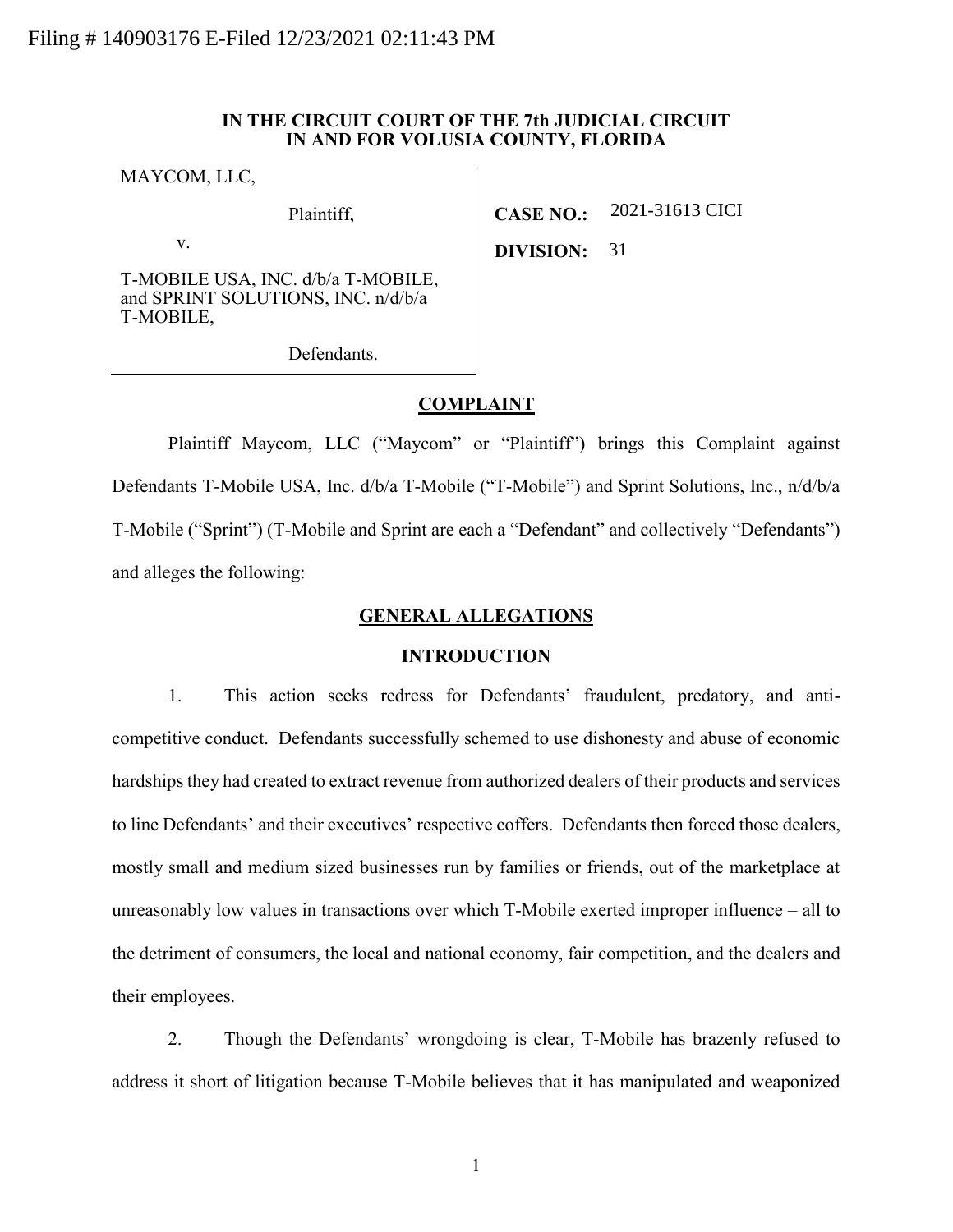the commercial and contractual relationship in a way that insulates it from liability. This case is brought by one of the at least twenty (and likely more) dealers who fell victim to T-Mobile's unfair and deceptive pattern and practice, which involves:

- a. Lying (affirmatively and by concealment) to trick dealers into entering into contracts with terms that T-Mobile then misconstrues and misapplies to disadvantage the dealers;
- b. Simultaneously creating economic pressure that left dealers with no legitimate choice, other than insolvency, but to sign T-Mobile's documents – all while providing unreasonably short deadlines to review T-Mobile's documents and allowing no edits to the same;
- c. Cheating the dealers out of promised and anticipated store numbers, compensation, and levels of operation, and diverting compensation to T-Mobile affiliates, and otherwise creating additional financial pressure;
- d. Leaving dealers with no options to stop the bleeding other than a fire-sale to another favored T-Mobile dealer;
- e. Improperly influencing sales prices (with store closures and other tactics) and unreasonably delaying sales approvals to limit the prices and options for legacy Sprint dealers to sell their businesses, which resulted in fire sales to T-Mobile's favored dealers; and
- f. Then attempting to evade responsibility for flagrant illegality with putative releases that are the product of economic duress, compulsion, and surprise, are unsupported by consideration, and are otherwise contrary to law.

3. Using these tactics, T-Mobile shuttered more than 20 small businesses, closed well over 1,000 "doors" (as cellular stores are referred to in the industry), caused thousands people to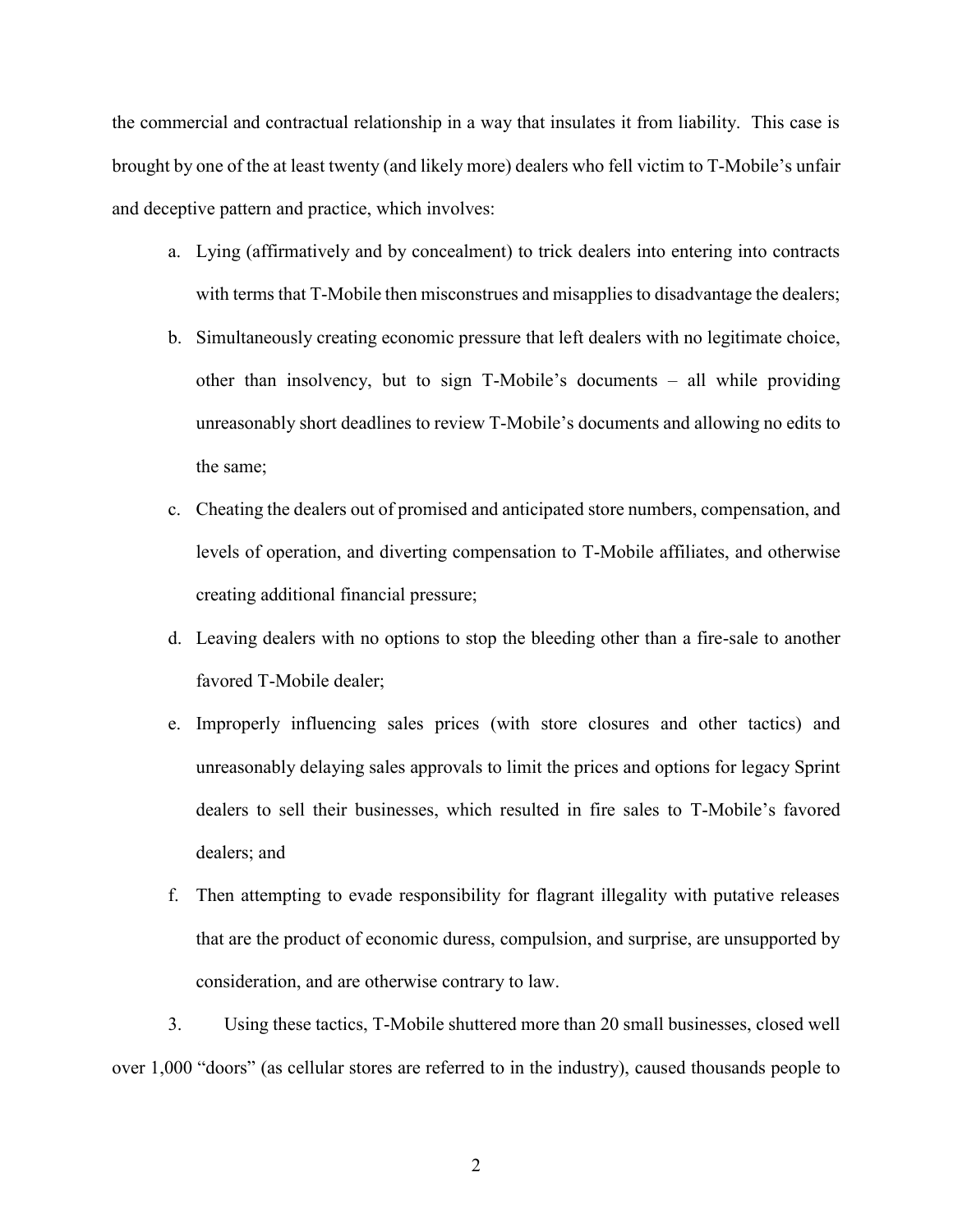lose their jobs, and negatively impacted numerous consumers locally and throughout the United States.<sup>1</sup> The question, then, that T-Mobile's misconduct presents for this Court is whether contracts serve the law by being implements of mutually-agreeable business dealings or whether we have entered into a new business climate in which honesty and ethics do not matter and contracts can undercut the law so long as a Goliath company can twist their terms to cover all manner of sins.

4. Before it encountered T-Mobile's predatory conduct, Maycom had been in business for nearly 24 years and was one of the top Sprint dealers. In a matter of months, T-Mobile unlawfully devastated Maycom's business. When the dust settled, of the 63 stores that Maycom once owned, only 28 remained to be sold at a T-Mobile created depressed value, 4 were given a limited 1 year lease renewal to operate, and 31 stores were shuttered by T-Mobile (and some of those were unlawfully stolen by T-Mobile inasmuch as T-Mobile required Maycom to close them and then T-Mobile reopened them).

5. Maycom, as a former T-Mobile dealer injured by the Defendants and ultimately forced out of business by their scheme, brings this action to preserve the law and to recover for its injury.

### **PARTIES, VENUE, AND JURISDICTION**

6. Plaintiff Maycom is a limited liability company organized and existing under the laws of Florida and with a principal place of business in Volusia County, Florida. Maycom is a family-owned business and was one of the most successful legacy Sprint dealers prior to the Defendants' misconduct.

<sup>&</sup>lt;sup>1</sup> The harm was especially prevalent to lower credit and rural customers.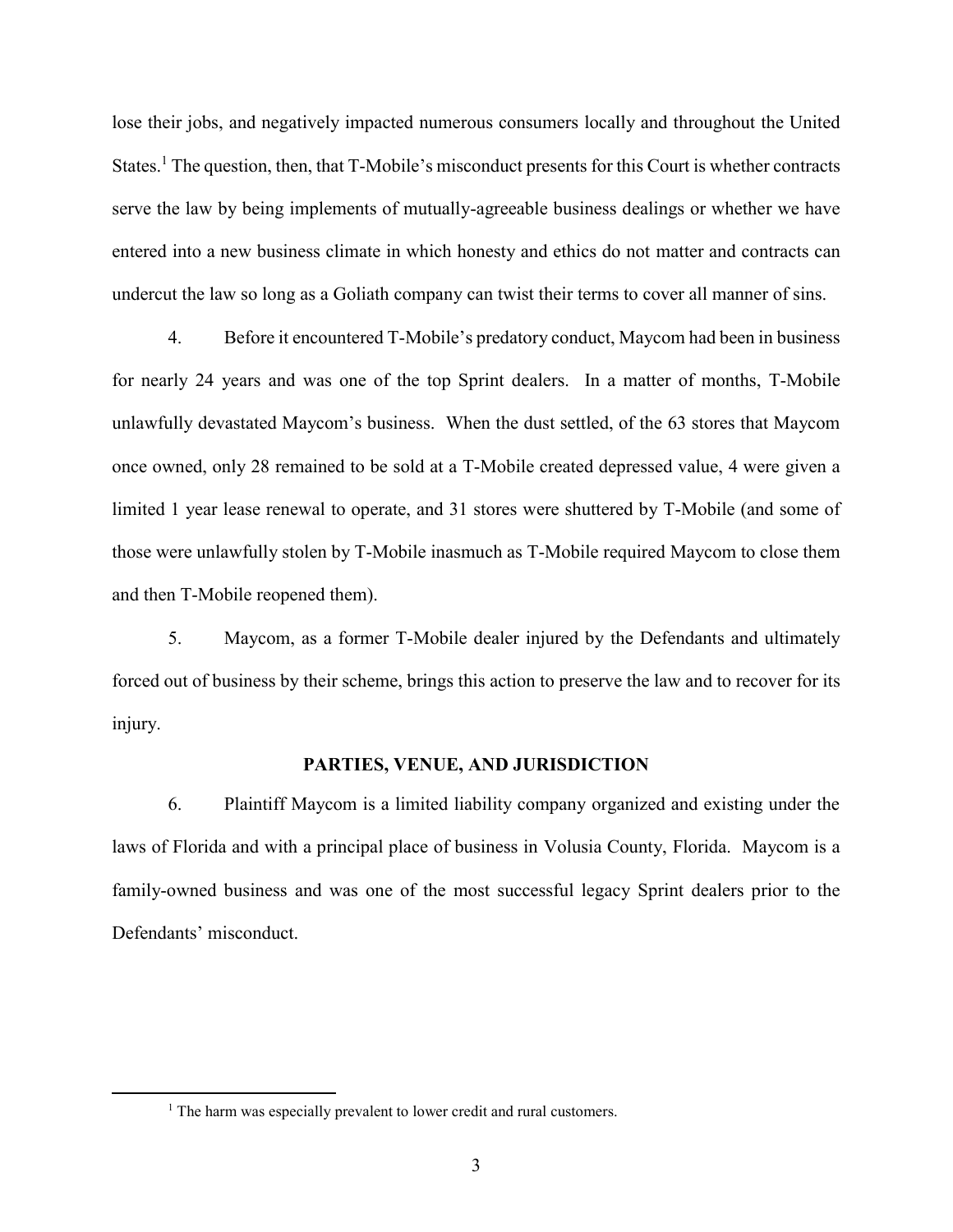7. Defendant T-Mobile is a corporation organized and existing under the laws of Delaware, headquartered in Bellevue, Washington. T-Mobile is one of the largest and most powerful companies in the world.

8. Defendant Sprint is a Missouri corporation with its principal place of business at 6200 Sprint Parkway, Overland Park, Kansas 66251. Sprint was formerly a wireless services provider until it merged into T-Mobile.

9. Over the opposition and expressed concerns of many, and based on misrepresentations to regulators and the public, T-Mobile became the emerging and surviving brand in a \$26 billion all-shares merger with Sprint that left Sprint as a T-Mobile affiliate. The merger closed on April 1, 2020, and T-Mobile discontinued the Sprint brand a few months later.

10. Venue is proper in Volusia County, Florida, because pursuant to Florida Statute § 47.011, Volusia County is the county where the causes of action accrued and where Maycom suffered injury.

11. This Court has personal jurisdiction over Sprint and T-Mobile pursuant to Florida Statute § 48.193 as Sprint operated stores and did substantial business in Florida, and T-Mobile operates and does substantial business in Florida.

12. This Court has subject matter jurisdiction because the matter in controversy exceeds \$30,000, exclusive of interest, costs, and attorneys' fees.

#### **CHOICE OF LAW**

13. T-Mobile's Retailer Services Agreements<sup>2</sup> provide for a Washington state choice of law. But those Agreements should be set aside as fraudulent and otherwise unlawfully and

<sup>2</sup> The parties executed three Retailer Services Agreements, one for each market or "Area" where Maycom operated retail locations. All three agreements are virtually identical and for the purposes of this Complaint, will be referred to collectively as the "T-Mobile Agreements."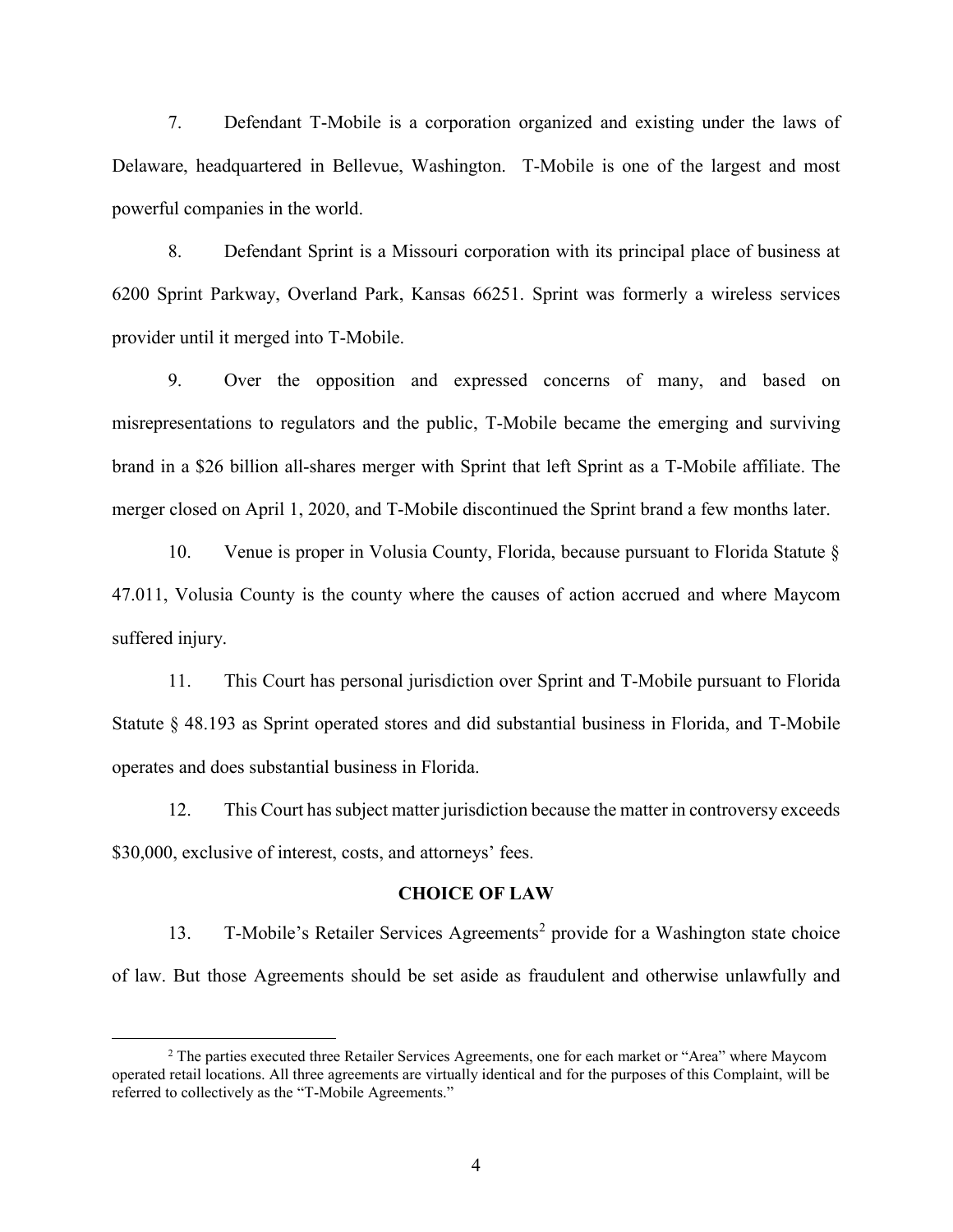coercively induced. Maycom, therefore, is not bound by the Washington choice of law provision. T-Mobile, however, is estopped from refusing application of Washington law where it is more favorable to Maycom. Without waiving its rights to contest the T-Mobile Agreements, Maycom brings claims under both Washington law and the laws of the states in which it did business and suffered harm.

# **FACTUAL ALLEGATIONS**

#### **A. Background**

 $\overline{a}$ 

14. Private and authorized dealers like Maycom commonly sell wireless products, accessories, and services. The dealers generally carry the services and products for a carrier, like Sprint or T-Mobile. Dealer stores are privately owned, but operate under the provider's brand.

15. The dealers are small to medium sized, often family-owned businesses like Maycom, which help support the local economy, lease space for store locations, and provide numerous employment opportunities in the communities in which they are located – a high percentage of which are jobs for minorities and persons of color.<sup>3</sup> In fact, approximately 70% of Maycom's employees were minorities and persons of color.

16. Dealers sell wireless plans, cell phones, and cell phone accessories. For each wireless plan they sell, dealers generally receive an initial commission and, thereafter, a monthly "continuing service award" or residual commission. Dealers depend on these initial and residual commissions for their livelihood, to meet payroll, and to pay the leases for their stores. T-Mobile unlawfully and unreasonably cut commissions and residuals already earned by legacy Sprint dealers.

<sup>&</sup>lt;sup>3</sup>T-Mobile touts its pro-diversity positions, but contrary to these representations (and the promises it made to be permitted to merge with Sprint), its post-merger decimation of legacy Sprint dealers has resulted in a large loss of jobs disproportionately held by minorities and persons of color and fewer options for members of these communities. It has also cut jobs in, and otherwise harmed, rural communities.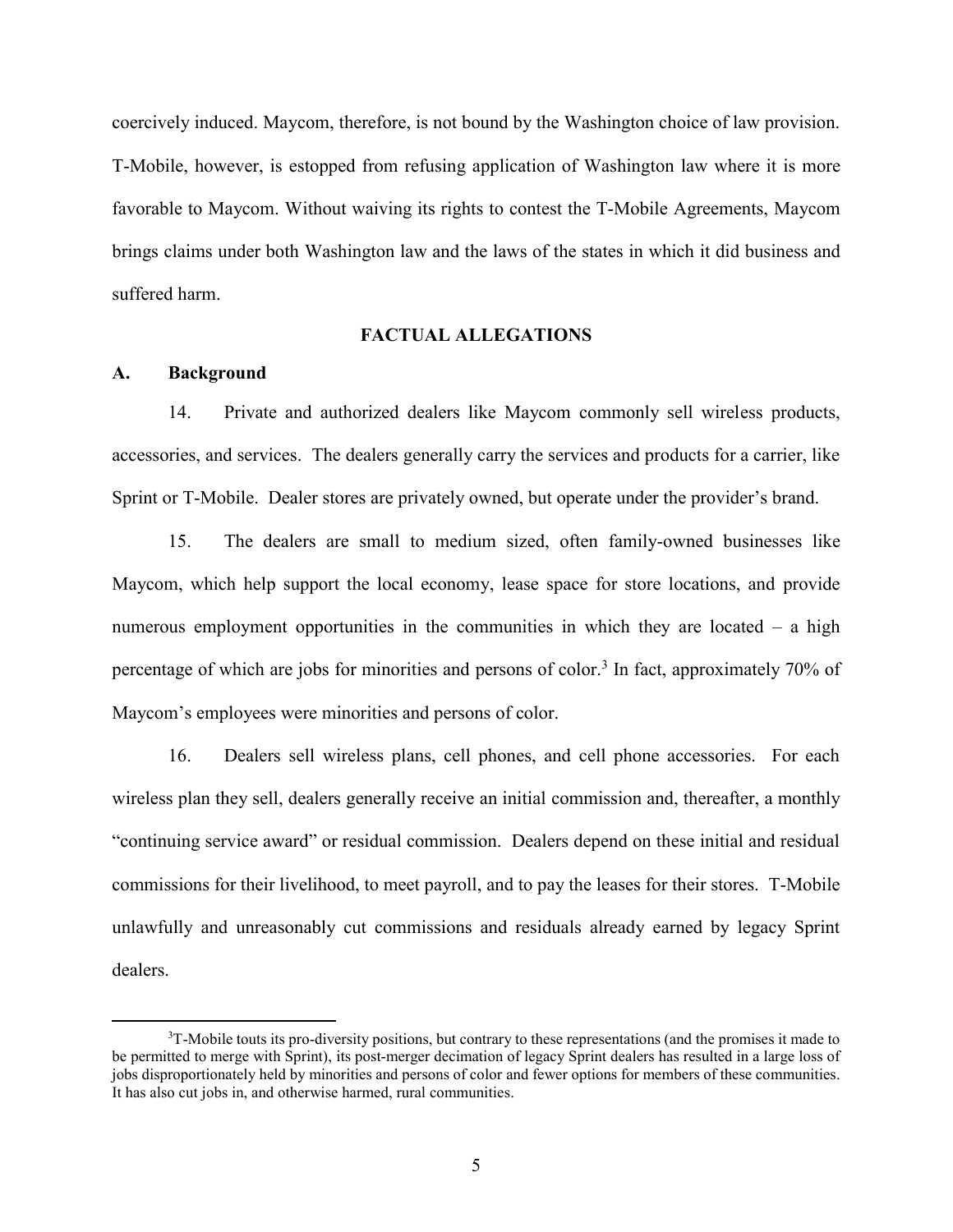17. The dealers sell services, phones, and accessories at retail store locations. The physical locations for the stores are leased by the dealers. The best dealers find good locations for their stores and provide good customer service to close sales to customers. Dealers undertake a significant financial commitment (and often personal guarantees for their principals) when they lease a store location, and good faith and fair dealing by the carriers (like T-Mobile) is a vital component of the dealers meeting their financial commitments. This fact is well known to T-Mobile, which abused its position of power and did not act in good faith.

#### **B. Maycom Excelled as an Authorized Sprint Dealer.**

18. Thomas and Anna Mayman used their life savings to establish Maycom in 1997 and entered the wireless business, opening their first 500-square foot wireless communications store in Florida as a Nextel dealer. In 2005, Maycom became a Sprint dealer after the merger of Sprint and Nextel.

19. Over the years, Maycom excelled as a wireless products and services provider expanding its retail store footprint organically and through acquisitions across Florida and into North Carolina and South Carolina. As a result of Maycom's strong business performance and respect among colleagues, Thomas Mayman served on Sprint's dealer representative council.

20. Around 2013, when Sprint began experiencing financial trouble, other wireless companies approached Maycom, and encouraged it to leave Sprint and join them, but Maycom was committed to being a part of Sprint, even during Sprint's tough times. That loyalty proved to be a one-way street.

21. In early 2014, Marcelo Claure, the founder of Brightstar, joined Sprint's Board of Directors. Later that year he was appointed the new President and CEO of Sprint, and told the principals of Maycom: "The reason you can trust me is because I know what it means to be you; I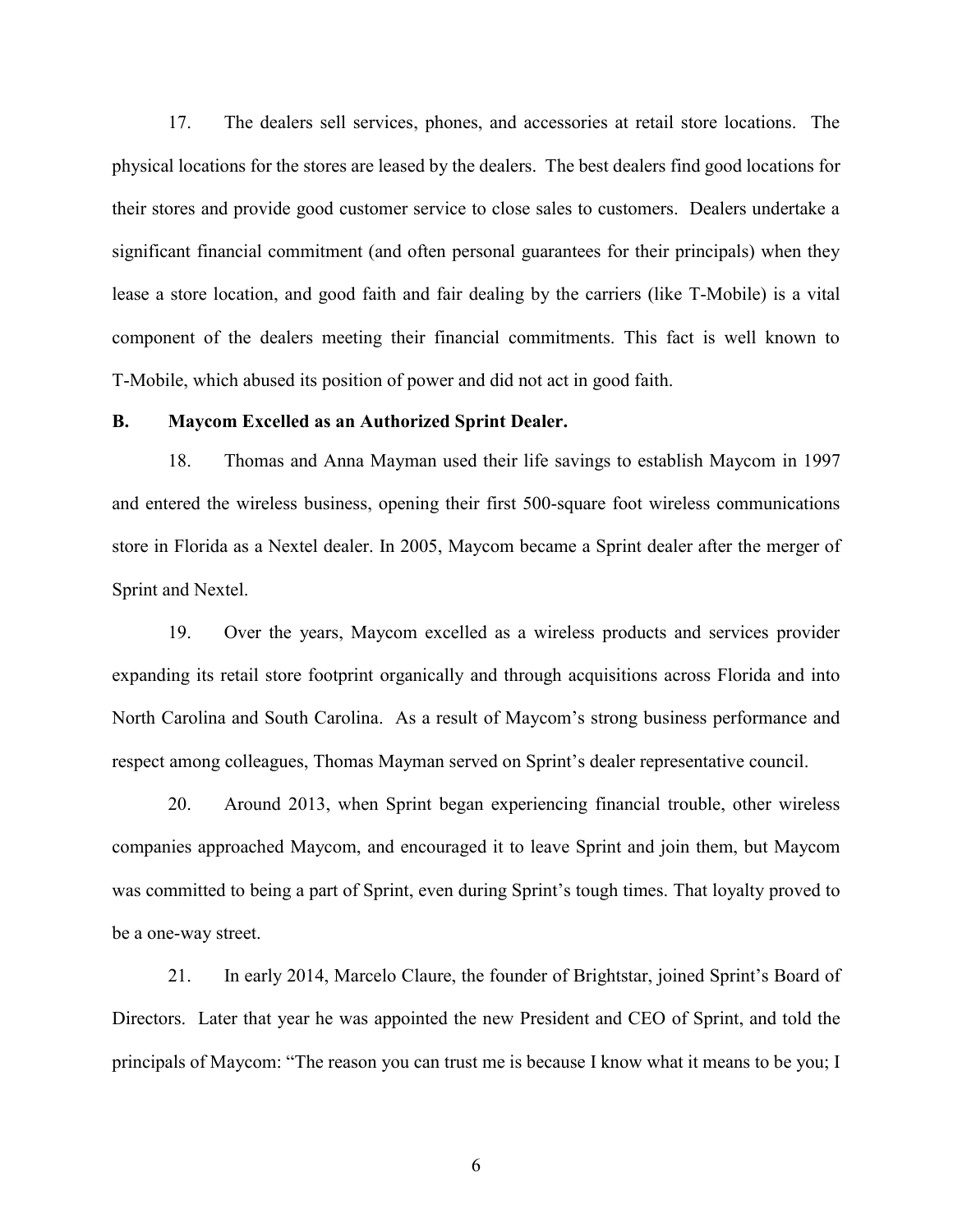have walked in your shoes. The dealers are responsible for nearly 80% of our business, you guys are the ones who will make us win."

22. On August 7, 2017, Sprint and Maycom executed an exclusive Authorized Representative Agreement ("ARA"). On August 31, 2017, Maycom and Sprint executed an Authorized Representative Agreement Addendum, making the ARA effective for five years with an automatic renewal of another 5-year term. The ARA Addendum removed Sprint's right to terminate the ARA with Maycom for convenience. This provided Maycom the security of a long term partnership with Sprint and the ability to secure capital for growth.

### **C. Maycom Expanded its Footprint at Sprint's Behest.**

23. As of January 2018, Maycom had 48 locations. Maycom grew because Sprint wanted it to and because Maycom received related assurances from Sprint that Sprint would facilitate and support Maycom's growth. Over time, Maycom grew to 63 Sprint stores across Florida, North Carolina, and South Carolina, with over 400 employees.

24. At a dealer summit held on January 29-31, 2018, Sprint heavily encouraged dealers, including Maycom, to grow and add new locations, especially near competitors. During that dealer summit, Sprint announced a goal to "grow distribution, unlike anything we have seen in years." Members of Sprint leadership told the dealers, including Maycom, "[W]e're counting on our best partners to deliver on a plan to build over 400 additional doors in new locations. When it's all said and done, Sprint will have the best real estate in town; near competitors."

25. After previously declaring that a merger between T-Mobile and Sprint was "dead" and that Sprint was committed to "going it alone," Sprint leadership encouraged Sprint dealers to grow, specifically targeting Metro PCS and T-Mobile stores. In this way, Mr. Claure tricked Sprint dealers into taking risks that would enable Sprint to enrich itself (to the disadvantage of those dealers) when a merger ultimately occurred.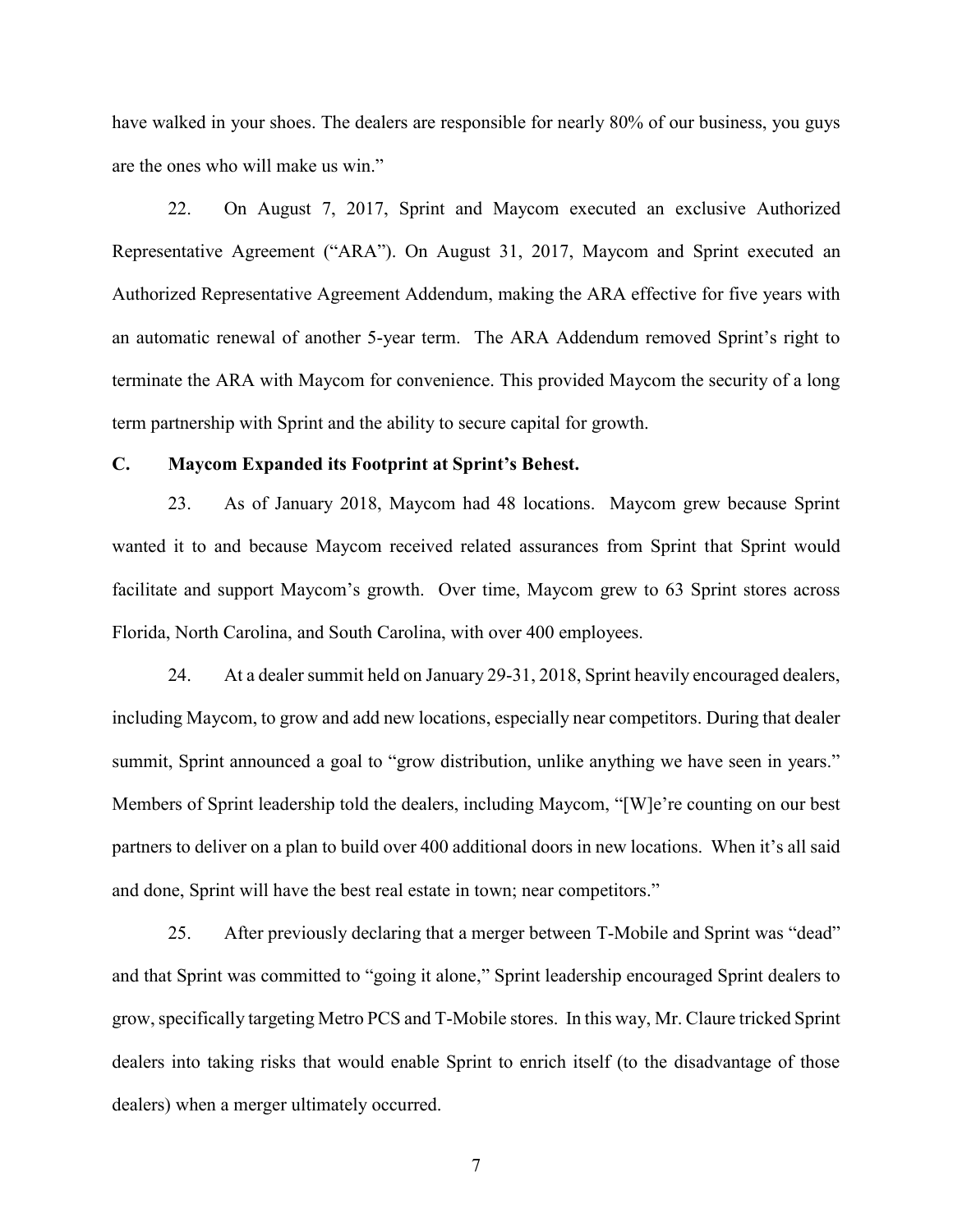26. Later, in a national Sprint meeting with dealers in Kansas City Mr. Claure declared, "[T]his merger is a job creator," a statement he reiterated to the dealer channel on April 30, 2018, adding, "It will create more jobs than jobs that will be lost. We plan to add as many as 100,000 new U.S. jobs in the coming years, and I'm confident this combination will open up opportunities for many Sprint Partners as part of a stronger, more competitive company that will grow."

27. On May 30, 2018, Jamie Jones from Sprint's leadership team told Thomas Mayman on a call that there was "no plan for door rationalization and a strong growth partner will have choices." And given Maycom's track record of success, Sprint encouraged Maycom to expand in markets that Sprint considered strategic or beneficial to Sprint. During the  $4<sup>th</sup>$  quarter of 2018, Maycom assisted Sprint by taking over the operations of 10 of Sprint's struggling stores and subleasing those stores from Sprint (only to have T-Mobile later close all 10 stores after Maycom invested significant amounts of money to hire, train, and operate in these new markets).

28. Maycom opened 14 total new doors in 2018 increasing its store count from 48 to 62. Sprint consistently ranked Maycom as one of its top three dealers in the country in volume per door performance and productivity metrics, and over time, Maycom received the annual Platinum Partners Award every year since the award's inception for being one of the best Sprint dealers in the country in overall volume and performance.

29. In the lead-up to the merger, Sprint began disadvantaging Maycom. In 2019, Sprint established arbitrary commission incentive targets, which resulted in subsidies to underperforming dealers. When Maycom asked Sprint why its commission incentive targets were so high compared to the rest of the dealer channel, Sprint responded that "Maycom's productivity per door is certainly greater than that of the rest of the Enterprise. The expectation is that Maycom will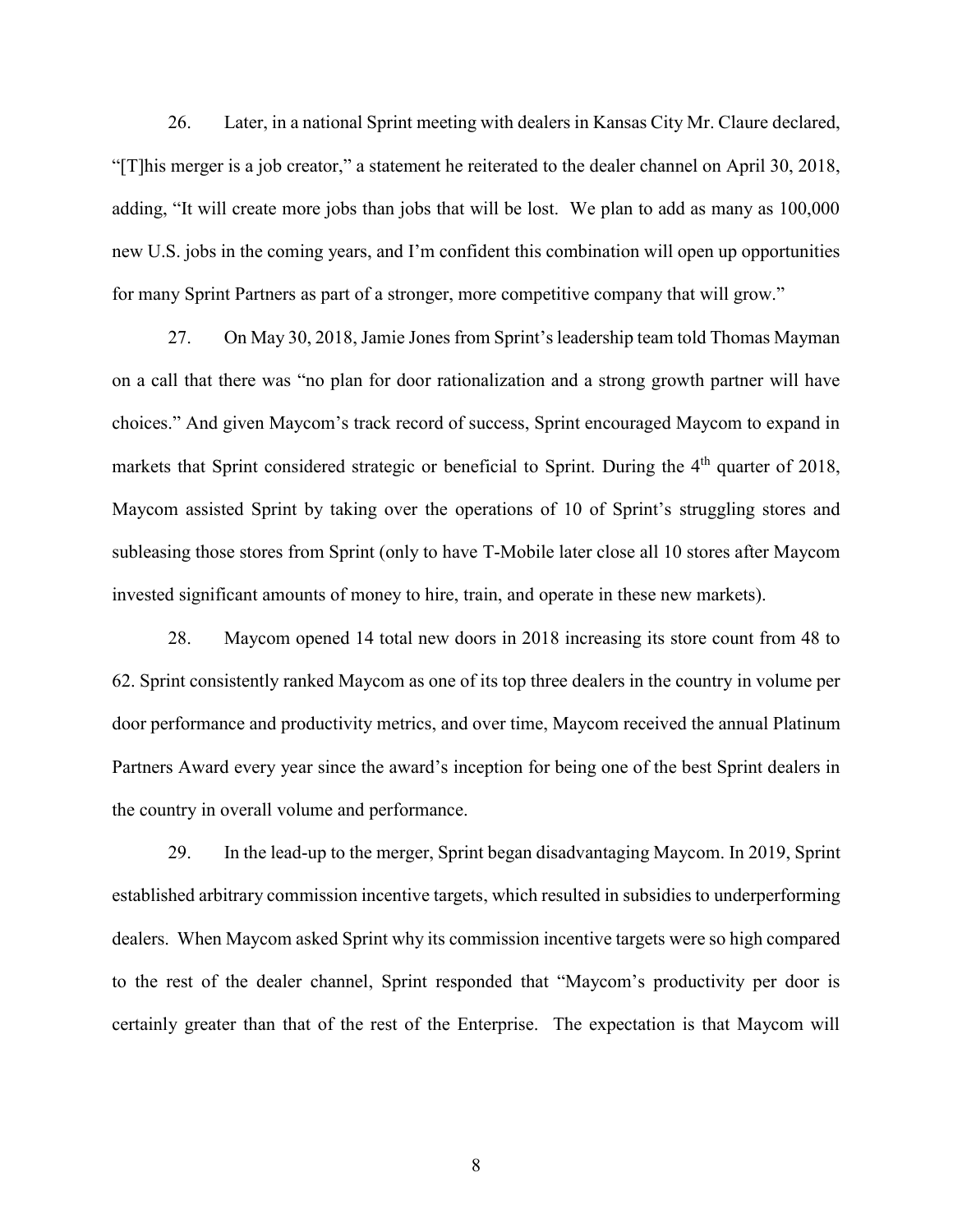produce twice as much per door vs (the current largest legacy Sprint dealer). Bottom line, Maycom is a victim of its own success ….."

### **D. While Encouraging Maycom to Expand, Sprint Concealed Its Plans of Merger with T-Mobile.**

30. By late 2017, Sprint knew that it would soon be acquired by T-Mobile, but Sprint told Maycom otherwise, assuring Maycom (and other legacy Sprint dealers) that Sprint was "going it alone." Sprint's CEO Marcelo Claure specifically made this statement. When Thomas Mayman asked Marcelo during the open session of the meeting what dealers needed to do to be of the most long term value to Sprint, Marcelo's answer was "grow and invest for the long term."

31. Sprint concealed the truth about the merger from Maycom (and other dealers) and repeatedly encouraged Maycom to open and acquire new stores, and specifically encouraged Maycom (and other dealers) to open stores that were in close proximity to T-Mobile stores. Upon information and belief, these misrepresentations and concealments were made to protect Sprint's position in the merger and to increase merger profits for Sprint and its executives in the coming merger.

32. On April 29, 2018, Sprint and T-Mobile announced that they had reached a definitive merger agreement. Maycom immediately asked Sprint the next day about the implications of the merger for Maycom and sought merger protection in light of its recent and rapid expansion at Sprint's request. In addition, Maycom asked Sprint to explain the inconsistencies and misrepresentations that were made regarding Sprint being committed to independent growth and that dealer growth was critical to the long term vision.

33. On May 30, 2018, Sprint informed Maycom it would provide merger protection to Maycom and stated in the document that "there are no plans to change Sprint's distribution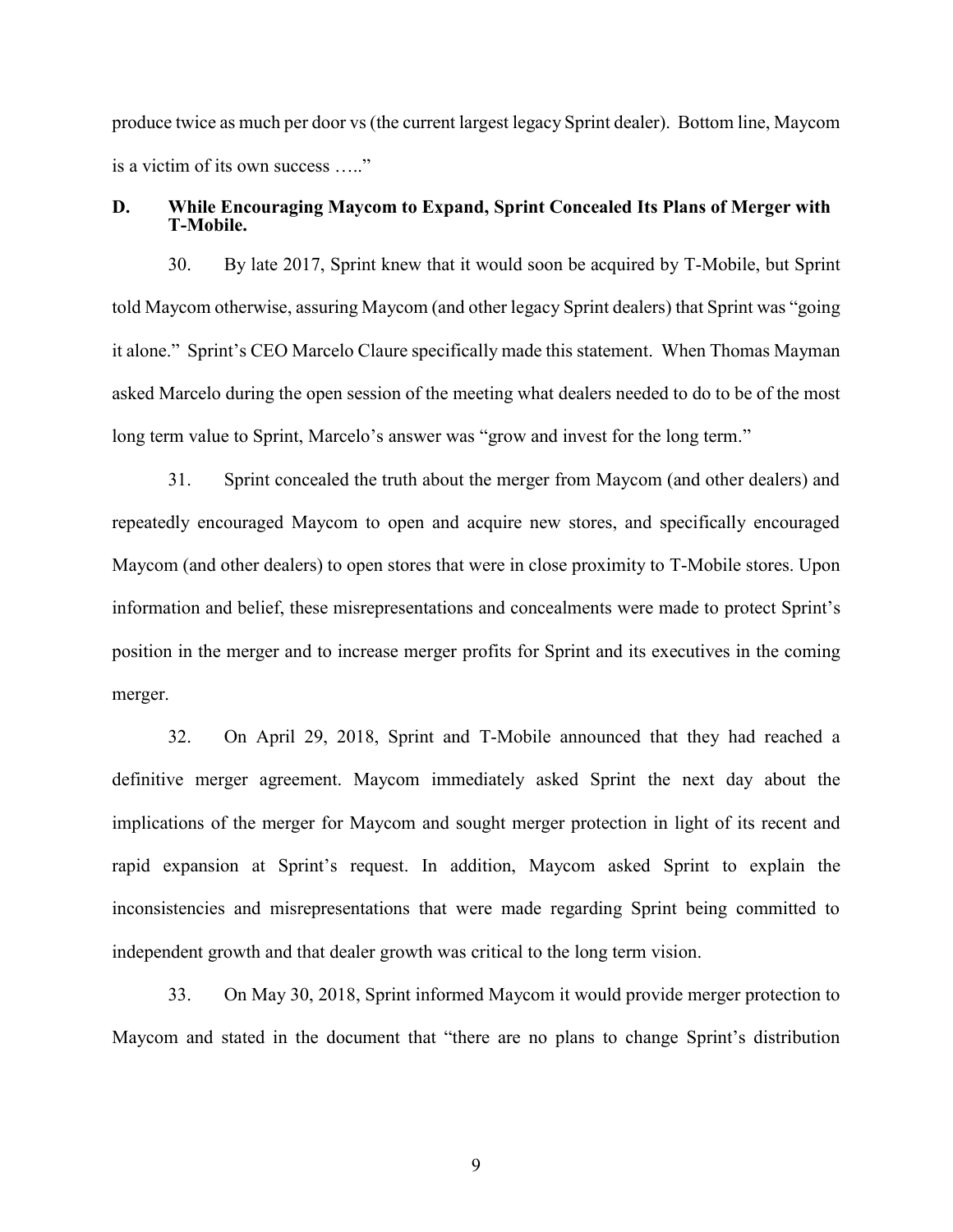strategy" and "Sprint wants dealers to continue to renew leases if doors are productive." These statements were untrue.

34. The merger "protection" packages, however, came with previously undisclosed conditions and limitations for Maycom. For example, to receive any merger protection for the stores Sprint deemed eligible for merger protection, Sprint would require Maycom to achieve a difficult new-store-opening target. As Sprint leadership told Tom Mayman on a May 30, 2018 telephone call, "[Y]ou can choose to grow to the [new] door requirement, and if [you are] not part of the growth program then no protection.

35. On a call with Sprint's Jaime Jones, Thomas Mayman stated that there were numerous geographical conflicts with Maycom and T-Mobile stores and if Maycom was to lose a significant number of stores the consequences would be devastating. Jones asked Mayman, "Why do you think doors will not survive? Why are you taking a pessimistic approach?"

36. On June 5, 2018, Sprint sent Maycom the merger protection documents and gave Maycom approximately 48 hours to execute the merger protection contracts.

37. Sprint's so-called merger protection plan was merely an empty promise that was designed to quiet dealers like Maycom while Sprint and T-Mobile worked out the details of their merger.

38. The merger protection amounts were generally illusory because Sprint conditioned them on agreements that the merger protection payments would be reduced by the net present value of "CSAs" or "residual commissions" (the "NPV CSAs") due to Maycom for any location that T-Mobile ultimately closed. In many cases for Maycom, the reduction was greater than the merger protection amounts offered.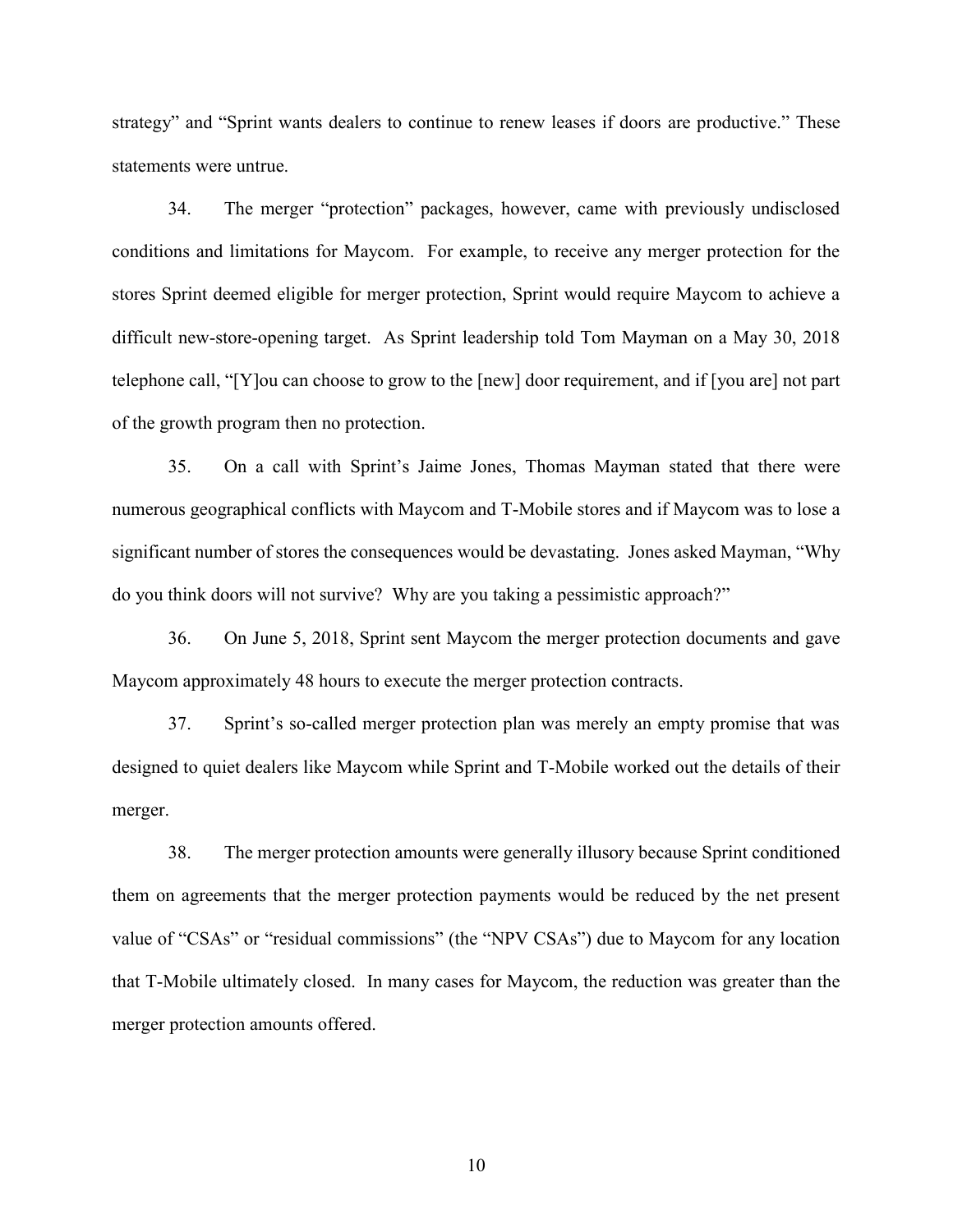39. On June 5, 2018, Sprint told Maycom how the NPV CSAs would be computed to determine the residual payout for a closed location.

40. Maycom declined the merger "protection" because: (a) it was already entitled under its contracts to the future payment of CSAs that were generally greater than the merger protection amounts, and (b) Maycom did not want to commit to all of the difficult-to-achieve conditions which made the realization of protection equivocal at best.

41. Maycom was thus at risk from the merger because Sprint fraudulently induced Maycom's growth and then Sprint withheld the merger protection that Sprint had fraudulently promised. Sprint and its executives, on the other hand, enjoyed the ill-gotten gains of its lies in the form of profits from the merger.

### **E. Sprint and T-Mobile Merged, and T-Mobile Coerced and Fraudulently Induced Maycom to Enter Into New Agreements Based on False Promises of Growth and Limited Post-Merger Closures.**

42. Sprint and T-Mobile finalized the merger on April 1, 2020.

43. To obtain the necessary approvals from the Department of Justice and regulatory agencies, T-Mobile made broad, sweeping promises to the government and to the public that the merger would increase competition in wireless and broadband for consumers, deliver significant benefits to consumers nationwide, result in the opening of 600 or more new retail stores in rural areas and small towns that would create approximately 5,000 new retail jobs, and create thousands of new U.S. jobs directly and indirectly, and that it would not produce anti-competitive behavior. In Marcelo Claure's written testimony on June 27, 2018 before the Senate Committee on the Judiciary Subcommittee on Antitrust, Competition Policy and Consumer Rights, Marcelo disingenuously touted the merger as "a procompetitive merger that will benefit American consumers, American workers, and the American economy."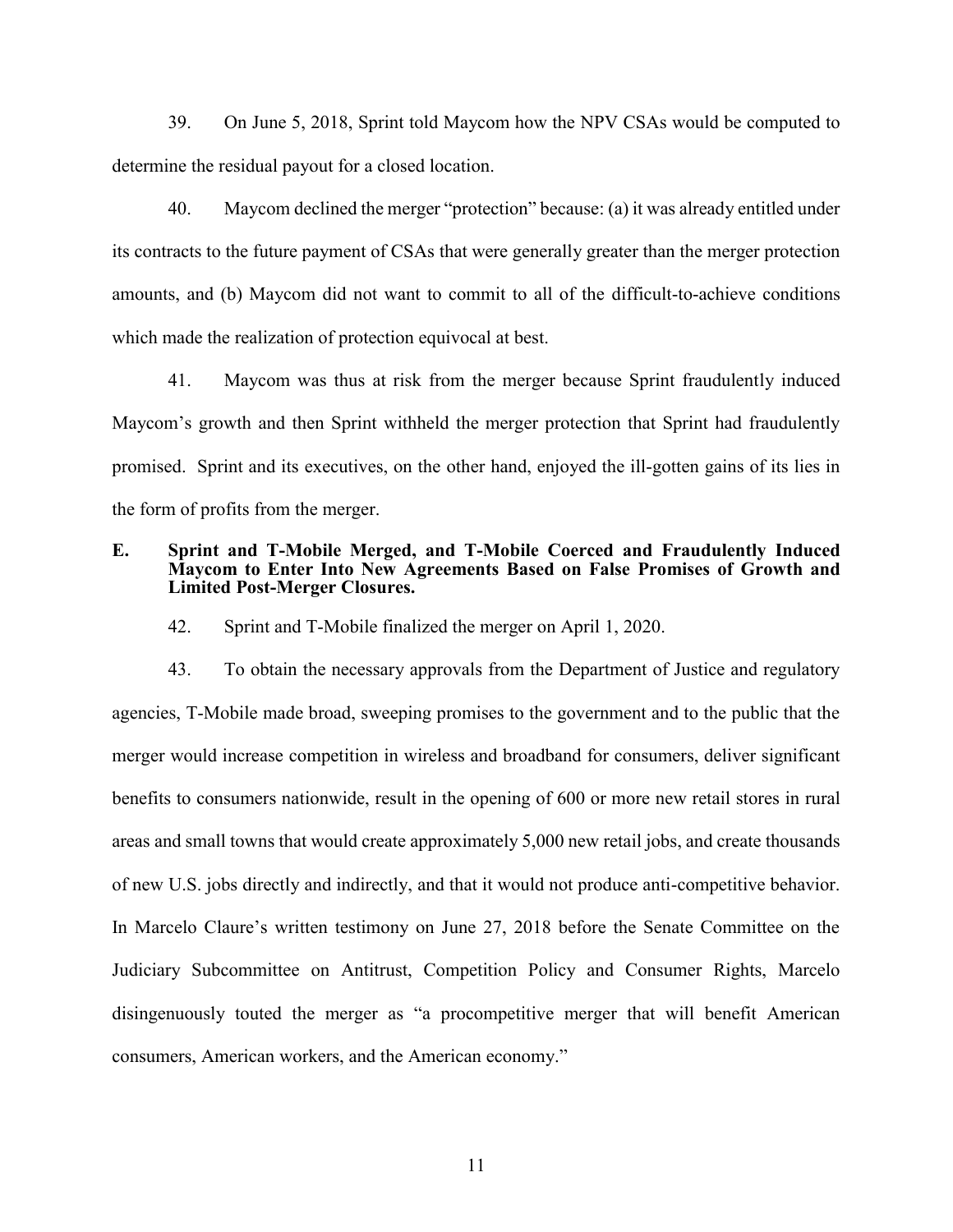44. But as the ink was drying on the final merger approval documents, T-Mobile was already implementing an anticompetitive scheme to suppress legacy Sprint dealers, cut stores (thereby reducing jobs), and reduce compensation otherwise payable to the legacy Sprint dealers.

45. **First**, T-Mobile locked dealers into their current positions, which prevented them from having viable options following the merger. On April 10, 2020, T-Mobile and Sprint placed a moratorium on any requests by dealers to sell stores after commercial launch of T-Mobile (expected mid to late summer 2020). T-Mobile and Sprint constantly extended the moratorium, which lasted until November 17, 2020.

46. Despite the moratorium, upon information and belief, T-Mobile approved and allowed two T-Mobile favored dealers to each complete an acquisition.

47. **Second**, T-Mobile imposed massive store cuts, which far exceeded the cuts it had represented would occur. On April 25, 2020, representatives from T-Mobile met with Maycom to present T-Mobile's post-merger dealer strategy as it pertained to Maycom. In the presentation, T-Mobile:

- a. announced the closure of 20 of Maycom's 63 stores (32%), despite previously informing Maycom that closures would remain in the 10-15% range for Maycom;
- b. falsely represented that the store closures were based on extreme proximity to other T-Mobile stores and that T-Mobile was instituting a similar number of closures for legacy Sprint and T-Mobile dealers alike; and
- c. informed Maycom, with only 5-days' notice, that T-Mobile was permanently closing 8 of the 20 stores effective April 30, 2020. 4

<sup>4</sup> T-Mobile provided fewer door-closing benefits for Maycom's forced 20 store closures than T-Mobile provides to its T-Mobile dealers under standard T-Mobile Agreements. Notably, T-Mobile cheated and avoided paying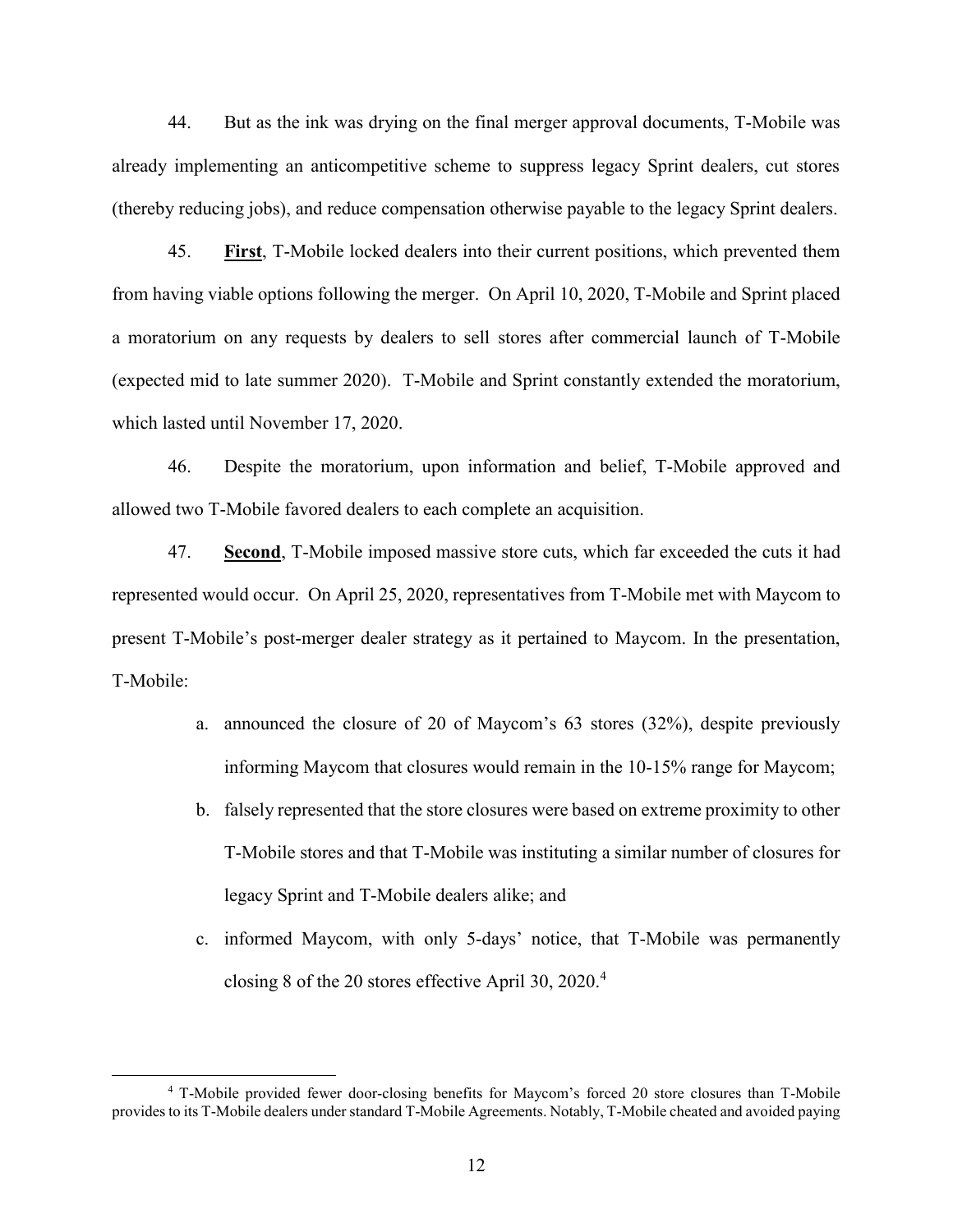48. Maycom reasonably believed that these closures were the only closures T-Mobile would institute because T-Mobile's dealer strategy presentation to Maycom made no mention of further closures and was intentionally designed to give the impression there would be none.

49. T-Mobile representative Doug Chartier assured Maycom that it was "okay to shrink to regrow" and that T-Mobile wanted "best performers," including Maycom, to be "well capitalized and in good financial position."

50. **Third**, T-Mobile imposed crippling cuts of earned residual commissions as conditions of doing business with T-Mobile. For the putative privilege of being a T-Mobilebranded dealer and selling T-Mobile services, T-Mobile also charged Maycom massive front-end fees totaling to \$1.86 million (before NPV calculation) in the form of withholding residual commissions that Maycom was already entitled to receive. Specifically:

- a. T-Mobile refused to pay and wrongfully withheld Maycom's rightfully-earned CSAs for the stores it required Maycom to close, which totaled \$1.73 million (before NPV calculation).
- b. T-Mobile also deprived Maycom of CSAs worth \$95,686 (before NPV calculation) for a handful of stores that Maycom had closed prior to the merger and for which Sprint had theretofore continued to pay Maycom post-store-closure CSAs.
- c. T-Mobile wrongfully withheld CSAs worth \$24,882 (before NPV calculation) for kiosks in two malls in Florida that Maycom had operated pre-merger.
- 51. **Fourth**, T-Mobile bullied Maycom into signing unreasonably long contracts that Maycom had no viable economic choice but to sign. On May 5, 2020, T-Mobile sent Maycom the

such benefits by terminating the stores (as they did with other legacy Sprint dealers) before they were governed by the T-Mobile Agreements.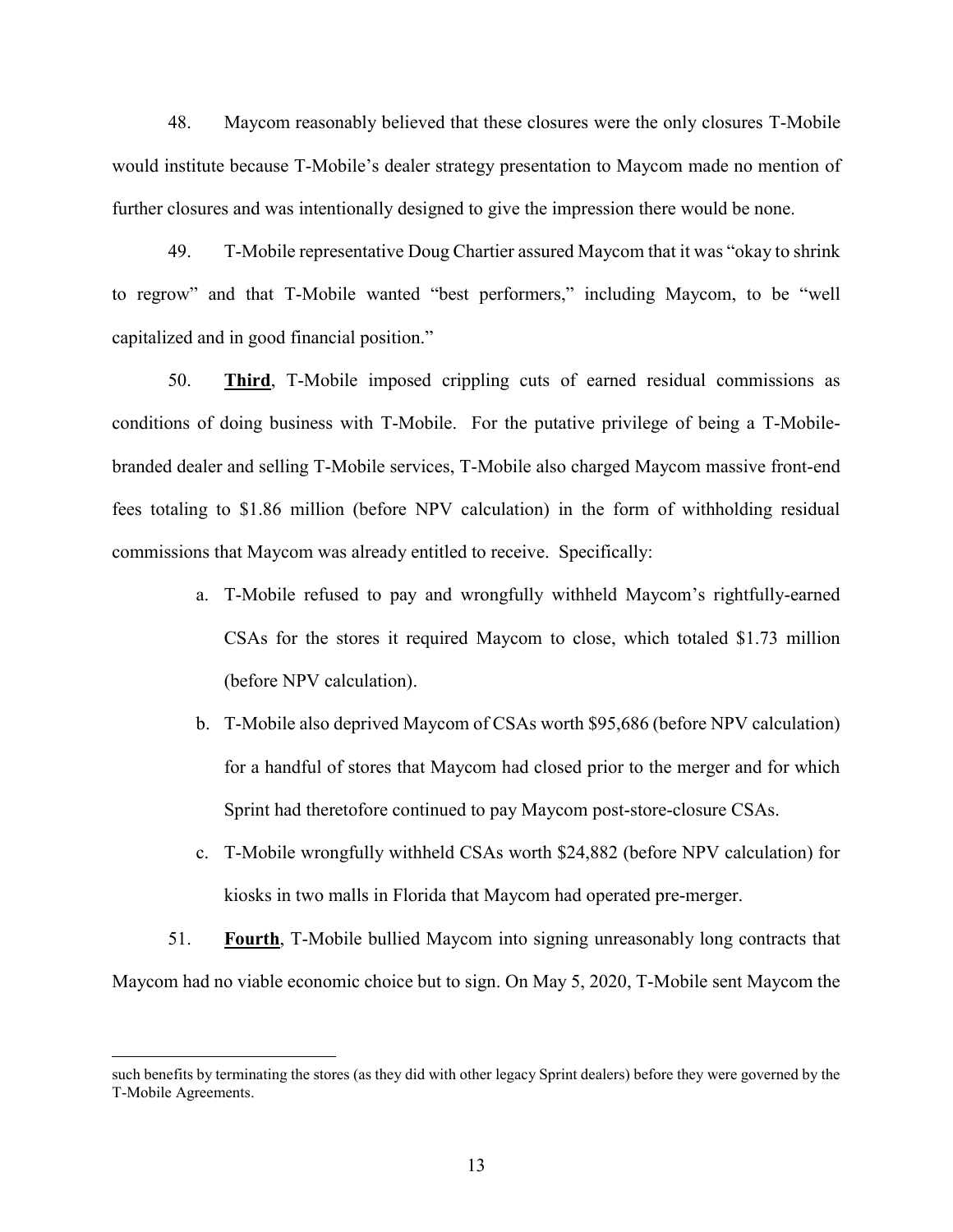documentation that would require Maycom to wind down its existing agreements with Sprint, enter into three new Retailer Services Agreements with T-Mobile, and submit two individual guarantees executed by Mr. and Mrs. Mayman (collectively the "T-Mobile Agreement Package"). The T-Mobile Agreement Package consisted of 267 pages of legally dense, adhesion contracts, and despite the burdensome nature of the documents, T-Mobile required their execution within 3 days after receipt of the documents. T-Mobile was well aware of the economic reality, namely, that like any other dealer, Maycom had monthly lease, payroll, debt-service and other commitments that it could not meet unless it had an active carrier contract.

52. Notably, T-Mobile had wrongfully forecasted that it would refuse to honor the Sprint contracts T-Mobile had acquired. T-Mobile further advised Maycom that, because Sprint no longer existed, T-Mobile was not obligated to honor or to provide any benefits under the existing Sprint contracts (the ARA and ARA Addendum, which T-Mobile had acquired in the merger and were effective through August 6, 2022) and would not allow Maycom to sell any T-Mobile phones or services unless it signed the T-Mobile Agreement Package.

53. T-Mobile brazenly took the opposite position with respect to Maycom's burdens under the existing Sprint contracts, stating it would continue to enforce those burdens, including the non-compete, against Maycom until it signed the T-Mobile Agreement Package. In other words, Maycom could lose, but it could not win, and it could stave off ruin only by doing as T-Mobile demanded.

54. Callous to the difficulty it had imposed, and unwilling to negotiate, T-Mobile then rushed the signing of the T-Mobile Agreement Package. On May 7, 2020, Kris Kimmey with T-Mobile sent an email to Thomas Mayman stating that the T-Mobile Agreement Package was due Friday, May 8, 2020. T-Mobile pressured Maycom to sign these documents quickly and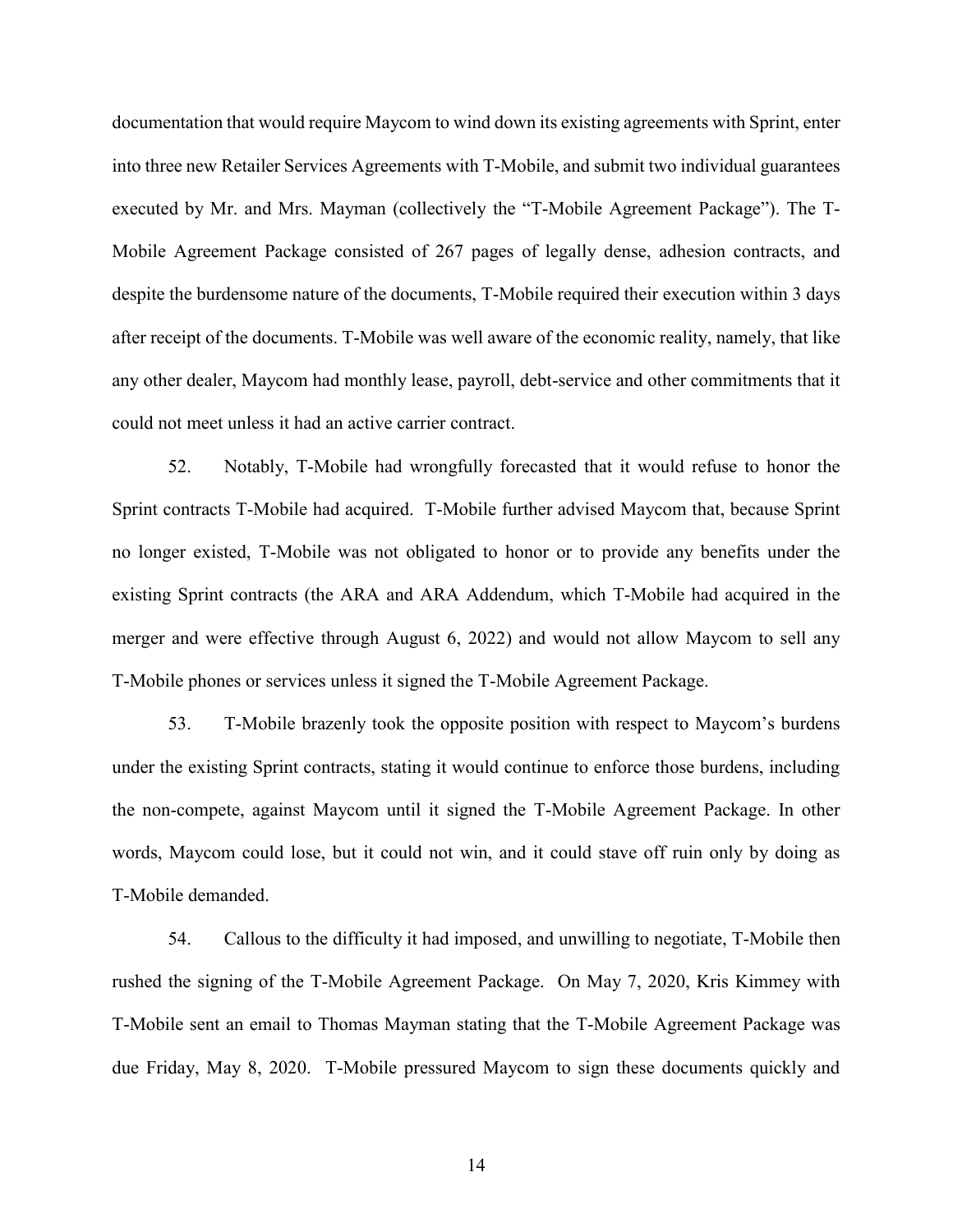repeatedly emphasized that terms were non-negotiable and that to be a T-Mobile authorized dealer, Maycom must sign these agreements.<sup>5</sup>

55. T-Mobile also stated that if Maycom did not execute the T-Mobile Agreement Package within the arbitrary three-day deadline, T-Mobile would withhold necessary store remodeling funds. T-Mobile required all legacy Sprint dealers, including Maycom, to "refresh" (i.e., remodel) their stores under the new T-Mobile brand and complete the same by July 17, 2020.

56. T-Mobile representatives, including Cody Welker, pressured the principals by fraudulently stating that Maycom was "the only one" not to have signed the T-Mobile Agreement Package, which contained putative releases, through which T-Mobile sought a get-out-of-jail-free card for the lies, coercion, and unfairness that it had perpetrated to that point.

57. Maycom communicated its concerns about the T-Mobile Agreement Package, including: (a) T-Mobile taking the \$1.86 million in CSAs, (b) the limited door closing benefits in the Wind Down Addendum for the 20 store closures only totaling \$332,364, yet the remaining lease liability to Maycom was \$1.1 million plus expenses to close the stores, (c) T-Mobile's closure of stores Maycom subleased from Sprint and then T-Mobile reopening them without any fair market value consideration for the stores that Maycom invested in and built, and (d) the personal guarantees, which were not only unfair, but also false inasmuch as they indicated that Mr. and Mrs. Mayman wanted to sign them.

58. T-Mobile didn't care that it was cheating, however, and responded that it does not entertain redlines or make exceptions and all documents were non-negotiable.

 $5$ Maycom had no legitimate option of suing T-Mobile to avoid signing these Agreements, because, if it did not sign them, Maycom would lack the cash flow from selling wireless services and products that it would have needed to fund litigation against T-Mobile and Sprint, which were, conversely, well capitalized to resist a challenge (and draw it out and punish Maycom). Indeed, T-Mobile has an unlawful pattern and practice of retaliating against dealers that stand up to it.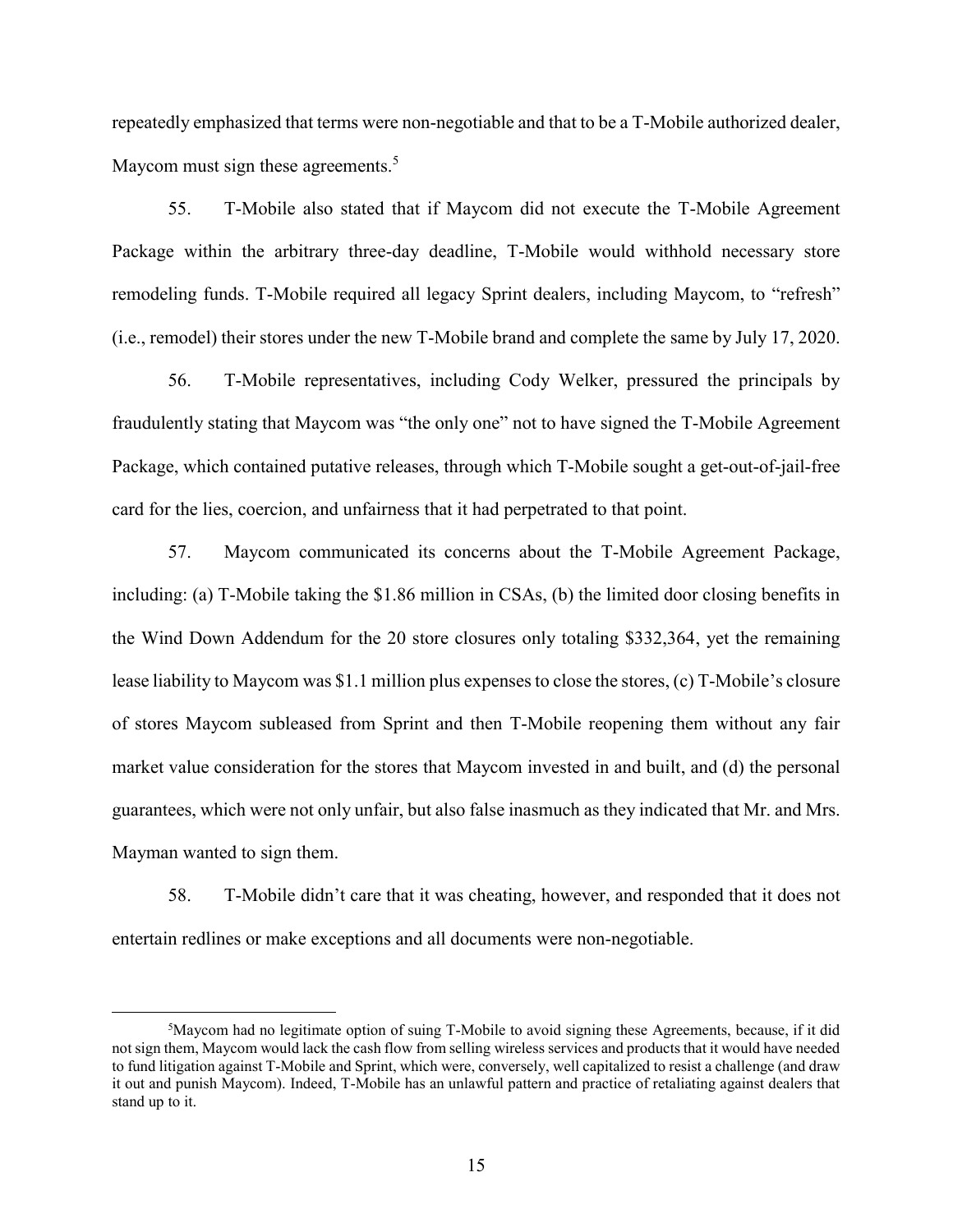59. As a practical matter, T-Mobile knew that Maycom had no choice but to sign the new T-Mobile Agreement Package. On May 13, 2020, Scott Keen, who had been promoted to a director at T-Mobile, told Maycom that the only options were to move forward with T-Mobile as a T-Mobile preferred retailer, close the business, or sell it.

60. But Maycom could not close the business without becoming insolvent and remaining liable for lease payments and other recurring expenses, not to mention obligations to Sprint (e.g., non-competition clauses and 180 day chargebacks for customer deactivations). Nor could Maycom sell the business because of T-Mobile's moratorium.

61. Sprint and T-Mobile conspired with its affiliates to further tip the scale in favor of ensuring that Maycom (and other dealers) had no options and ensuring that Sprint and T-Mobile extracted unreasonable payments from those dealers.

62. The conspiracy involved Sprint's affiliate Brightstar, which was a Sprint-preferred vendor of phones and accessories. But it also enjoyed suspiciously close connections to Sprint and T-Mobile. Brightstar was founded by Sprint's former CEO Marcelo Claure, and owned by Softbank, for which Marcelo Claure was also an executive. Softbank, in turn, formerly owned a majority ownership in Sprint, and Mr. Claure served post-merger as the Chairman of T-Mobile's Board. During the onset of the COVID-pandemic, this incestuous T-Mobile-Sprint-Softbank-Brightstar-Claure conglomeration took actions that wreaked havoc on the finances of Maycom (and the legacy Sprint dealers generally).

63. Sprint and T-Mobile imposed additional financial distress on Maycom when they withheld \$5.38 million of Maycom's commissions during March and April 2020 and diverted them to Brightstar.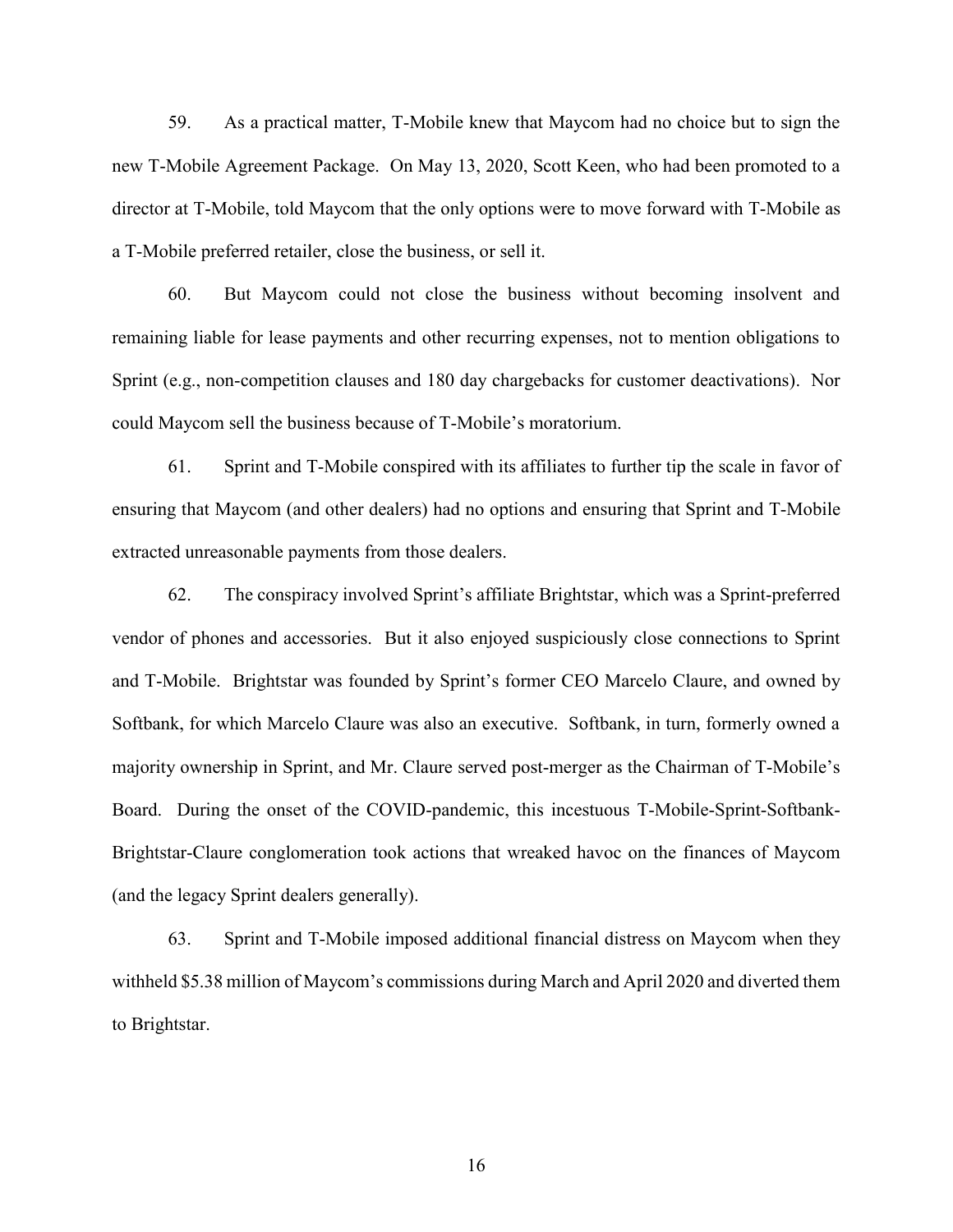64. To make matters worse, effective May 4, 2020 (one day before T-Mobile sent the T-Mobile Agreement Package), Brightstar reduced Maycom's device credit facility from \$14.0 million to \$3.5 million and required Maycom to comply with the new credit facility limit and terms. The failure to do so would have precluded Maycom from being a T-Mobile dealer.

65. T-Mobile, Sprint, and Brightstar thus illegally controlled Maycom's free cash flow and ability to maneuver through the merger and destroyed Maycom's ability to purchase future device inventory that was much needed for its stores.

66. Maycom was not able to renew its bank credit facility with all of the uncertainty from the merger, lease renewals, and initial round of 32% of store closures. This combination of circumstances entirely deprived Maycom of the ability to meet its expenses of approximately \$1.95 million per month in real estate lease payments, employee payroll and benefits, payroll taxes, utilities, inventory carrying costs, operating expenses, and debt service in the absence of the ability to sell T-Mobile services.

67. Further, Maycom was contractually required to pay \$7.51 million in future real estate lease obligations, some of which were personally guaranteed by Mr. and Mrs. Mayman. Some of the leases also contained "go dark" penalty provisions.

68. Under such distress, which was T-Mobile's fault, Maycom had no alternative to signing the T-Mobile Agreement Package other than going bankrupt and losing the family, generational business that had existed for 23+ years.

69. Even then, prior to executing the T-Mobile Agreement Package, Maycom directly asked whether T-Mobile would institute any additional rounds of store closures and what the future of the surviving locations was with uncertainty hanging over the lease renewals.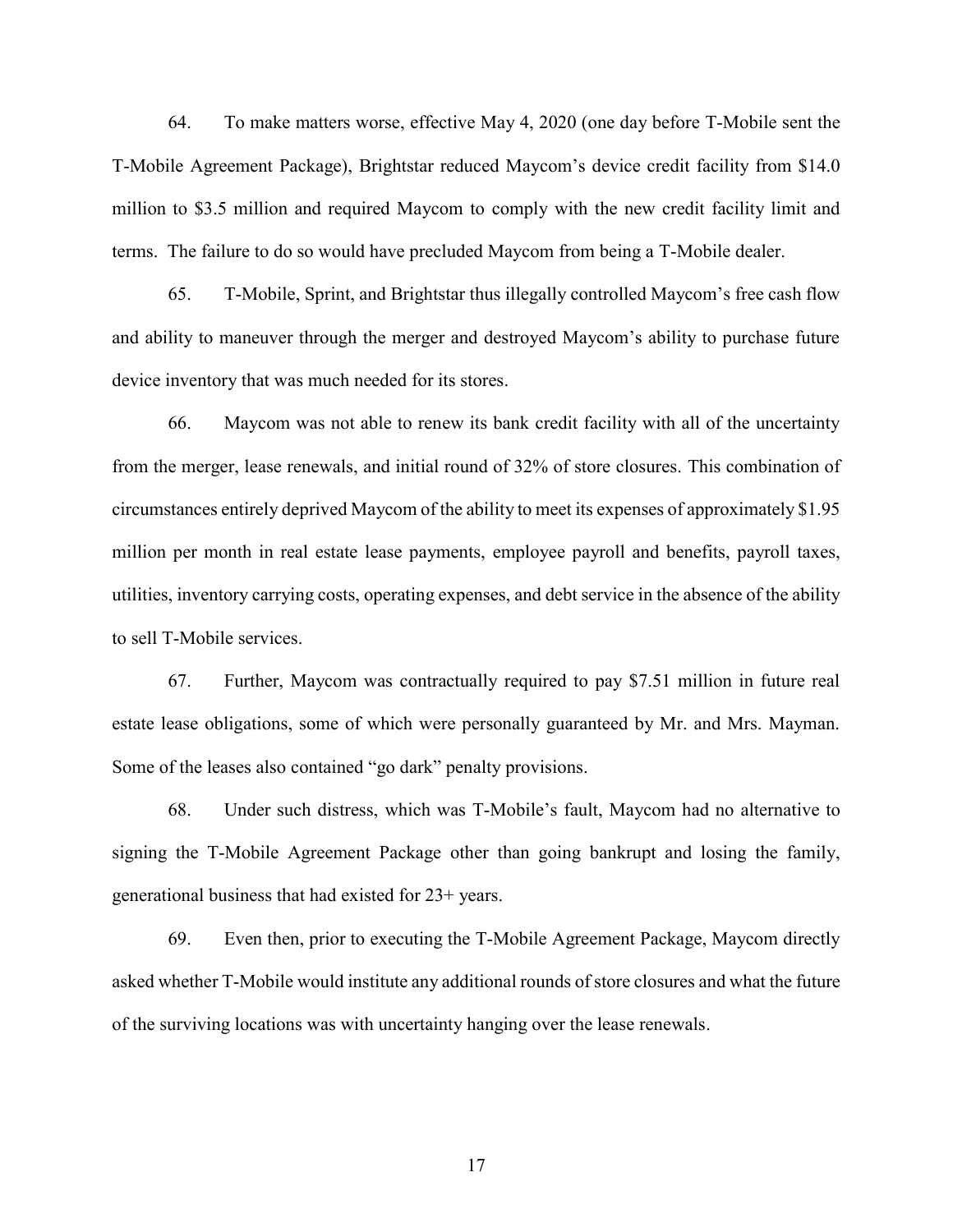70. T-Mobile assured Maycom there would not be another round of closures announced in 2020, and none of T-Mobile's strategic operating and merger plans shared with Maycom for 2020 disclosed any future store closures in 2020 prior to the signing of the T-Mobile Agreement Package.

71. According to T-Mobile's representatives, the closures that T-Mobile had actually disclosed were part of a "shrink to grow" strategy, pursuant to which T-Mobile would close – on a fair and reasonable basis – stores that were in close proximity to one another and then allow dealers, like Maycom, to grow by adding new locations in new areas with the intent of having T-Mobile dealers scale to 100 stores over time.

72. Indeed, multiple different T-Mobile representatives repeatedly assured Maycom that T-Mobile would facilitate expansion and growth by Maycom.

73. T-Mobile knew – but concealed from Maycom – that it would only be allowed to shrink, but never grow, unless a dealer was a favored T-Mobile dealer. As Maycom was not a favored legacy T-Mobile dealer, Maycom experienced a mandated "shrink, but not grow" strategy forced by T-Mobile, and T-Mobile intentionally planned and structured the Wind Down Addendum<sup>6</sup> and other pre- and post-merger activities to put Maycom and other small familyowned dealers like Maycom in a position that they could not grow.

<sup>6</sup> The Wind Down Addendum was ridiculously one-sided. It provided limited "door closing benefits" (the door closing benefits were far less than provided for under the T-Mobile Retailer Services Agreements for legacy T-Mobile dealers and much less than the \$1.1 million of lease obligations Maycom had for these closed stores plus the costs to close such stores) for stores (referred to in the business as "doors") that Maycom did not want to close, continued to chargeback for customer deactivations at these doors for 180 days after the required closure date, and disproportionately took away benefits for those stores that Maycom had always enjoyed under the Sprint Agreements. For example, the Wind Down Addendum robbed Maycom of continuing service awards ("CSAs" or "residuals") for the doors, which were monthly amounts received by dealers for each wireless service agreement contract they sold to a customer which totaled \$1.86 million for Maycom over the remaining CSA term for these door closures before any net present value calculation. Under Sprint, Maycom received residuals for a customer sale at a location even after that location closed. Under T-Mobile's requirement that the Wind Down Addendum be executed to be a T-Mobile dealer, Maycom did not.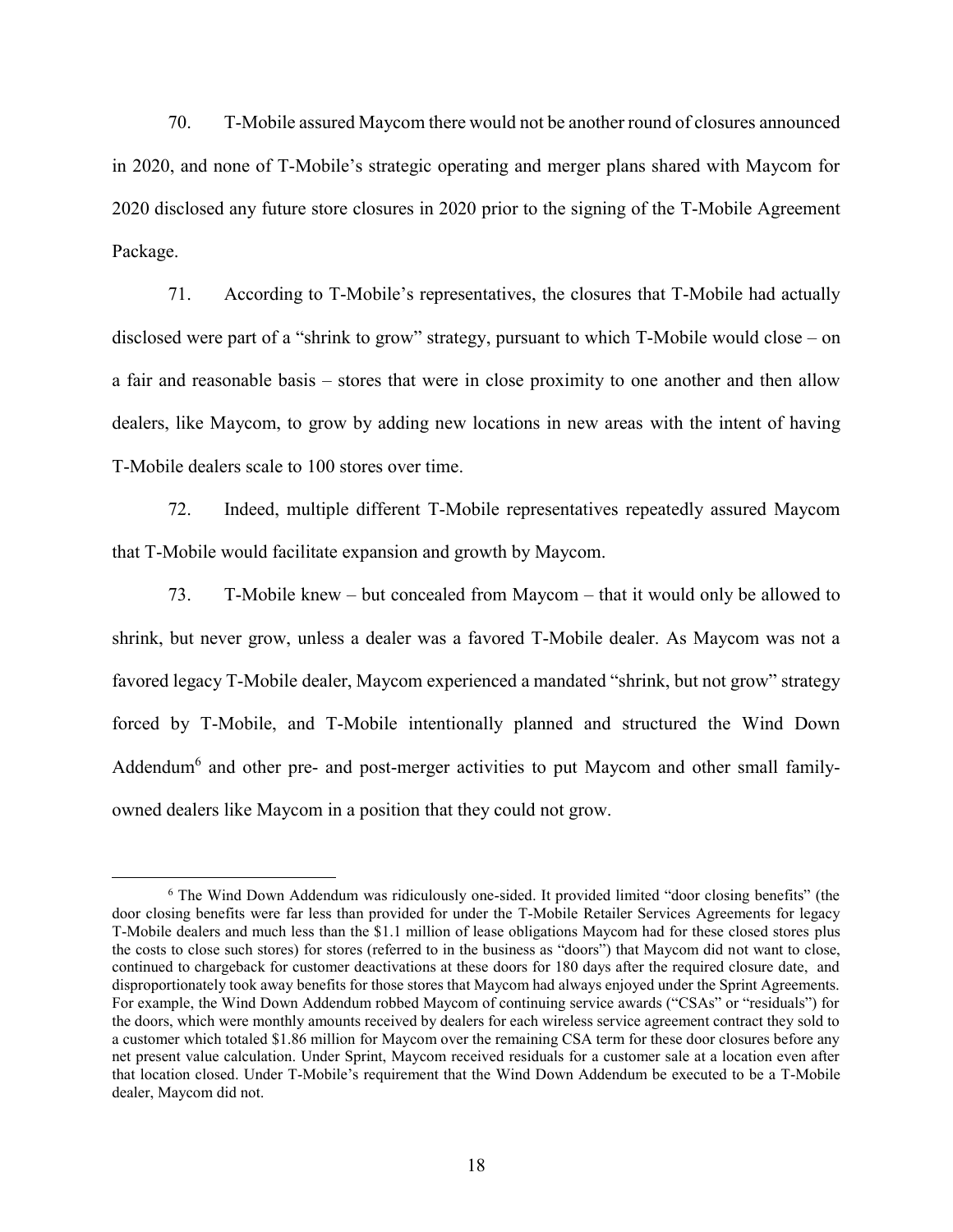74. Upon information and belief, at that time T-Mobile knew that it would make multiple additional closures of Maycom stores and there would be additional rounds of closures, and T-Mobile fraudulently concealed this fact from Maycom.<sup>7</sup>

75. On May 13, 2020, during a call with T-Mobile representatives Scott Keen and Cody Welker, Mr. Keen asked Mr. Mayman "are you going to not sign the contract because of these items [CSAs not being paid for the closing stores, remaining lease liabilities for the closing stores, T-Mobile closure of the Maycom subleased doors from Sprint, and the personal guarantee]?" Mr. Keen later stated to Thomas Mayman, "[I]f no signed contract, then [T-Mobile] won't ship equipment" for the stores to convert to T-Mobile and Maycom "can't get paid the \$10,000 [store remodeling] incentive until signed."

76. During that same call with Messrs. Keen and Welker on May 13, 2020, Mr. Mayman was told that Maycom was "mutually agreeing to terminate" the Sprint agreement, such that there would be no path to payment of the CSAs; however, there was no voluntary agreement from Maycom – rather its survival depended on capitulating to T-Mobile's unfair mandate.

77. Maycom signed the T-Mobile Agreement Package on May 14, 2020, under the economic and social duress created by T-Mobile and based on T-Mobile's fraudulent misrepresentations that it would not engage in another round of closures and T-Mobile's concealment of the truth, which was indeed the opposite. The signed documents included the T-Mobile Agreements, the Wind Down Addendum, and the personal guarantees of Maycom's principals.

<sup>7</sup> Upon information and belief, T-Mobile disregarded the advice of the real estate advisors upon which it normally relied in deciding which stores to slash.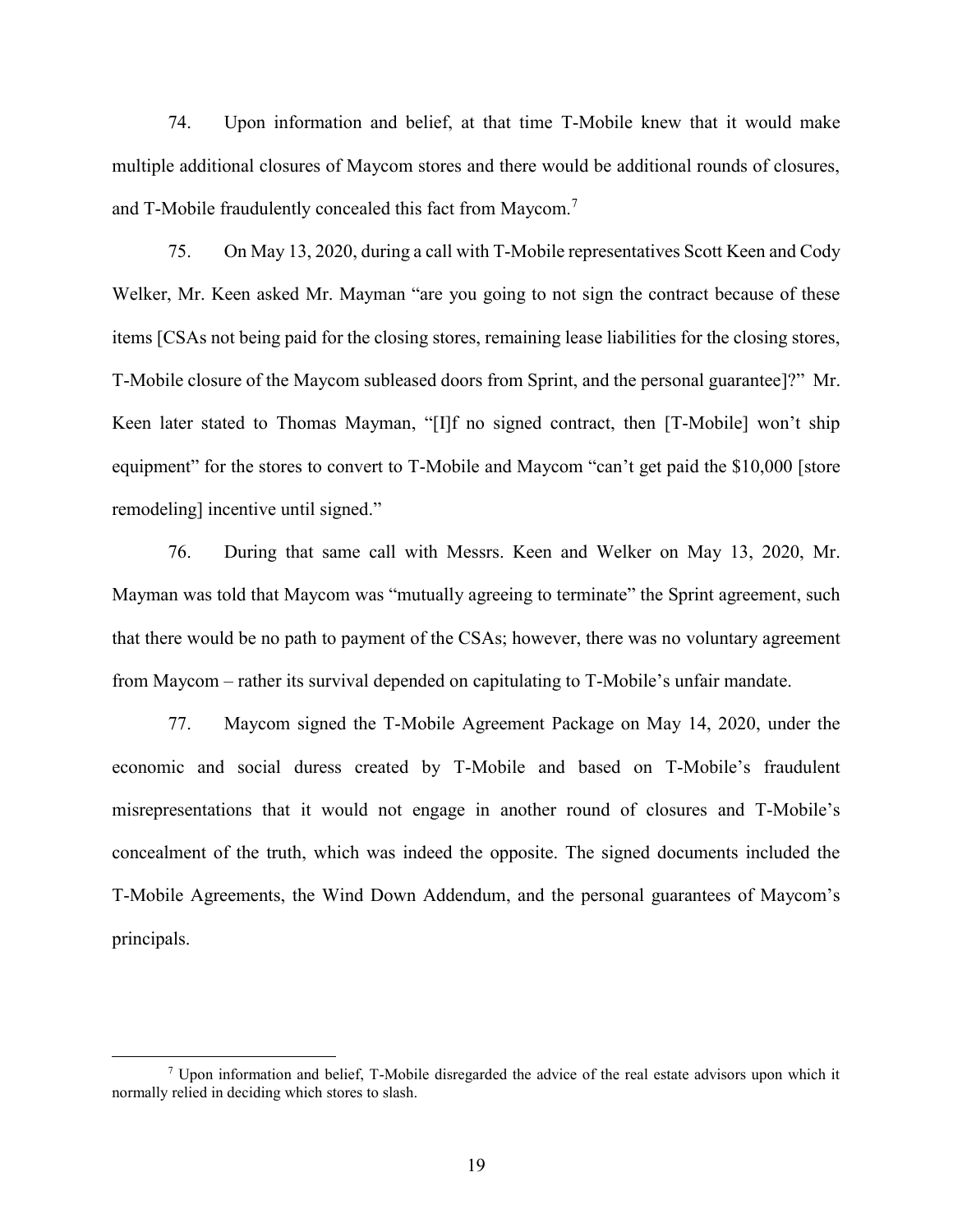78. Only two weeks later, on May 28, 2020, T-Mobile took advantage of its new, forced contractual relationships, when T-Mobile placed on hold all dealer lease renewals and/or approvals until November 17, 2020, effectively causing (a) lessees to acquire holdover status and forcing Maycom to pay the holdover rent because T-Mobile refused to pay the holdover rent, (b) Maycom to miss lease renewal notice periods and pre-negotiated lease renewal rates, and (c) leases to go into default and month-to-month status with landlords now looking for new tenants to replace Maycom. T-Mobile provided no strategic support to Maycom to negotiate the leases with the landlords and allowed Maycom to continue suffering financially with no assistance after requesting assistance from T-Mobile.

### **F. T-Mobile Agreements Were Unduly Oppressive, Particularly Given T-Mobile's Unreasonable Interpretations To Create Truly Oppressive Terms.**

79. The T-Mobile Agreements provide for five year terms. T-Mobile represented that it was providing Maycom with a 5-year agreement instead of the 6-month agreement it was offering other legacy Sprint dealers because Maycom was a top performing dealer. The reality, however, was that T-Mobile needed longer to dismantle dealers in the 5-year category, and the longer term created a longer period of obligations (non-competes and guarantees) for certain dealers like Maycom to reduce the likelihood of competition with T-Mobile.

80. The T-Mobile Agreements provide that the parties can only terminate them for material, uncured default and failure to cure. T-Mobile interpreted the agreement to mean that it could evade this provision by relying on other provisions of the agreement to effectively terminate Maycom's business without any uncured default by Maycom.

81. The T-Mobile Agreements provide that a party can close a Maycom store for any reason or no reason with at least 120-days' written notice. They go on, however, to limit this right for Maycom to situations in which T-Mobile approves. The plain language, purpose, and intent of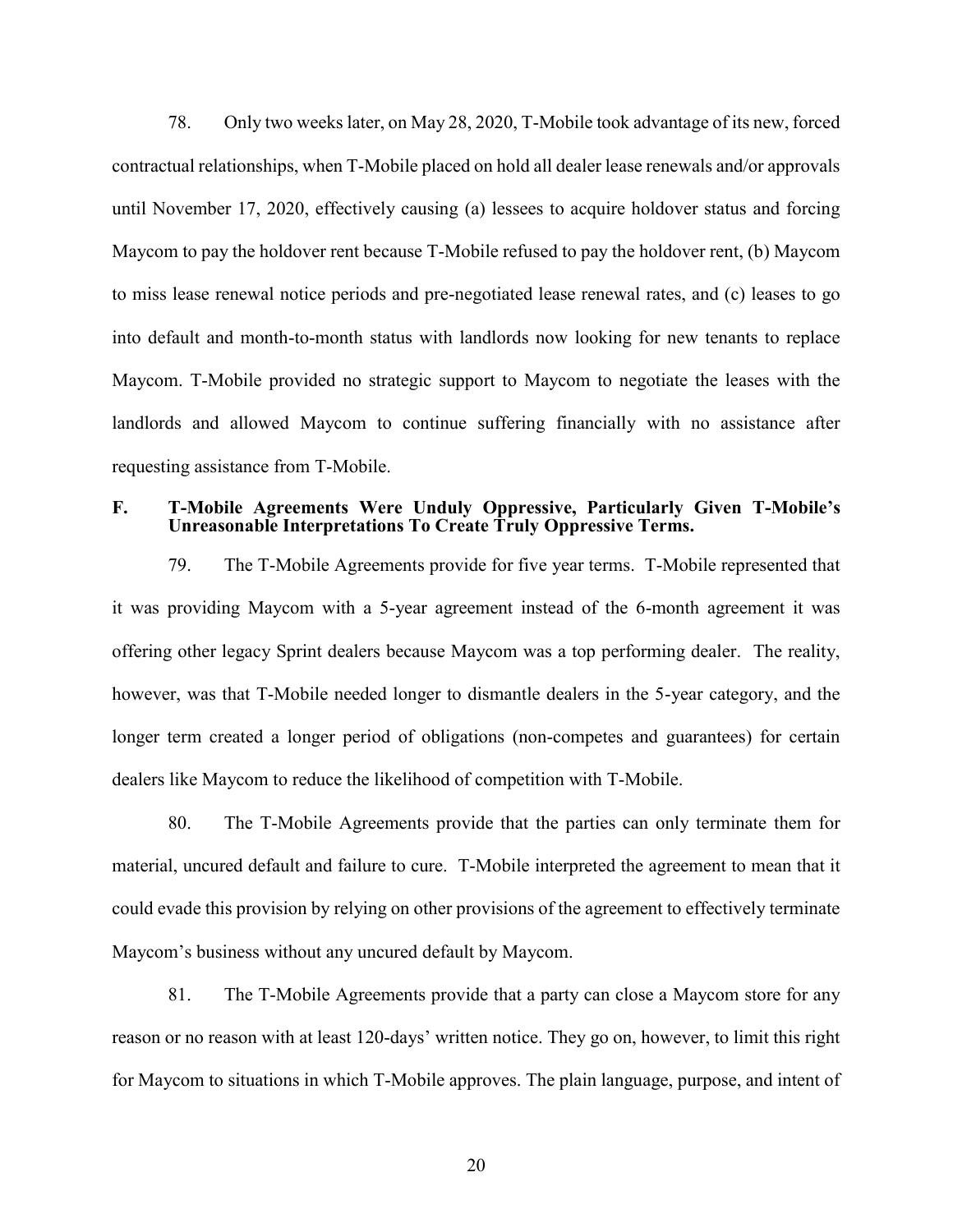the provision was to allow for one-off closings of stores that were not performing well or were inconvenient to operate. However, T-Mobile adopted an untenable and unethical interpretation of the provision, namely, that T-Mobile could make a round of closures under the provision for T-Mobile's sole benefit. No rational or fair person could interpret the agreement this way, as the prior need for a Wind Down Addendum to address significant closures indicated.

82. Growth was entirely in the hands of T-Mobile, which gave itself sole discretion to approve or reject new store locations as well as the renewal of any existing store locations. In essence, such a provision tied Maycom's future to T-Mobile's good faith, which, it turned out, would be non-existent.

83. The T-Mobile Agreements also contain a broad covenant not to compete, which applies during the term of the Agreement and for 1-year afterwards and prohibits not only Maycom, but also its principals and owners, and any successor entity, from competing with T-Mobile or its dealers in virtually any capacity. Stated differently, T-Mobile closed all of the exit doors for any dealers who did not want to endure its ruinous activity; it impeded the free alienation of businesses and stifled legitimate competition in the marketplace.

84. The T-Mobile Agreements (and the Sprint Wind Down Addendum) also greatly reduced Maycom's compensation, depriving it of, among other things, CSAs it had earned and created a less profitable platform than the Sprint agreements it had supplanted.

85. The T-Mobile Agreements (and the Wind Down Addendum) also purported to include releases. However, as indicated above, those releases are completely invalid because they were the product of fraud, coercion, and overriding economic distress created by T-Mobile.<sup>8</sup>

<sup>8</sup>T-Mobile had a pattern and practice of applying financial and other pressure to sign releases. Upon information and belief, T-Mobile even sent them to low-level managers and were constantly applying pressure to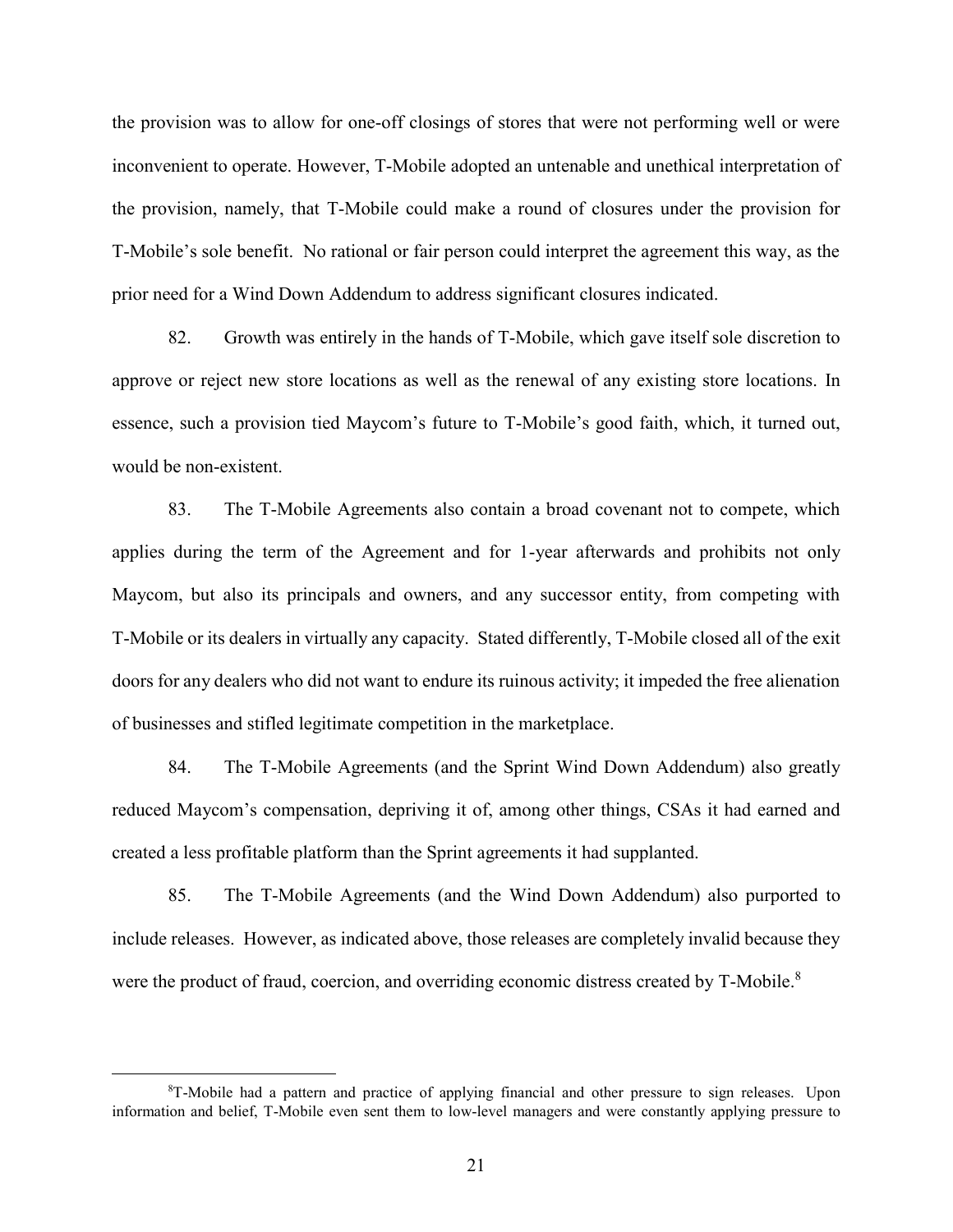86. If it truly had choices and had awareness of the lawlessness T-Mobile would seek to impose under guise of these putative contracts, why would any rational person sign such agreements?

# **G. T-Mobile Engaged in a Pattern and Practice of Anti-Competitive Behavior and Suppression Efforts to Destroy Maycom and Instituted Additional Closures Despite Representations to the Contrary.**

87. Shortly after the Sprint-T-Mobile merger, T-Mobile began engaging in a litany of anti-competitive, unfair and deceptive behavior aimed at driving Maycom and other legacy Sprint retailers out of the marketplace.

88. T-Mobile unlawfully weaponized the commercial relationship and used the T-Mobile Agreements' terms to unfairly disadvantage Maycom when it, without limitation:

- a. Required Maycom to sign the Sprint Wind Down Addendum concurrently with the T-Mobile Agreements;
- b. Closed 20 of Maycom's 63 stores (32%) despite representing to Maycom that its closures would remain in the 10-15% range and there would be a similar number of closures for legacy Sprint and T-Mobile dealers;<sup>9</sup>
- c. Terminated all 10 Maycom operated locations previously subleased from Sprint, and then reopened 5 of those locations in its [T-Mobile's] name and in all cases compensated Maycom just \$14,500 per store; $^{10}$

dealers to sign such items as part of an obvious attempt to tie up loose ends and to try to avoid – under duress and without adequate consideration – consequences for fraudulent, unfair, and anti-competitive conduct.

<sup>9</sup> Maycom's future real estate lease obligations for the 20 closed stores was \$1.1 million plus the store closure expenses, while the door closing benefits paid under the Wind Down Addendum were only \$332,364.

<sup>&</sup>lt;sup>10</sup> Sprint had established a written average value of \$199,631 per store for just the furniture, fixtures, and equipment. For the 5 stores, T-Mobile refused to even interview the former Maycom employees to work in the stores they confiscated in spite of the fact many of them had relocated at Sprint's request to staff the market. All of these employees, the majority of which were minorities, lost their jobs.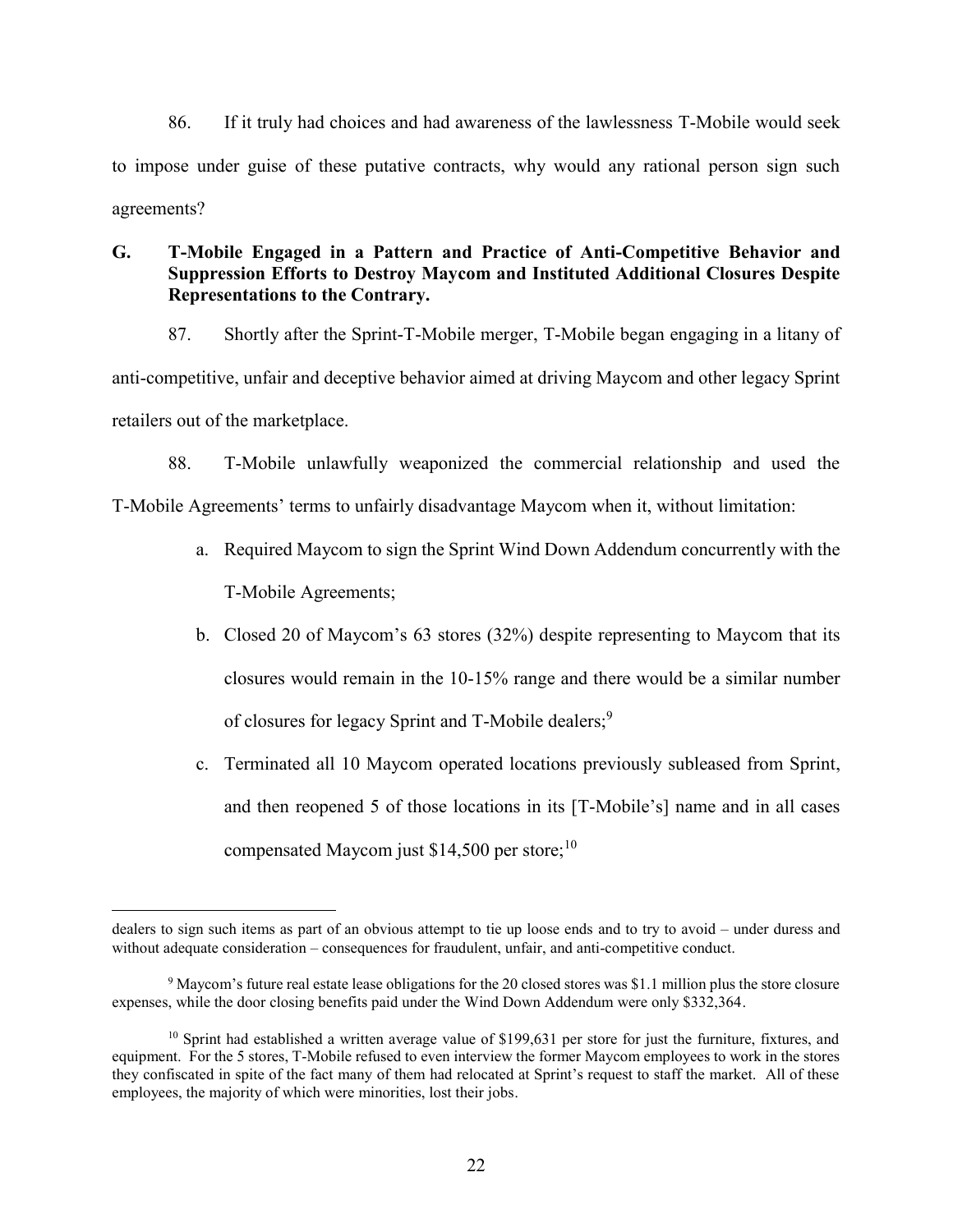- d. Devalued 30 of Maycom's 43 remaining stores on July 25, 2020 by labeling 22 stores as high risk to close and 8 stores as medium risk to close within 1 month after Maycom's request for approval to sell the business and within 3 months after the 20 store closures announced on April 25, 2020, which left only 13 stores of the 63  $(21\%)$  with any value;<sup>11</sup>
- e. Closed 11 of Maycom's 43 remaining stores and provided a limited lease term renewal of 1 year for 4 stores effectively reducing Maycom's store count from 63 to 28 on November 17, 2020;<sup>12</sup>
- f. Limited 5 year lease renewals to only 1 to 2 of Maycom's 28 remaining locations, which further devalued the sales price;
- g. Changed the store closure list and lease renewal terms provided to Maycom for the benefit of the buyer of Maycom's business after the sale price was established and the sale closed; $^{13}$
- h. Systematically closed Maycom's stores at ridiculously high, unfair, fast, and unforeseeable (to Maycom) percentages that it effectively drove Maycom into financial hardship with no choice to fire sale the business or go out of business;
- i. Cut stores in large geographies in a manner that made it nearly impossible for Maycom's district managers to reasonably operate in those geographies;

<sup>&</sup>lt;sup>11</sup> Twenty-seven of the 30 stores labeled high risk and medium risk to close were identified as rural stores by T-Mobile.

 $12$  Thirteen of the 15 negatively affected stores were identified as rural stores by T-Mobile.

<sup>&</sup>lt;sup>13</sup> T-Mobile changed the store status from closed to a 2-year renewal for 1 location, increased the lease renewal term from 1 year to 2 years plus for 4 locations with a 1-year renewal, and increased the renewal term to 5 years for other locations.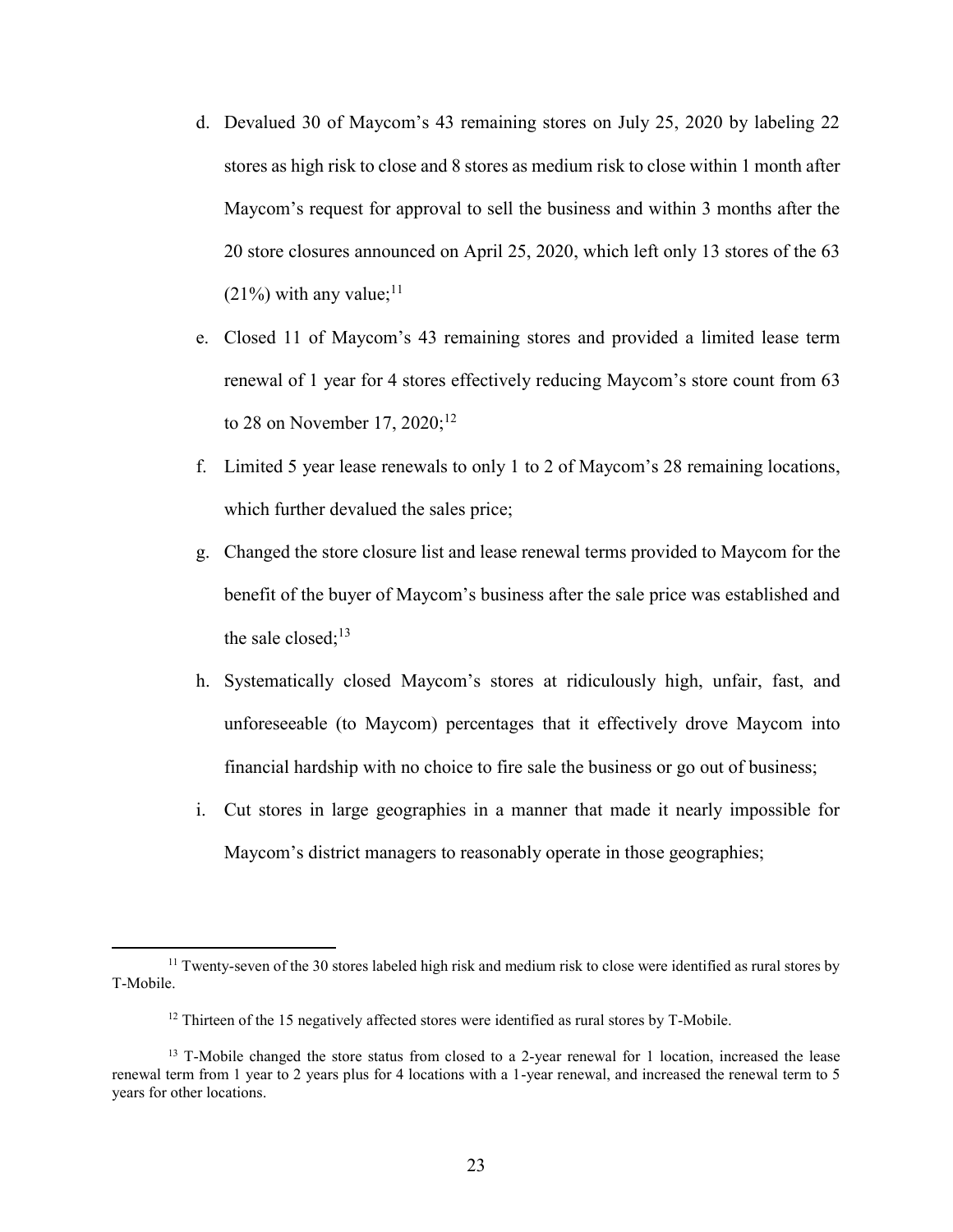- j. Kept Maycom's earned CSAs or residuals for closed stores which amounted to \$1.86 million before any net present value calculation of customer deactivations;
- k. Reduced Maycom and other legacy Sprint dealers earned CSAs or residuals by 4% for urban locations and 3% for rural locations and spreading the term from 3 years to 5 years, which effectively reduced Maycom's monthly CSA or residual payments by roughly \$70,000 per month and provided more time for CSAs to be reduced on the backend with customer deactivations;
- l. Continued to chargeback for customer deactivations for 180 days for the 20 stores T-Mobile closed while simultaneously confiscating all earned CSAs or residuals payable to Maycom for these same stores;
- m. Held all store lease renewal decisions effective May 28, 2020 until November 17, 2020 causing Maycom to incur holdover rent penalties (T-Mobile refused to assist with the holdover rent increases), lease defaults, and missed lease renewal notice deadlines which had fixed renewal pricing;
- n. Provided deficient or no signage for the stores after the merger, initially providing only a banner which was far less effective than real signage at encouraging customer traffic; $^{14}$
- o. Took control of internet marketing for Maycom, but then impaired Maycom's search engine optimization at the outset such that customer internet searches for T-Mobile produced hits for legacy T-Mobile stores, but not Maycom, and only

<sup>&</sup>lt;sup>14</sup> T-Mobile left 2 inline mall locations without any signage for months while the competing T-Mobile stores in those malls had signage, violated city sign ordinances requiring the landlord to take down the banners resulting in fines and causing stores to go without any banners or signage, and failed to replace monument and street signs for 4 stores for months after they were to be replaced.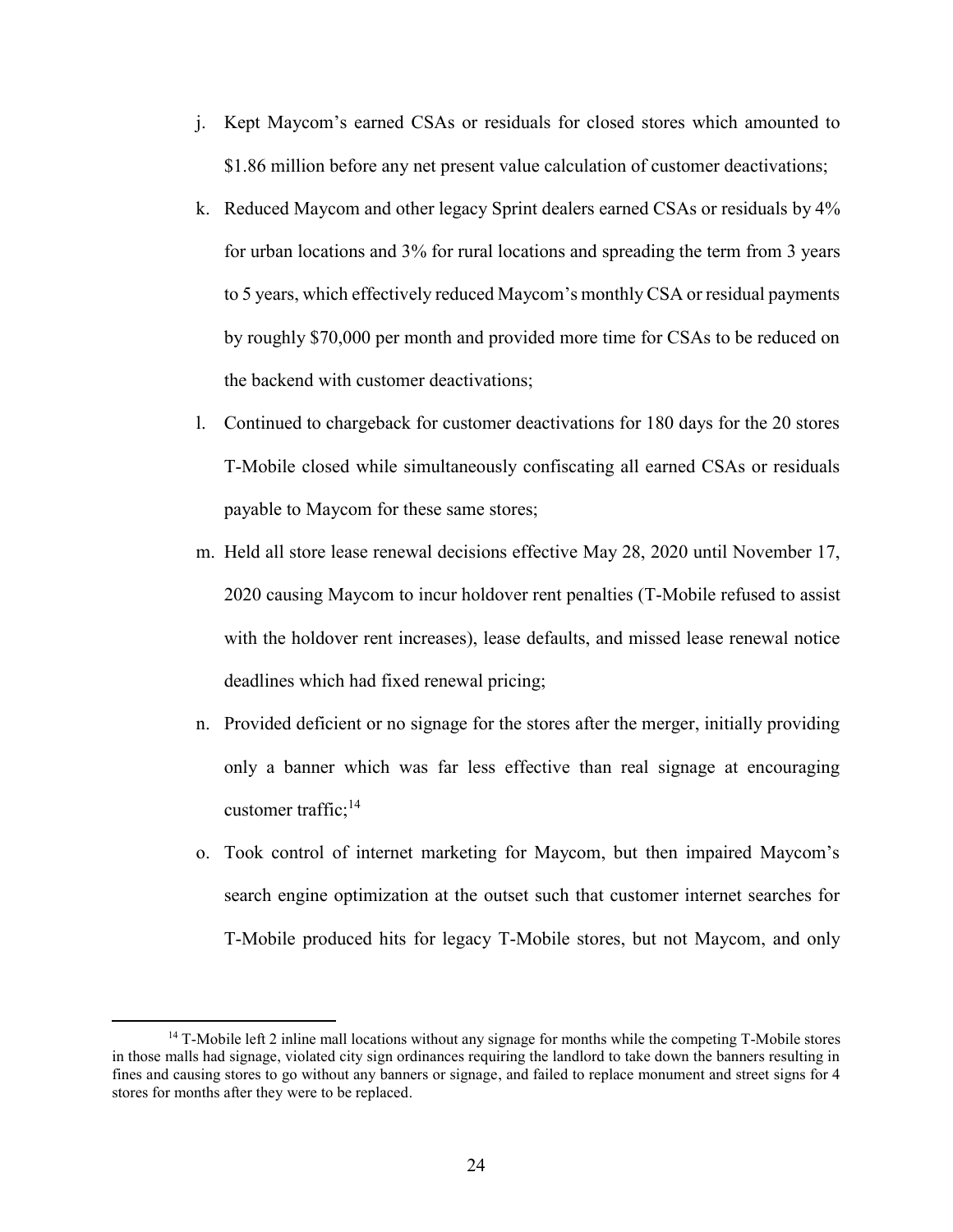persons looking for Sprint (which had been merged out of existence) were directed to Maycom; $15$ 

- p. Refused to provide real-time or timely sales reporting, one of the single most important sales drivers in the retail mobile services and accessories business, which impaired Maycom's ability to gauge its financial and operational success in real time and its ability to prevent returns that undermined sales efforts;
- q. Sent corporate T-Mobile "ambassadors" to Maycom stores who told Maycom employees that the stores were going to be bought out or closed and encouraged those employees to apply for jobs at T-Mobile corporate stores;
- r. Prevented Maycom from (i) upgrading its own customers to new services or products and (ii) adding new lines for its own customers as T-Mobile's established credit class and standards for these customers required the customers to make higher down payments, many of which customers could not afford, causing low conversion rates and lower performance rankings, and disenfranchising a whole economic demographic of former Sprint customers in spite of both Mr. Claure's and T-Mobile CEO, John Legere's promises to the contrary;
- s. Forced Maycom and other legacy Sprint dealers into an accessory consignment model confiscating the majority of profit associated with accessory sales resulting in a devastating reduction to gross profit, EBITDA, and business valuation;
- t. Dramatically undersupplied Maycom with device inventory causing high volume stores to be without customer desired and promotional devices to sell;

<sup>&</sup>lt;sup>15</sup> For 7 months after the merger, only 9 of Maycom's 43 stores locations showed in Google search results when a search for T-Mobile and the store's city was searched and of those 9 locations most showed at the bottom of the search.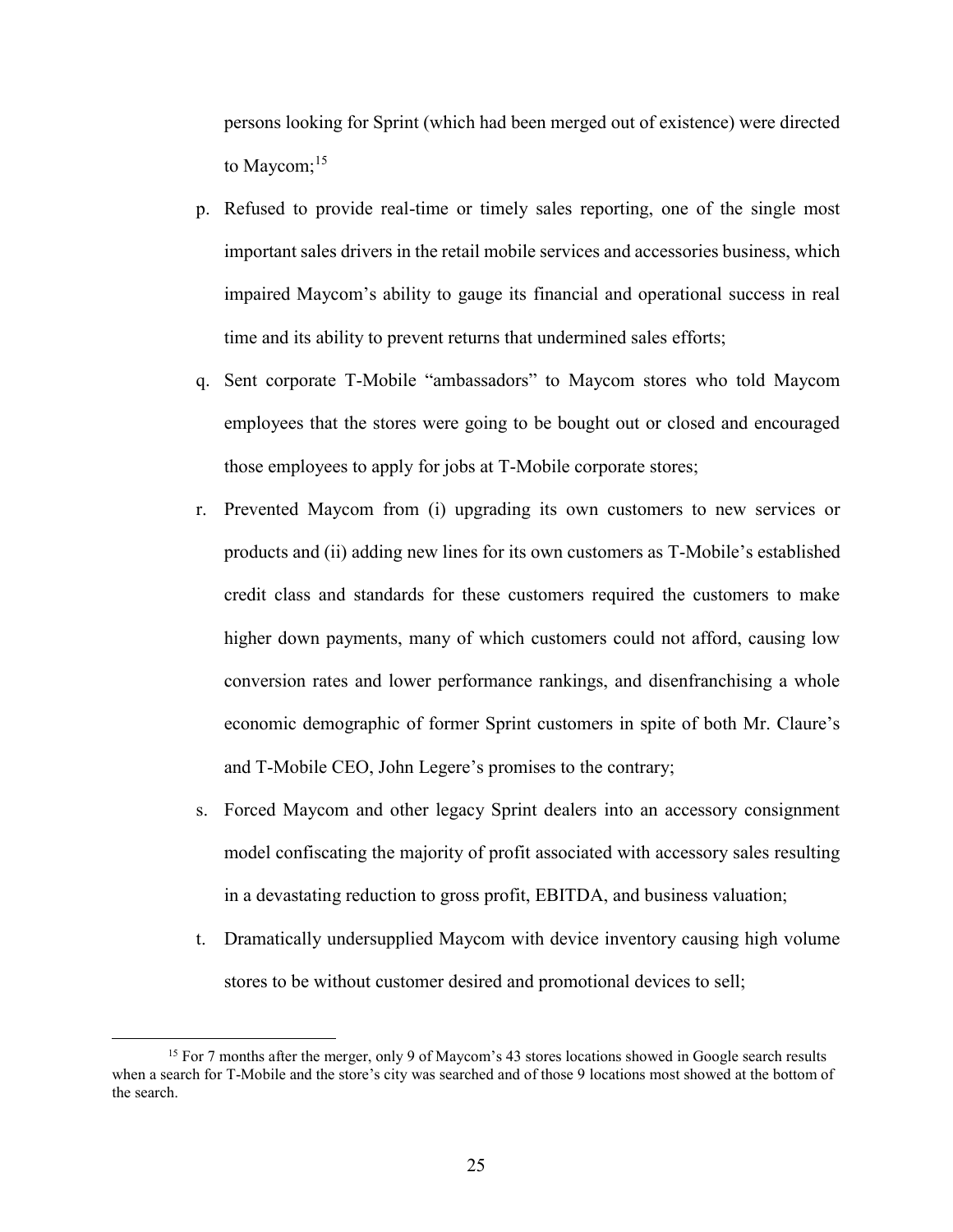- u. Acted inconsistently with its T-Mobile's prior (fraudulent) representations about the number of Maycom rural stores that would be eligible for a per-store monthly SPIFF commission by providing "updated" store designations only after the T-Mobile Agreement package was signed;<sup>16</sup>
- v. Shared dealer sales data of purchase prices and purchase prices per door with select dealers and manipulated the free market through unreasonably withholding sales consent, thereby (1) dramatically reducing the prices that Maycom could receive for selling its locations to other dealers when T-Mobile's misconduct was driving Maycom out of the marketplace, (2) improperly reducing the number of viable, successful dealers who could purchase Maycom's assets, and (3) encouraging T-Mobile-preferred dealers to offer artificially low prices for stores being offered for sale by Maycom and other dealers;
- w. Delayed approval of the Maycom sale to a legacy Sprint dealer for 5 months while destroying the value of Maycom's business during that time reducing the sales price by \$6.0 million;
- x. Colluded to limit the number of dealers to whom Maycom can sell its business in 2020 to only 2 dealers;
- y. Required stores with a 3-year plus renewal to remodel at significant cost, this reducing the sales price for the buying dealer;
- z. Engaged in other actions and inactions that demoralized Maycom's ownership, management, and staff; and

<sup>&</sup>lt;sup>16</sup> Having previously represented that 39 stores would qualify for this spiff, T-Mobile reduced the number to 12 stores resulting in a net disadvantage of \$40,500 per month.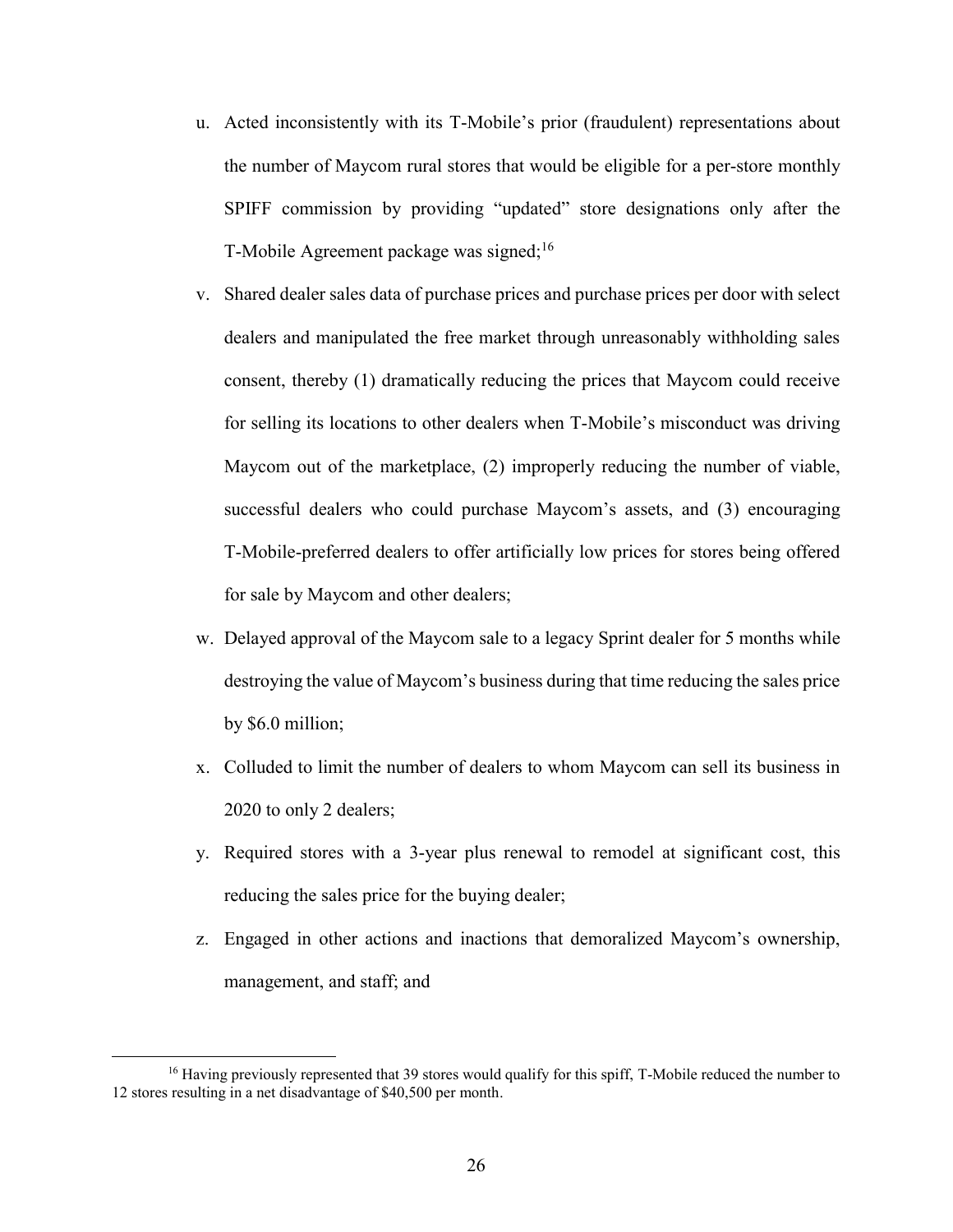aa. Otherwise engaged in oppressive, fraudulent, and unconscionable conduct.

89. T-Mobile knew what it was doing. On July 23, 2020, 2 days before T-Mobile sent Maycom the list of high/medium/low risk stores to close, Carlos Morais sent an email to Mr. Mayman stating, "[W]e fully understand that some of the recent changes to our credit have put some pressure on your overall business and ability to achieve target."

90. T-Mobile was completely aware that it had eliminated Maycom's stores while simultaneously prohibiting Maycom and its principals from opening stores for a competing carrier (because the fraudulently induced Retailer Services Agreements broadly prohibited competition). Consistent with its intent and design, T-Mobile's anti-competitive, unfair, and deceptive conduct also ensured that Maycom's remaining stores would not operate at the levels they did prior to the Sprint-T-Mobile merger.

91. And after the damage was done, T-Mobile accidentally acknowledged the truth. Prior to Maycom executing the Wind Down Addendum and Retailer Services Agreements with T-Mobile, T-Mobile and Sprint stated that a dealer's performance would be "the number 1 factor" for T-Mobile's future plans. But with its unreasonable and one-sided Agreement in place, T-Mobile representative Doug Chartier admitted the truth during a post-merger call, stating: "T-Mobile only acquired Sprint for its network assets, not real estate or dealer distribution." This was a new, completely different, and contradictory message than any that T-Mobile or Sprint had previously communicated.

### **H. T-Mobile's Unlawful Conduct Pressured Maycom to Exit a Business in Which it Had Flourished For Nearly 24 Years.**

92. Before they were forced to do business with T-Mobile, Maycom's principals intended to either grow or maintain Maycom as a closely-held, essentially family business or to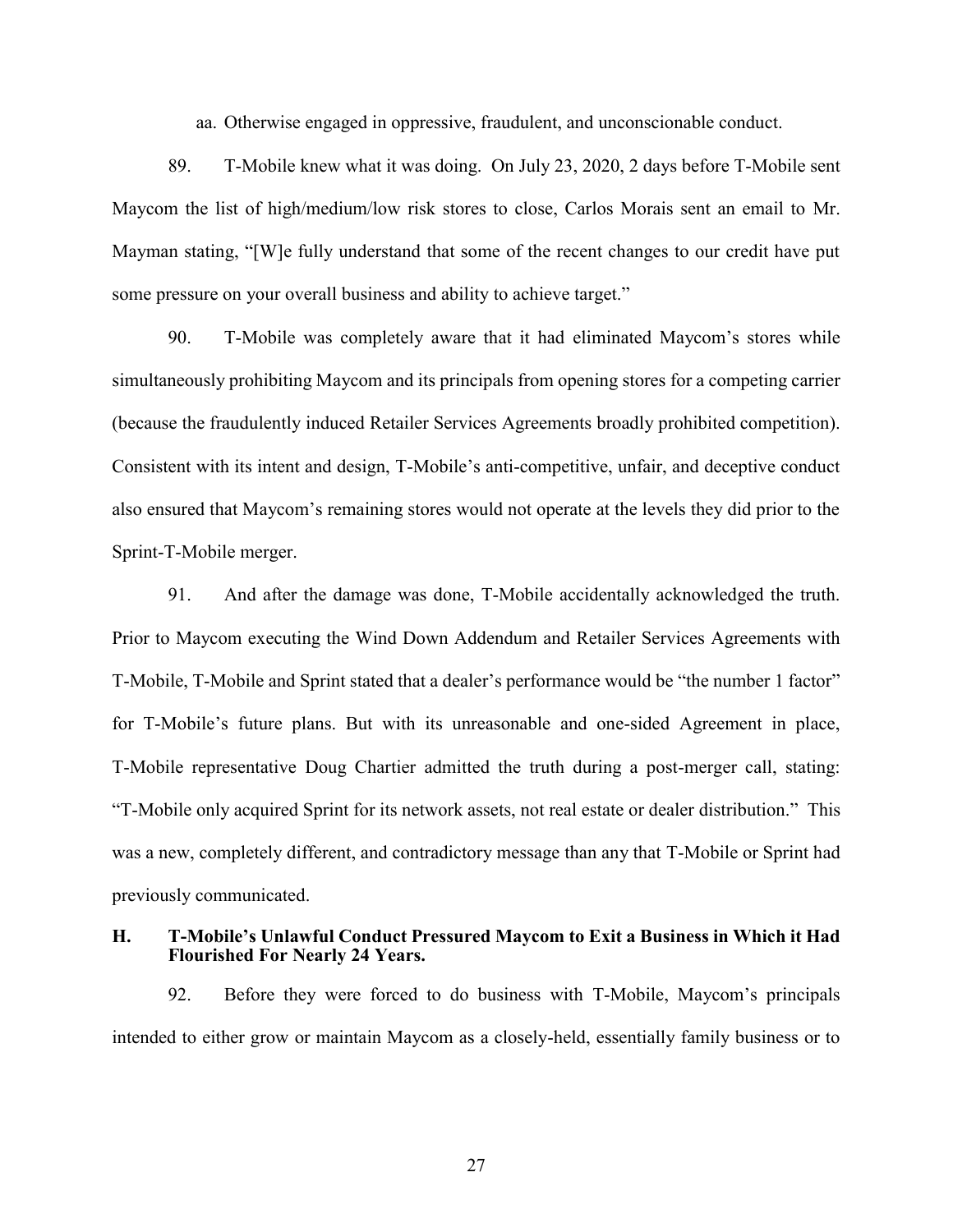grow the business and sell it for a multiple of adjusted EBITDA comparable to other T-Mobile and Sprint dealers multiples prior to the merger. T-Mobile ruined either path for Maycom's future.

93. Once it became clear that T-Mobile's actions would make it difficult and virtually impossible for Maycom to survive, let alone succeed or grow, Maycom had little choice but to exit the marketplace and sell its remaining business.

94. Even at this stage, T-Mobile tied Maycom's hands: Maycom could only sell to two T-Mobile-approved buyers, and T-Mobile threatened Maycom that if Maycom attempted to sell to a dealer other than those two buyers, Maycom's request for approval of sale would go to the "bottom of the pile" and that Maycom would not receive the same approval process that other dealers were getting from T-Mobile. Upon information and belief, T-Mobile reduced the buyers T-Mobile would approve for Maycom and encouraged these two specific buyers to acquire Maycom's assets by representing they could do so at a far lower price than those assets were worth. But, under its contract, T-Mobile cannot unreasonably withhold consent to dealer sales.

95. On May 21, 2020, Maycom and a T-Mobile-approved buyer (the "Buyer"), which later employed then-T-Mobile employee Jonathan Blood, agreed to the terms of an Asset Purchase Agreement. The sale price reflected the massive damage T-Mobile had done to Maycom's business.

96. On May 28, 2020, T-Mobile placed a hold on all dealer lease renewals creating intentional uncertainty with the length of future lease renewals. The contractual basis for T-Mobile doing so is unapparent.

97. On June 12, 2020, the Buyer unfavorably reduced their purchase price to Maycom to reflect contingencies for the length of time the stores remain open. On June 26, 2020, Maycom and the Buyer executed an Asset Purchase Agreement ("APA"), with the total value of the payment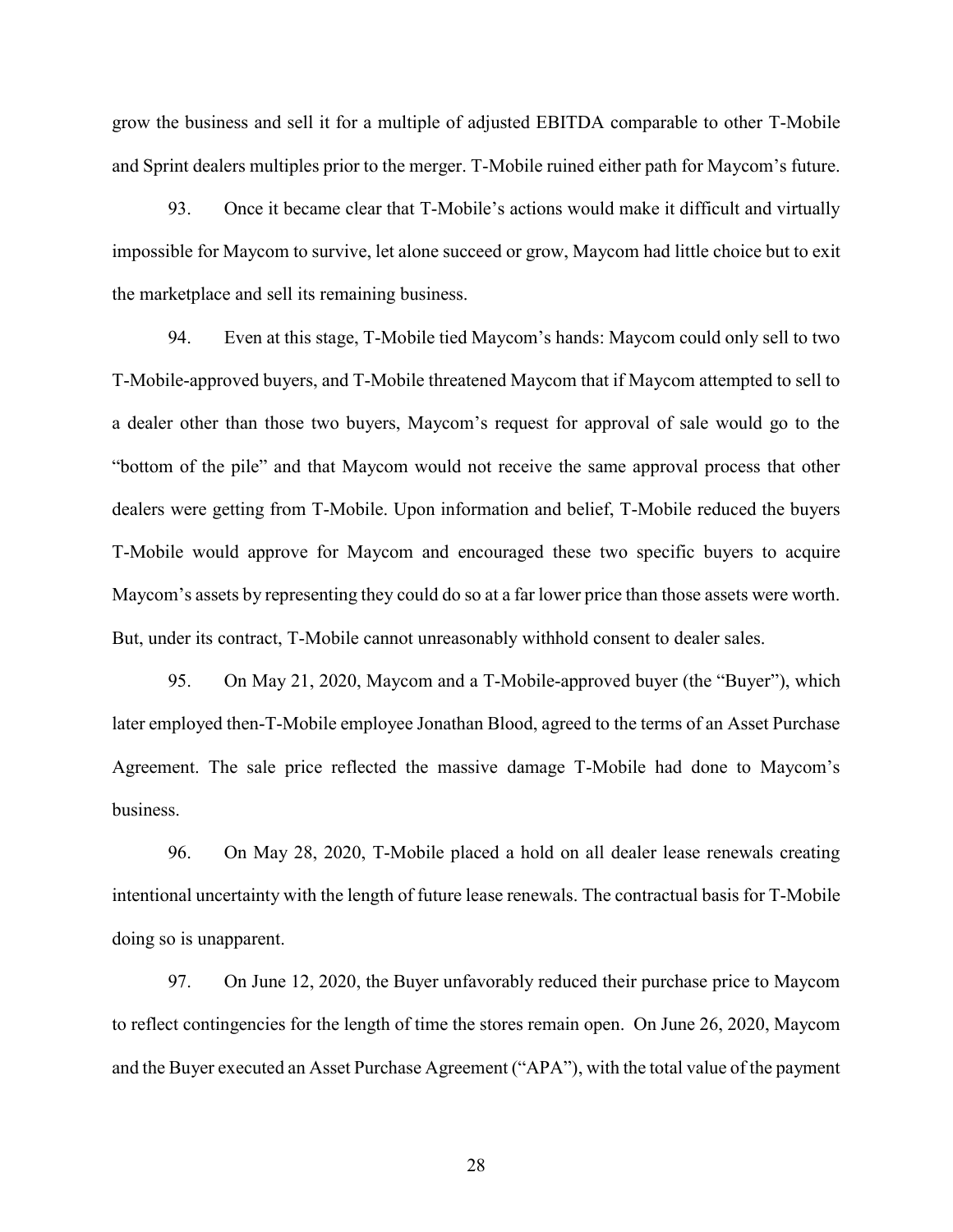to Maycom being partially contingent on Maycom's stores remaining open for a certain period of time.

98. On June 29 and 30, 2020, Maycom sent T-Mobile requests to approve the sale. Maycom specifically requested approval by August 1, 2020.

99. On July 14, 2020, Mr. Blood stated on a call to Maycom that (a) T-Mobile dealer financial services had approved the acquisition, (b) Michael Sentowski with T-Mobile was reviewing the purchaser's financial statements, (c) Doug Chartier with T-Mobile is the ultimate approver, (d) T-Mobile is going to provide a high risk and low risk door count (this was the first indication that there might be another wave of closures), (e) T-Mobile's official approval should come by the end of next week or August 1, 2020, and (f) the acquisition will close no sooner than September 1, 2020.

100. On July 25, 2020, less than one month after Maycom requested to sell its remaining 43 stores, and 3 months after the 20 store closures, T-Mobile sent an email to Mr. Mayman that stated "per the updated A&A process that New T-Mobile launched in Q3 of 2020, we are providing you with your Low/Medium/High Risk closure locations. After reviewing your list and completing negotiations with the other Party involved in this A&A, New T-Mobile will require an updated or finalized Letter of Intent and/or Bill of Sale." Maycom's acquisition approval request was submitted during Q2 of 2020 and Maycom was not aware of an updated A&A process that New T-Mobile launched in Q3 of 2020.

101. The "Low/Medium/High Risk closure locations" T-Mobile assigned to Maycom's 43 remaining locations consisted of 22 high risk closure stores, 8 medium risk closure stores, and 13 low risk closure stores. Thirty of the 43 (70%) Maycom stores were identified as high to medium risk to close, which further destroyed the already ruined business valuation and sales price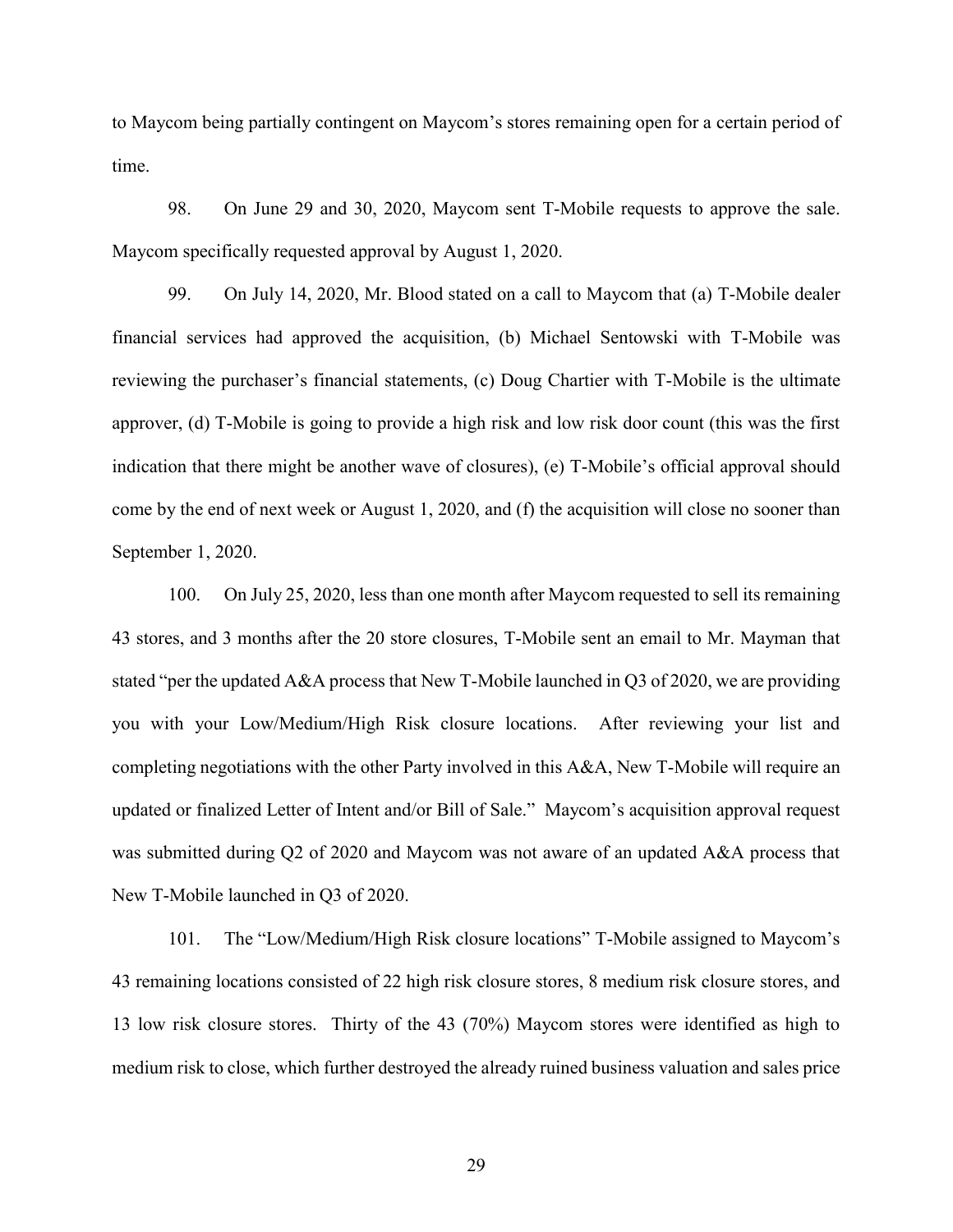of Maycom as only 13 of the 63 stores (21%) as of the merger date were deemed low risk to close by T-Mobile. Also, of the 30 high to medium risk stores to close, 27 of those stores were considered rural stores. Having previously promised through Scott Keen, Cody Welker, Doug Chartier, and Tracey Nolan that the closures represented in the Wind Down Addendum represented a "rip the band aid off approach" and that Maycom should not expect another wave of closures, T-Mobile now proposed that only 13 of the original 63 locations were safe from closure.

102. On October 26, 2020, Maycom's principals emailed T-Mobile representatives, requesting T-Mobile to approve the APA by October 31, 2020, a date which had implications under the APA.

103. Instead of approving, on November 17, 2020, T-Mobile retaliated by providing Maycom a second round store closure list along with lease renewal terms for some of its other locations, which negatively impacted at least 15 stores (11 closures and 4 short-term, one-year leases). Only 10 stores received mid- or longer-term leases (and purportedly related mandatory up-fitting costs), and 18 stores received no decision regarding their future.

104. Upon information and belief, T-Mobile was aware that the number of Maycom stores remaining open directly correlated with the amount the Buyer would pay Maycom under the APA. During the months leading up to the closing of the APA, T-Mobile undertook efforts to devalue Maycom's business.

105. T-Mobile's conduct further reduced Maycom's already destroyed value by approximately \$6 million.

106. Exasperated by the devaluation, Maycom contacted T-Mobile. On November 18, 2020, Doug Chartier from T-Mobile called Mr. Mayman and stated that Maycom was limited to 2 possible buyers for the company (the Buyer and one other) which T-Mobile would approve, and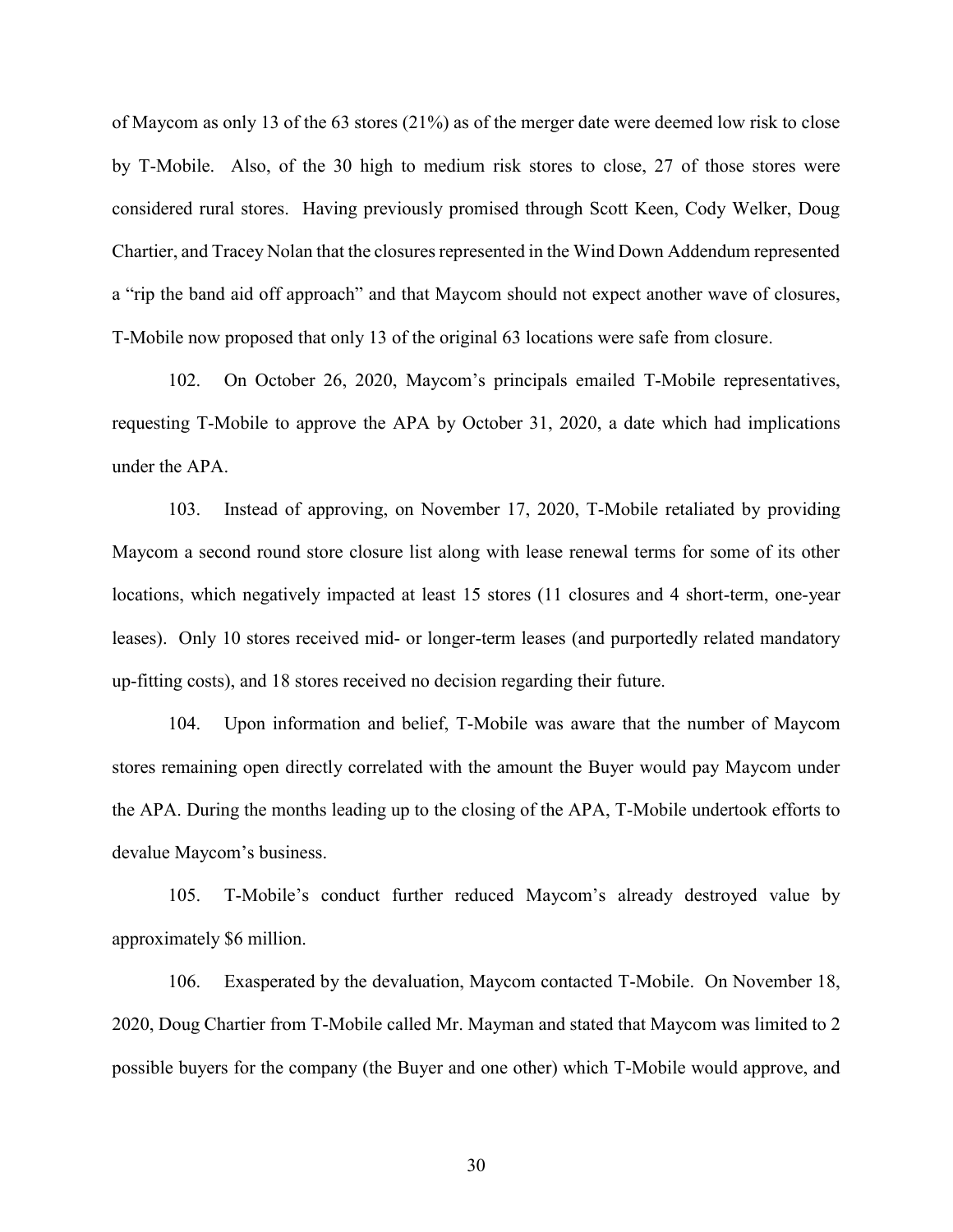Maycom would not get the same approval process for any other buyers. Any deals with other buyers would "go to the bottom of the pile" for review. Mr. Chartier went on to describe how the T-Mobile process works and that selling dealers could select two and at the very most three dealers to negotiate with and on no account was there to be anything like a bidding war that might increase values for the selling dealer. In Maycom's case the choice was simple, the two buyers T-Mobile had identified or an unreasonably long review and approval process.

107. Upon information and belief, the 2 preferred dealers knew of their position because one of them employed a former T-Mobile executive, and the other threatened Mr. Mayman by saying he was the only one allowed to buy Maycom and he could "make [Maycom live to regret not doing a deal with him." Upon information and belief, that was a dealer who was allowed to complete acquisitions during the putative moratorium.

108. On November 22, 2020, Maycom's principals emailed T-Mobile's Doug Chartier an amended APA along with the Buyer's request that T-Mobile approve the amended APA by November 30, 2020, with the amended APA to close on December 31, 2020. After Maycom requested T-Mobile to approve the transaction four times over the span of four months, on November 30, 2020 T-Mobile provided the Buyer verbal approval and on December 1, 2020, T-Mobile approved Maycom's APA with the Buyer.

109. But T-Mobile decided to take one last shot at Maycom: on December 17, 2020, T-Mobile provided Maycom an Assignment and Assumption Agreement which contained a putative general release of claims which was required for Maycom to sell the business. This release had not been discussed previously and no new consideration was offered for it. Further, it was not a valid condition of conveyance or a reasonable basis for withholding consent as the T-Mobile Agreements required.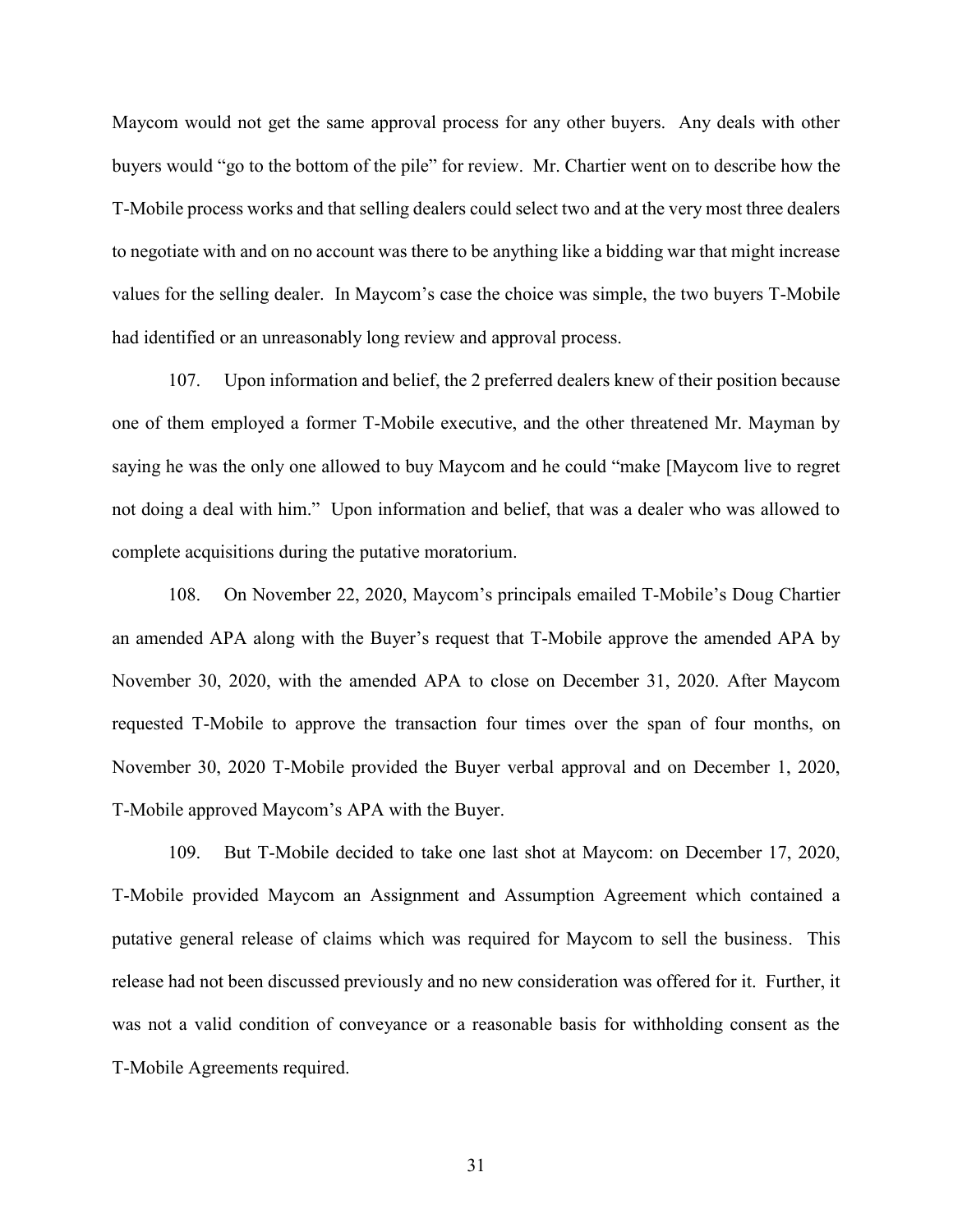110. Indeed, T-Mobile intentionally waited to spring the release on Maycom until just prior to the scheduled closing of the sale, knowing that Maycom could not afford to refuse to sign the release and risk losing the deal.

111. Maycom has since learned that T-Mobile has a pattern and practice of rolling-out putative releases that it always sends after the dealer is in no position to stop the sales transaction (which T-Mobile has already promised it will approve). Here, among other reasons, Maycom had no choice because: (a) already diminished by T-Mobile's unlawful conduct, Maycom lacked funds to pursue litigation against T-Mobile, (b) related employee terminations or transitions and lease arrangements were already underway and were past the point of unwinding, (c) Maycom now faced the Buyer who had rights against Maycom if it halted the approved transaction which included Maycom having to pay the Buyer significant liquidated damages, which T-Mobile knew, (d) Maycom would have to incur the costs to close another 11 locations, (e) Maycom would have to try to get millions of dollars on bank credit to remodel the stores with 3-year-plus renewals, and (f) Maycom was substantially likely to go out of business but-for the sale based on the sales process already being in motion following T-Mobile's verbal approval.

112. For no consideration and under business compulsion and financial duress created by T-Mobile, Maycom was forced to sign the Assignment and Assumption Agreement, without which T-Mobile would not approve the same. Thereafter Maycom and the Buyer closed the APA on December 31, 2020 for the further depressed value.

113. To make matters worse, after the sale, T-Mobile changed the store closure list and lease renewal terms provided to Maycom for the sole benefit of the buyer of Maycom's business after the sale price was established and sale closed.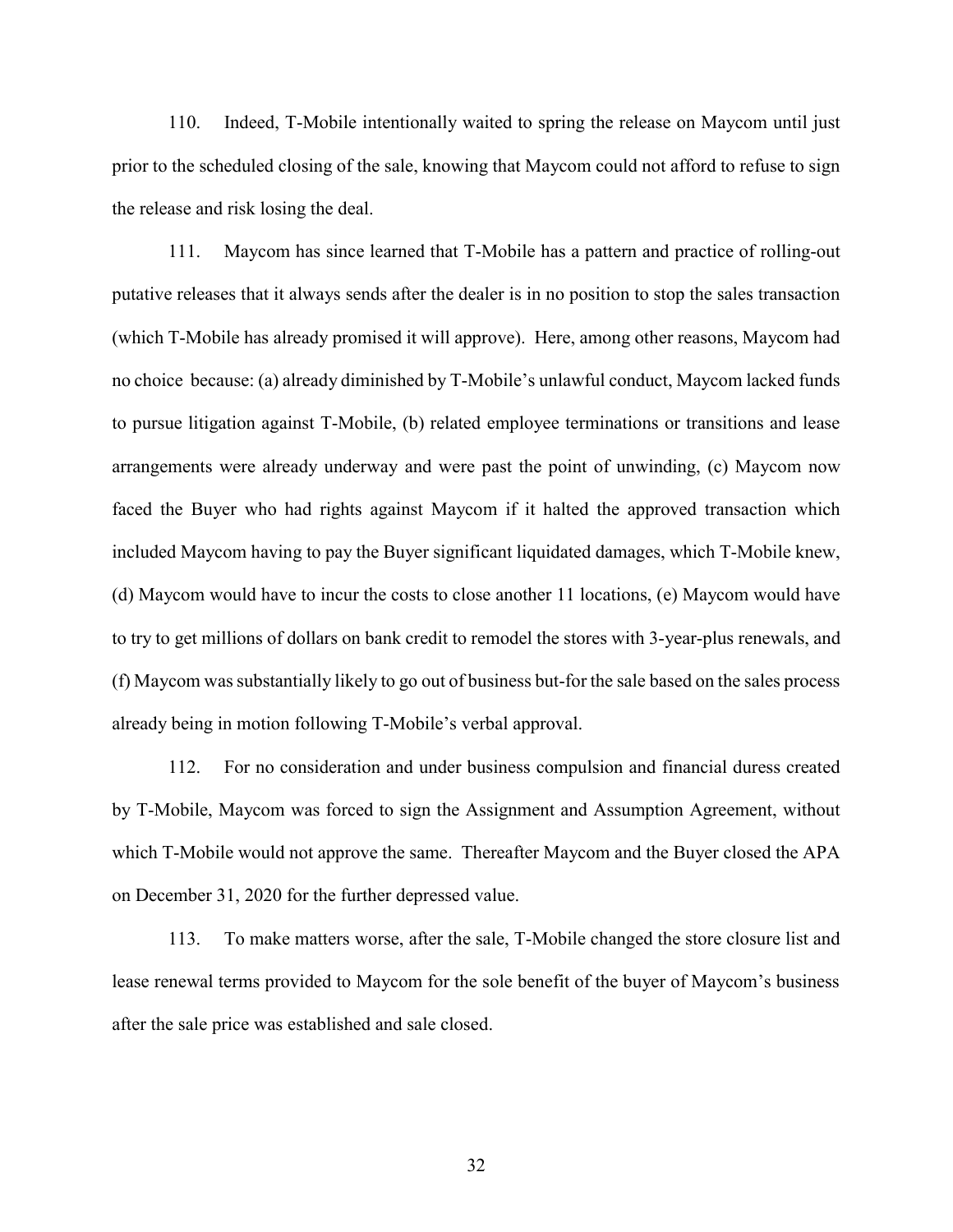**I. Sprint, and Then T-Mobile, Maintained a Mislabeled Franchise Arrangement with Maycom.**

114. Prior to the Sprint-T-Mobile merger, Sprint's relationship with T-Mobile was a mislabeled franchise relationship.

115. Sprint's agreement with Maycom included a false statement that the relationship was not a franchise.

116. After acquiring Sprint in the merger, T-Mobile unlawfully terminated the franchise with Sprint.

117. Thereafter, T-Mobile's relationship with Maycom was a mislabeled franchise relationship.

118. T-Mobile's Agreement with Maycom included a false statement that the relationship was not a franchise.

119. Both Sprint and T-Mobile engaged in unlawful conduct directed at Maycom that constituted violations of applicable law.

120. Both Sprint and T-Mobile granted Maycom and its locations the right to offer, sell, or distribute goods and services – specifically Sprint and T-Mobile wireless services and associated cellular phone products – under a marketing plan or system prescribed in substantial part by Sprint and T-Mobile.

121. That marketing plan included, without limitation, sales of Sprint- and T-Mobilebranded goods and services through a network of independent authorized retailers, of which Maycom was one, established by Sprint and T-Mobile in territories established by Sprint and T-Mobile to create a distribution grid for Sprint and T-Mobile. Maycom and other dealers were required to invest and take on substantial risk to commit them to the retailer and distribution programs established by Sprint and T-Mobile. Further, after the merger, T-Mobile forbade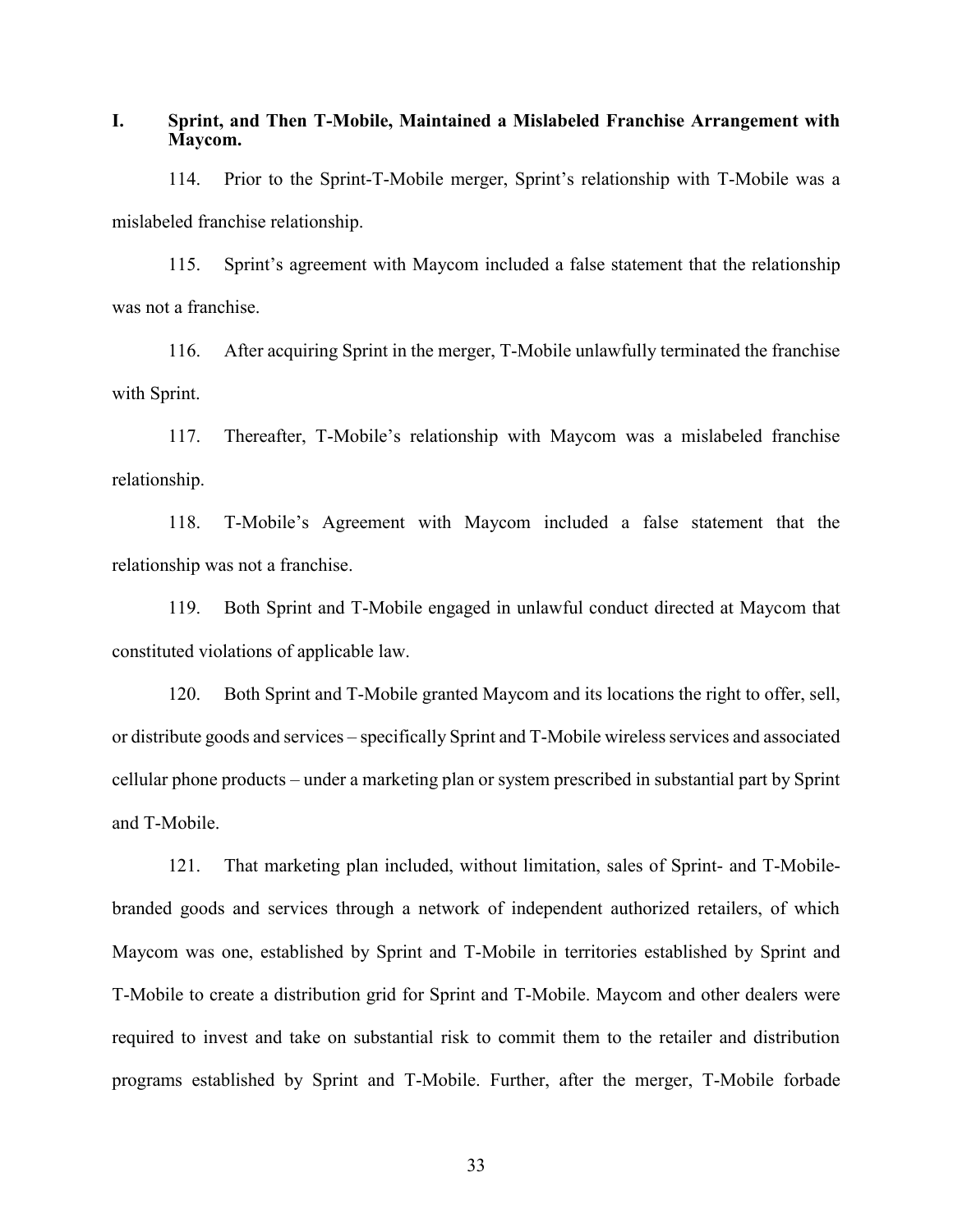Maycom from making independent sales of accessories, which reduced Maycom's profitability by hundreds of thousands of dollars (approximately \$400,000) on a monthly basis.

122. Maycom's operation was substantially associated with the trademarks, service marks, trade names, advertising, or other commercial symbols designating, owned by, or licensed by Sprint, T-Mobile, and their affiliates. Indeed, to a customer visiting a Maycom store, the store appeared to be a Sprint- or T-Mobile-owned store because of the extensive Sprint or T-Mobile signage, branded marketing materials, and their logos appearing on the employee uniforms -- all of which were mandated by Sprint and T-Mobile.

123. Maycom was required to pay to Sprint, and then to T-Mobile, directly or indirectly, franchise fees. Those franchise fees included, without limitation:

- a. confiscated CSAs totaling \$1.86 million (before NPV calculation) to which Maycom was rightly entitled as a condition of Maycom doing business as a T-Mobile retailer;
- b. improper and unauthorized chargebacks against Maycom's commissions due from Sprint and T-Mobile;
- c. the improper withholding and reduction of Maycom's earned CSAs or residuals post-merger including but not limited to the \$1.86 million (before NPV calculation) of unpaid CSAs earned by Maycom wrongfully withheld by T-Mobile for the closed locations;
- d. the forced-purchase of furniture, uniforms, services, software licenses, phones, and accessories from Sprint- and T-Mobile-selected vendors, including Granite Communications, Shoppertrak, Chatterspot, PreCash, TimeTrade, Airwatch, and Brightstar (Sprint's affiliate), which vendors, upon information and belief, provided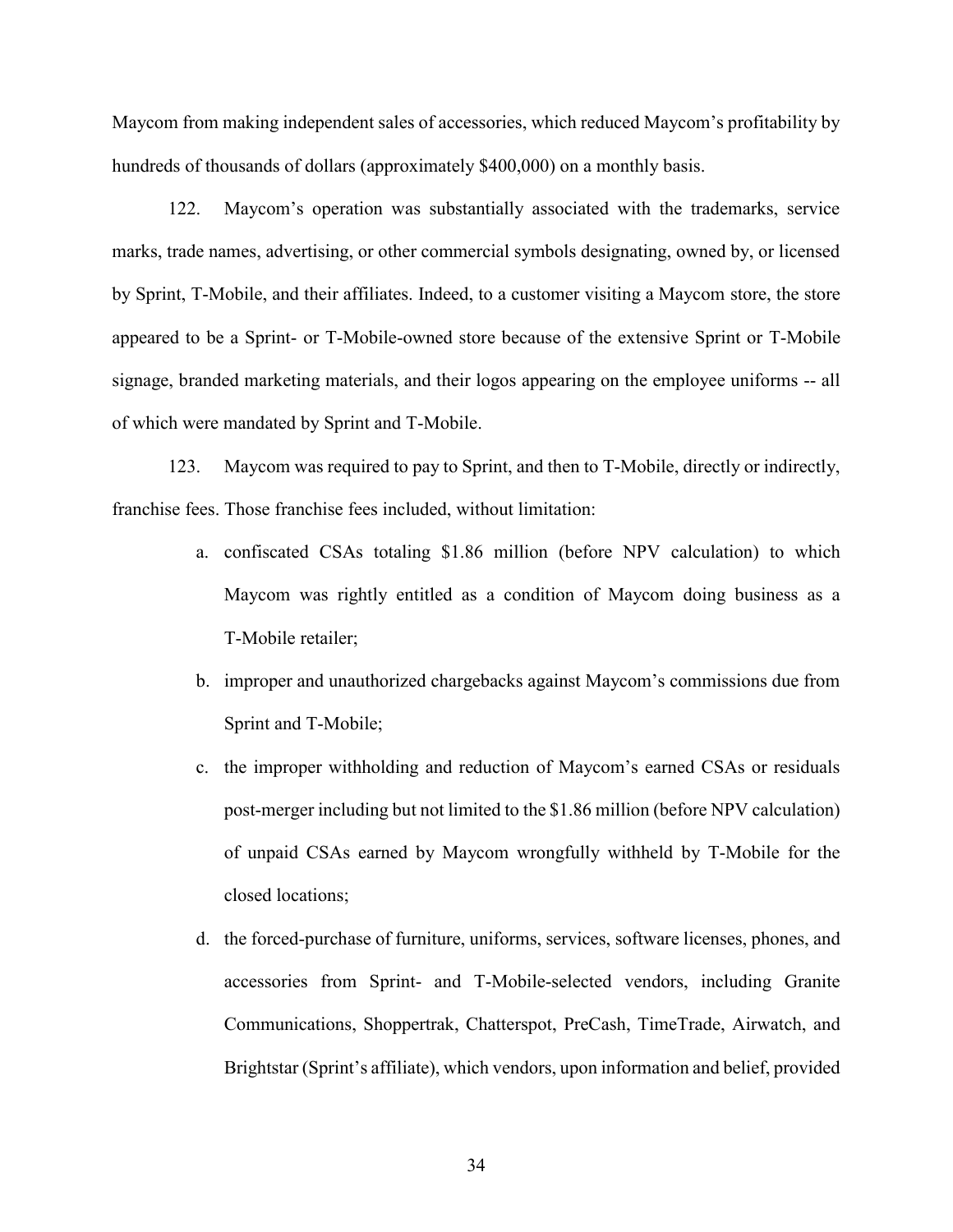these goods and services to Maycom at a substantial mark-up that was directly passed on to Sprint or T-Mobile;

- e. the assessment of charges labeled as "penalties", "fees", or "fines" or reductions against commissions for items such as missed training for employees, improper training charges for employees who attended training or canceled timely, per employee training fees for training sessions with less than a 90% completion rate, staff shortages, early device activation, or findings in audits conducted by or on behalf of Sprint or T-Mobile;
- f. the required surrender of returned phones to Sprint or T-Mobile without any return to Maycom for any phones Sprint or T-Mobile charged or offset Maycom commissions;
- g. Sprint's and T-Mobile's receipt of funds from vendors in return for allowing those vendors to advertise in Maycom stores;
- h. charges to Maycom for missing accessories and devices or demos, which charges, upon information and belief, are in excess of T-Mobile's cost;
- i. markups on co-op shipping fees, uniforms, and required vendors;
- j. co-op processing fees; and
- k. backend charges for co-op purchases.

124. Both Sprint and T-Mobile failed to properly register as required for franchise relationships and abused the franchise relationship with Maycom. Further, Defendants unlawfully terminated the Sprint franchise to Maycom when they created the less favorable T-Mobile franchise relationship.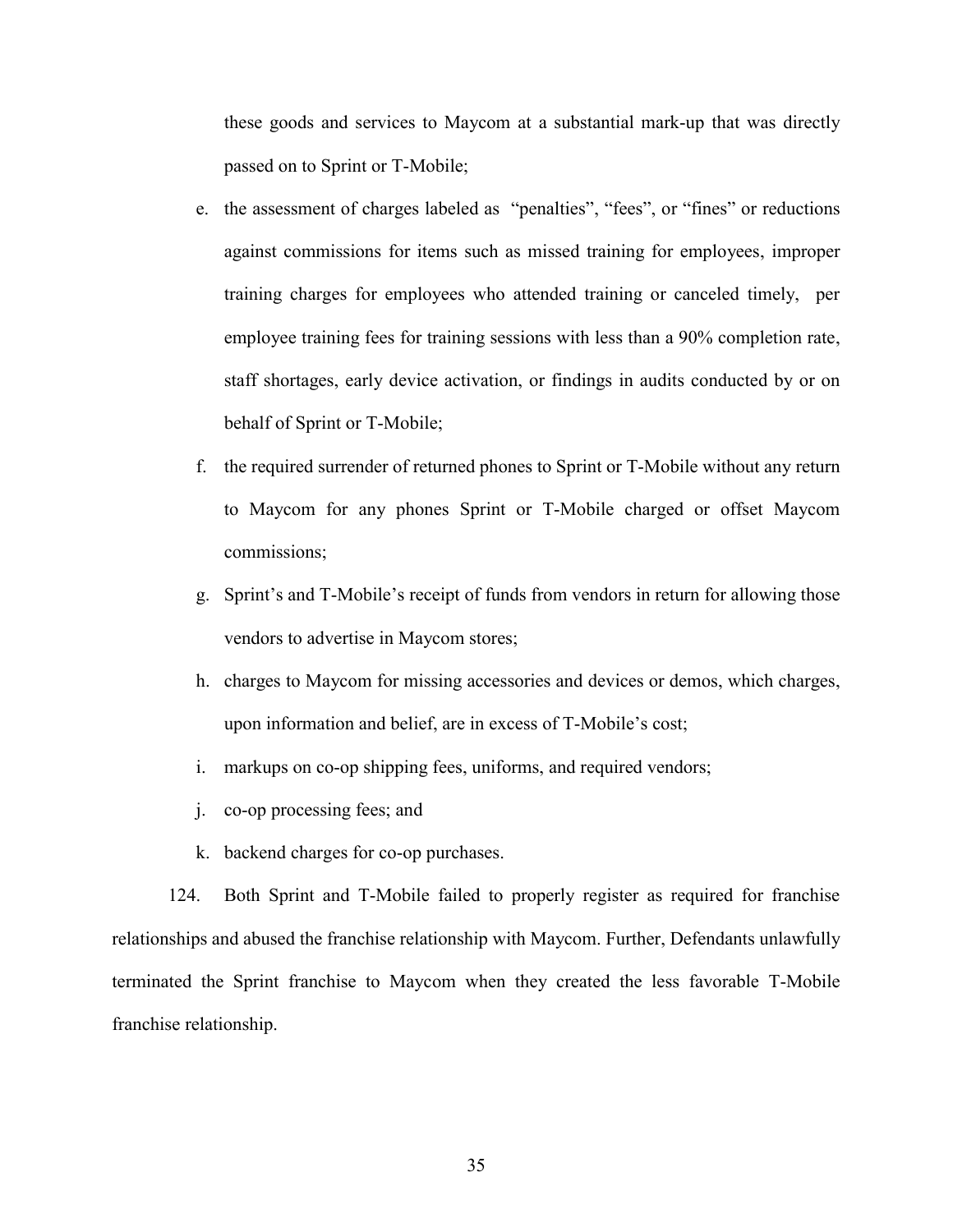### **J. T-Mobile is Liable for Sprint's Unlawful Conduct.**

125. T-Mobile (or a parent company of T-Mobile) is the successor entity or parent of Sprint.

126. As the acquiring entity, T-Mobile is liable for action or inactions of Sprint occurring before or in connection with the Sprint-T-Mobile merger.

127. Further, as between Sprint and T-Mobile, there was a commingling of property rights or interests, and it was apparent that they were intended to function as one, and, further, to regard them as separate would aid the consummation of a fraud or wrong upon others.

128. Moreover, Sprint and T-Mobile conspired together and aided and abetted one another to perpetrate the unlawful and wrongful actions and inactions that are the subject of this Complaint.

#### **K. The Putative Releases Contained in the Sprint and T-Mobile Contracts are Unlawful.**

129. T-Mobile forced involuntary releases in all of its contracts, specifically the Wind Down Addendum to the Sprint Authorized Representative Agreement between Sprint and Maycom, the T-Mobile Agreements, and the Assignment and Assumption Agreement between Maycom, the Buyer, and T-Mobile. These releases are unlawful as a matter of law.

130. All releases lack consideration. For the Wind Down Addendum and the T-Mobile Agreements, T-Mobile compelled Maycom to forego its existing Sprint contractual benefits and withheld \$1.86 million of Maycom's earned CSAs (before NPV calculation), but enforced its obligations. For the Assignment, T-Mobile had already given verbal and written approval to sell. The subsequent, last-minute releases, which were not proper requirements offered nothing additional for Maycom, the selling dealer.

131. T-Mobile acquired all releases by exerting illegal pressure on Maycom to execute them, making the releases unlawful. For the Wind Down Addendum and the T-Mobile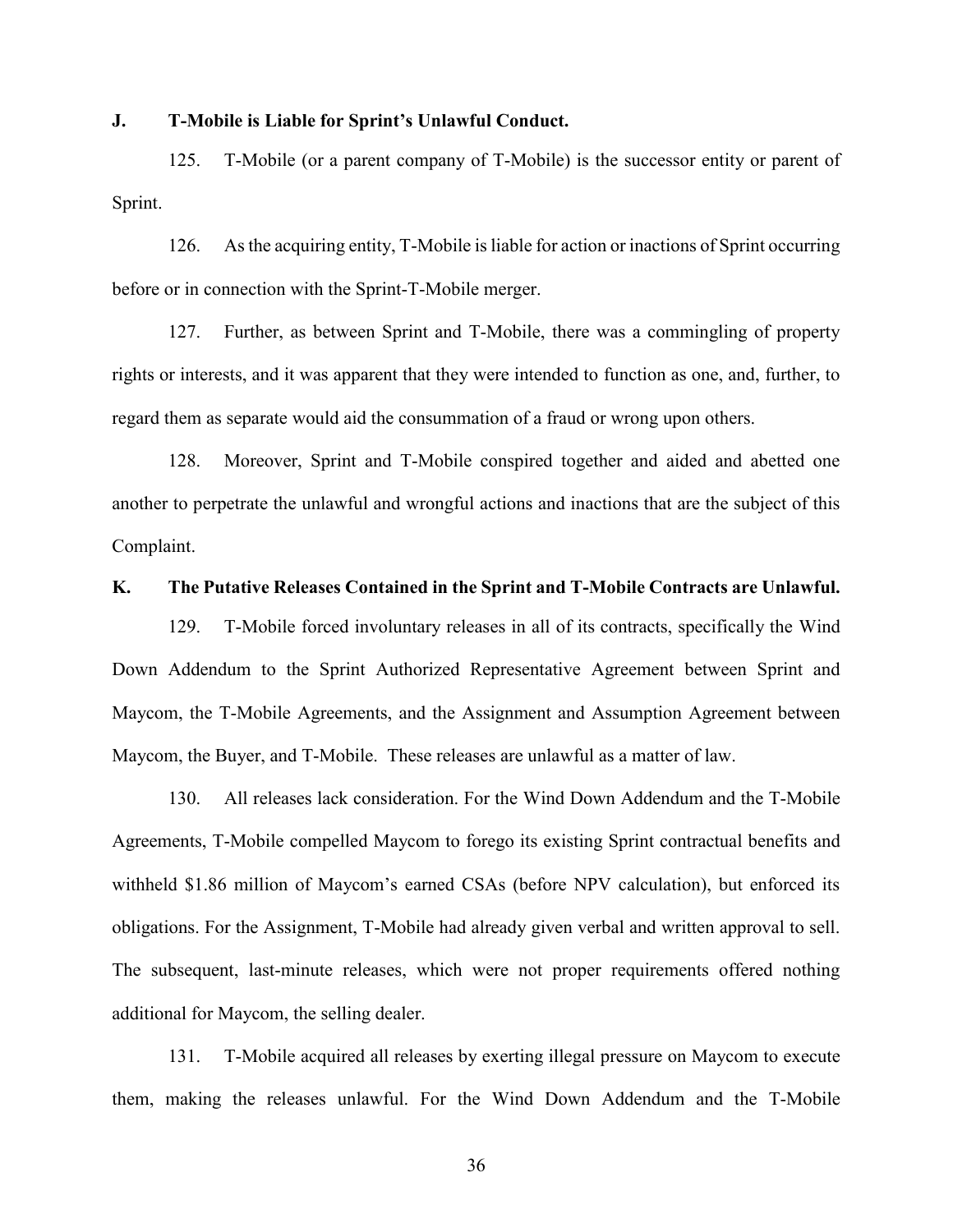Agreements, T-Mobile failed to honor its commitments under the Sprint contracts but intended to hold Maycom to its non-competition, chargebacks, and other obligations. Maycom had \$7.51 million of dollars in contractual obligations for lease payments (some leases which contained personal guarantees) and millions more in monthly expenses and contracts such as employee wages and benefits, employee payroll taxes, utilities, operating expenses, inventory carrying costs, and debt service, and it faced a simple choice: sign T-Mobile's adhesion contracts or go bankrupt. Similarly, for the Assignment, T-Mobile held it until December 17, 2020 for the sales transaction closing on December 31, 2020, which sales transaction had liquidated damages payable by Maycom to the Buyer if the sales transaction did not close after T-Mobile's approval was provided (which approval was provided verbally on November 30, 2020 and in writing on December 1, 2020). In addition, related employee terminations or transitions and lease arrangements were already underway and would need unwinding. T-Mobile's modus operandi was to (1) first verbally approve dealers' sale of assets, like it did with Maycom, and (2) wait until the last minute to spring the release, at which point, and T-Mobile knew, Maycom would be in no position to stop the sales because it had made extensive final decisions such as employee terminations or transitions and lease arrangements, and Maycom faced a buyer who had rights against it if it halted the transaction. Like the initial release, here too, Maycom's choices were insolvency or fold to T-Mobile's unfair demands.

132. T-Mobile induced all releases by fraud. T-Mobile affirmatively misrepresented its intentions (and hid its true intentions) regarding store closures, lease renewals, growth, commissions, rural SPIFF payments, and support from the outset and then colluded and unreasonably engaged in anti-competitive behavior that destroyed Maycom's business. Then, after devastating these businesses, T-Mobile continued to conceal the fraudulent nature of its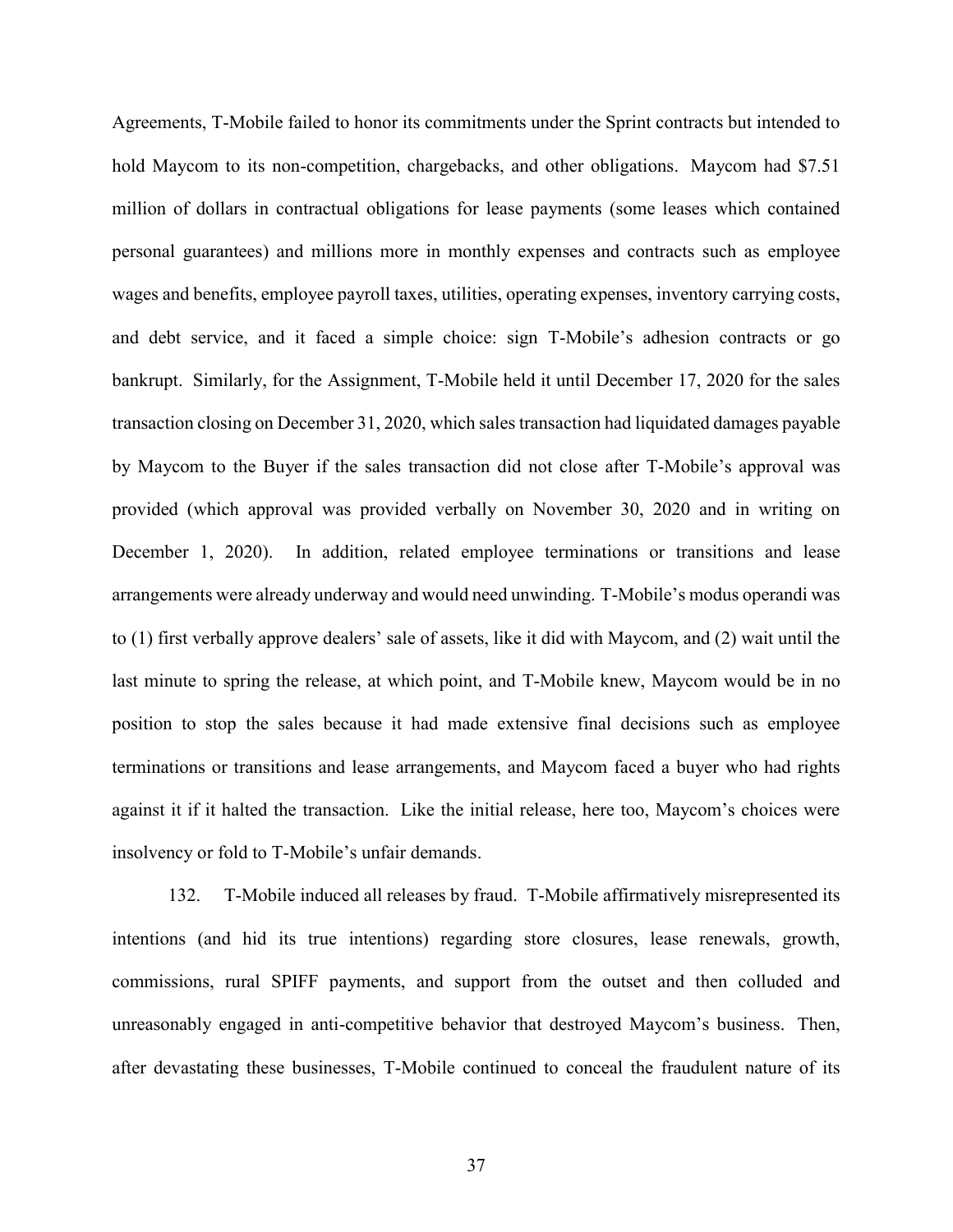conduct while demanding a release (which it misrepresented as a condition it could impose). T-Mobile unlawfully acquired all releases.

133. Due to the Defendants' actions and inactions, Plaintiff has been forced to retain the undersigned attorney and is obligated to pay a reasonable fee therefore.

134. All conditions precedent to the filing of this action have occurred or have been waived.

135. Plaintiff intends to seek leave to plead punitive damages, for the applicable counts, pursuant to Section 768.72, Florida Statutes.

## **CAUSES OF ACTION**

## **FIRST CLAIM FOR RELIEF: FRAUD AND FRAUDULENT INDUCEMENT**

136. Maycom realleges, as if fully set forth herein, each and every allegation contained in paragraphs 1 through 135.

137. T-Mobile knowingly made the false representations to Maycom that it would not subject Maycom to another significant reduction of its stores after the initial closure of 20 of its 63 stores and would allow Maycom to expand and grow.

138. T-Mobile further concealed its plans to massively cut Maycom's number of locations, identify 30 of its remaining 43 stores as high to medium risk to close less than one month after submitting a request to sell the business and within 3 months after the initial round of 20 store closures, suppress its ability to succeed, and stifle its growth.

139. These representations and concealments were material and false.

140. Maycom entered into the T-Mobile Agreements based on T-Mobile's representations that it would not subject Maycom to additional store closures.

141. T-Mobile knew that the representations were false and it acted in reckless disregard as to the truth or falsity of the representations.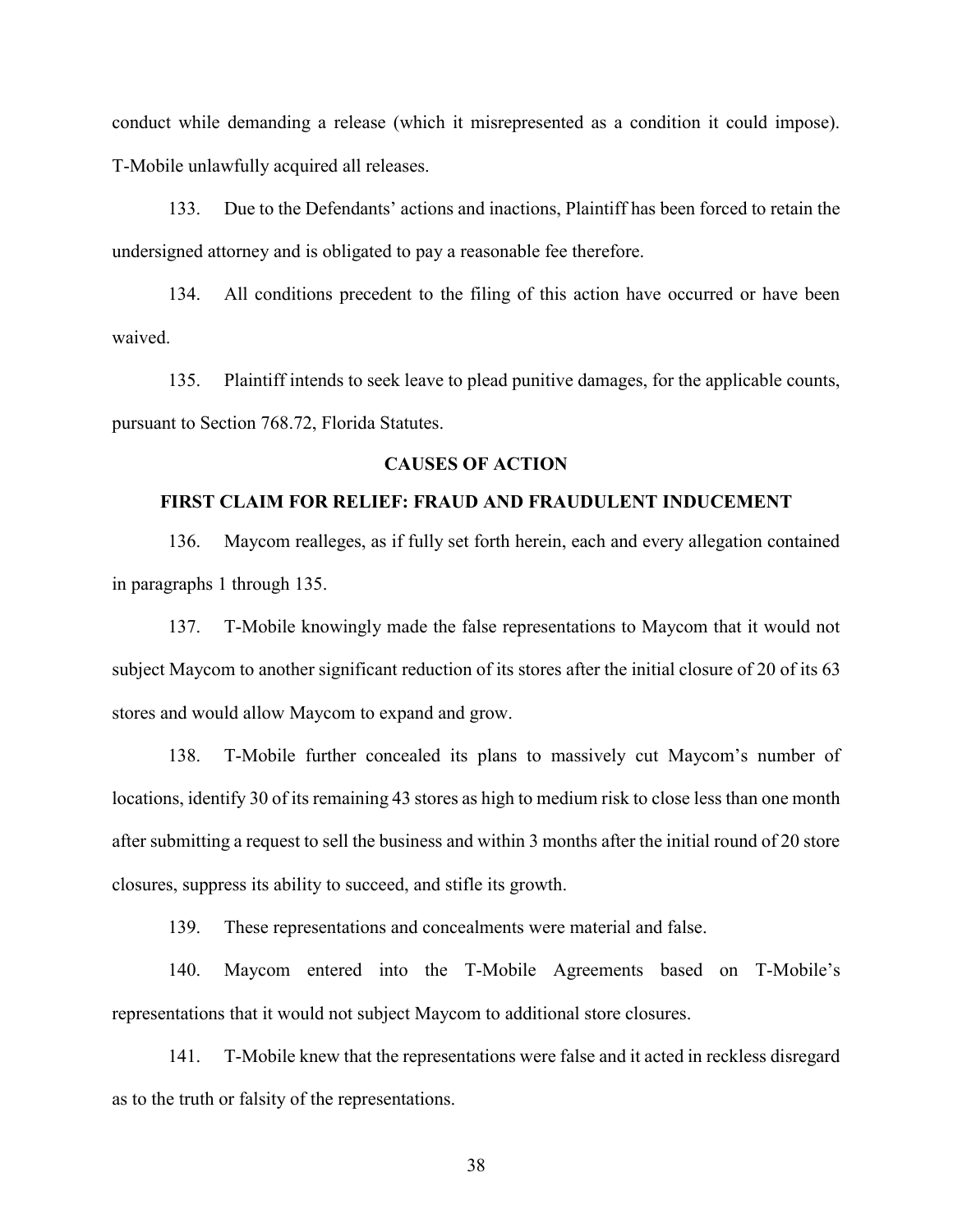142. T-Mobile knew at the time it made the representations that it intended to close an unreasonable percentage of Maycom's stores within the first 6 months of the T-Mobile Agreements.

143. T-Mobile made these misrepresentations and concealments of material facts with the intent to deceive Maycom, and they were made as a material inducement to Maycom to enter into the T-Mobile Agreements.

144. Maycom was deceived by the misrepresentations and would not have entered into the T-Mobile Agreements for the agreed-to consideration but for the misrepresentations.

145. Maycom could not have learned the true facts through reasonable diligence, and as a result, its reliance on T-Mobile's misrepresentations was justified and reasonable.

146. T-Mobile's fraudulent misrepresentations and concealments of material fact induced Maycom to forego the more beneficial terms of the Sprint contract and cheated Maycom out of compensation to which Maycom was entitled under the Sprint contract.

147. As a direct and proximate result of T-Mobile's fraudulent misrepresentations, Maycom has suffered damages in an amount to be determined at trial, but certainly in excess of \$50 million.

148. WHEREFORE, Maycom respectfully requests that this Court render judgment for Maycom and award Maycom damages, court costs, pre-judgment interest, and such other relief as this Court deems necessary and proper.

### **SECOND CLAIM FOR RELIEF: NEGLIGENT MISREPRESENTATION (IN THE ALTERNATIVE)**

149. Maycom realleges, as if fully set forth herein, each and every allegation contained in paragraphs 1 through 135.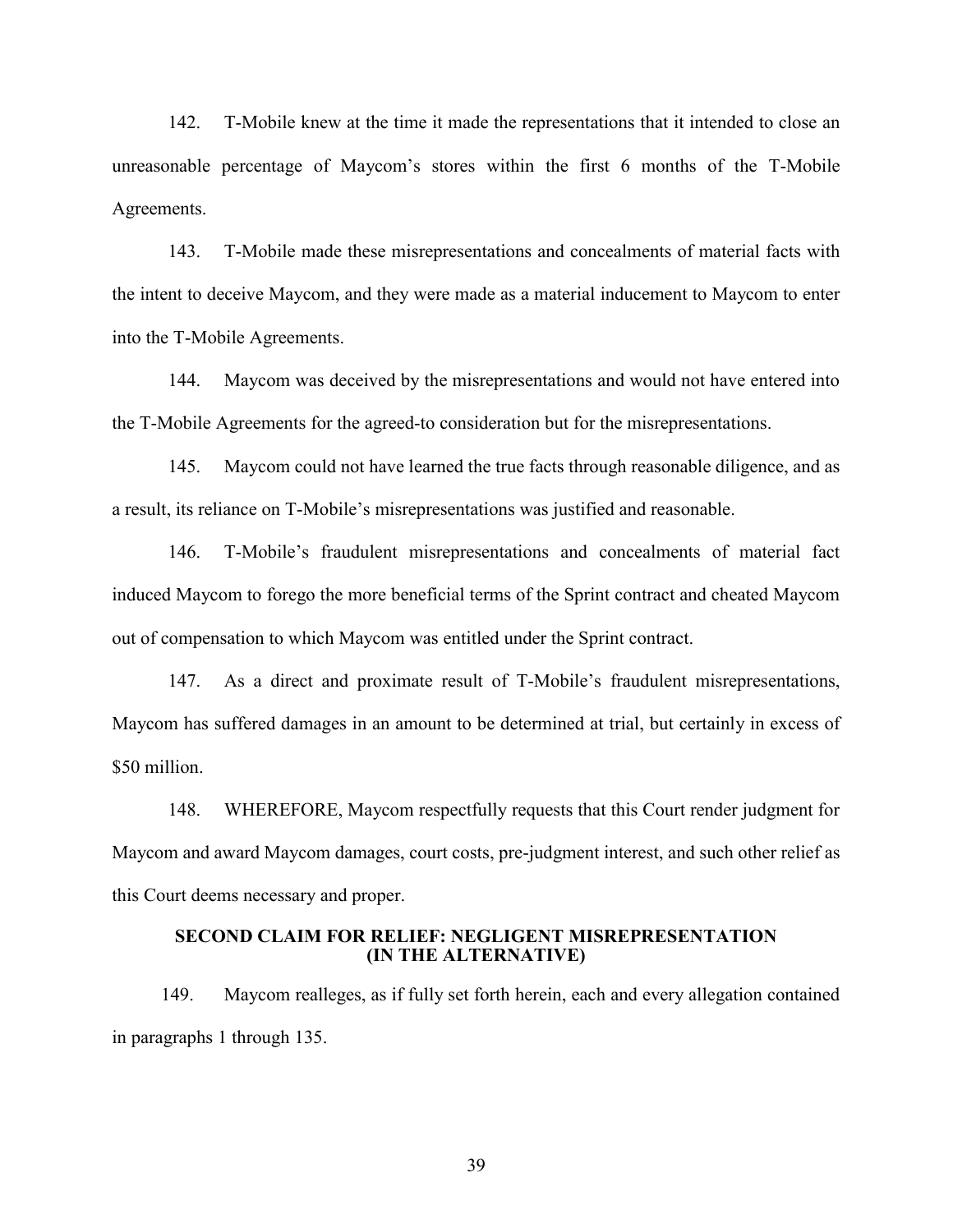150. Maycom pleads negligent misrepresentation in the alternative to fraud and fraudulent inducement.

151. As alleged herein, T-Mobile supplied misinformation (by direct statement and concealment that misled Maycom concerning the nature of the T-Mobile-Maycom relationship), including regarding future growth and store closures, which information was material, false, and misleading.

152. T-Mobile knew that supplying this information to Maycom was done to induce Maycom to enter into business transactions, particularly in executing the Agreement.

153. T-Mobile was negligent in obtaining and communicating this false information to Maycom.

154. Maycom reasonably relied on this false information in deciding whether to execute the Agreement.

155. T-Mobile's false information proximately caused damages to Maycom.

156. As a result of T-Mobile's negligent misrepresentations, Maycom has suffered damages in an amount to be determined at trial, but certainly in excess of \$50 million.

157. WHEREFORE, Maycom respectfully request that this Court render judgment for Maycom and award Maycom damages, court costs, pre-judgment interest, and such other relief as this Court deems necessary or proper.

### **THIRD CLAIM FOR RELIEF: DECLARATORY JUDGMENT**

158. Maycom realleges, as if fully set forth herein, each and every allegation contained in paragraphs 1 through 135.

159. There is an actual and justiciable controversy among the parties regarding the matters set forth in this lawsuit.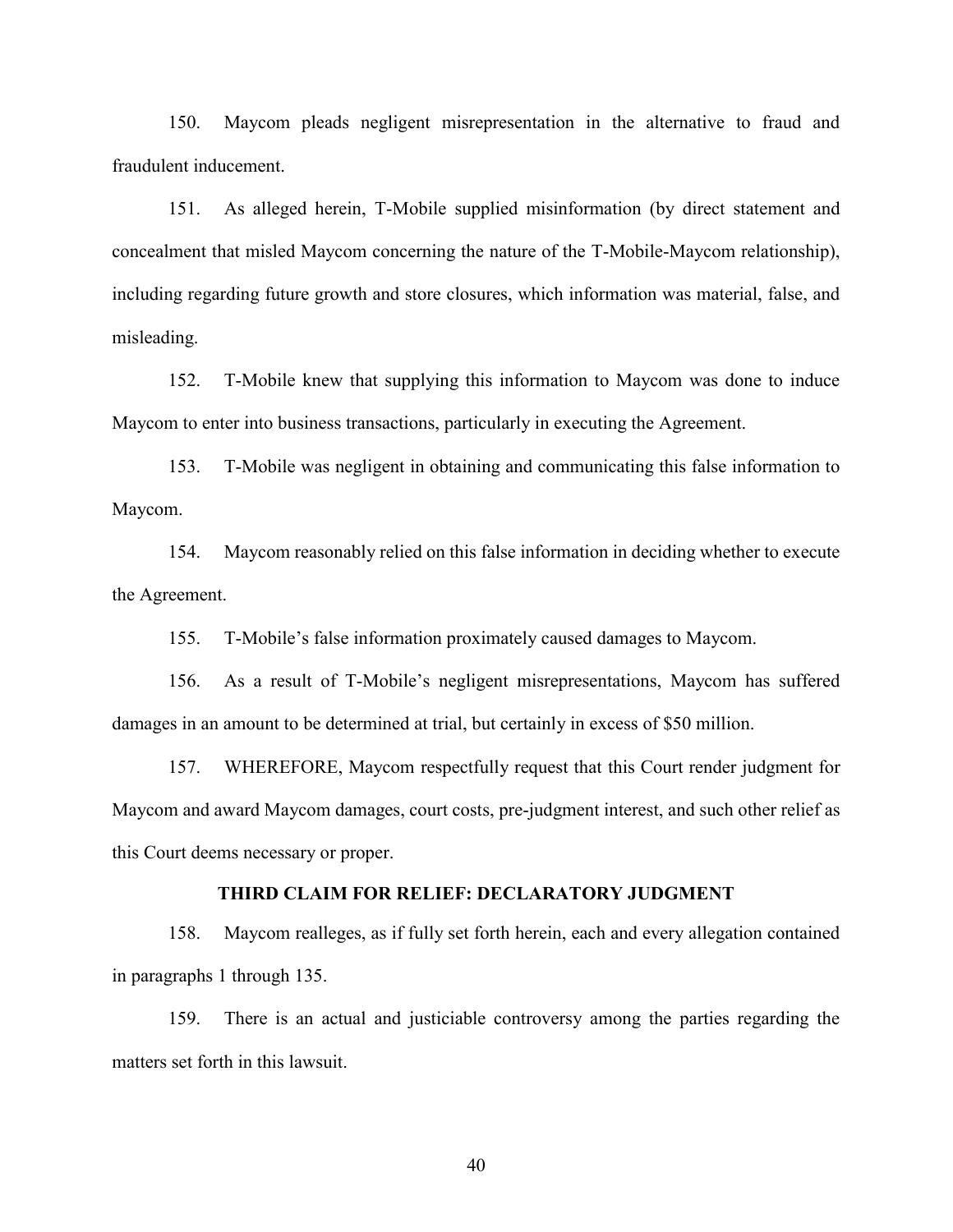160. The law, justice, and equity require a determination and declaration that, as a result of Sprint's and T-Mobile's fraudulent inducement of the T-Mobile Agreements, they are invalid, void, and of no effect, and Maycom remains in contract with Sprint and is entitled to the rights, privileges, and payments, and is limited to the obligations set out in the Authorized Representative Agreement between Sprint and Maycom.

161. The law, justice, and equity require a determination and declaration that, as a result of Sprint's and T-Mobile's fraudulent inducement of the T-Mobile Agreements and unequal bargaining power, the choice of law provisions contained therein are void and without effect.

162. The law, justice, and equity require a determination and declaration that, as a result of Sprint's and T-Mobile's fraudulent inducement of the T-Mobile Agreements, the putative releases contained in the Wind Down Addendums, Retailer Service Agreements, and the Assignment and Assumption Agreements are void and without effect. These putative releases were a product of economic duress and/or business compulsion, lack consideration, and T-Mobile obtained them fraudulently.

163. The law, justice, and equity require a determination and declaration that the relationships between Sprint and T-Mobile and Maycom were franchise relationships, such that Maycom is entitled to the benefits of a franchisee under applicable law.

164. Plaintiff and Defendants have antagonistic interests in the subject matter of this dispute.

165. There exists a current dispute and controversy between Plaintiff and Defendants as to the aforesaid matters.

166. There is a bona fide, actual, present need for the aforesaid declarations.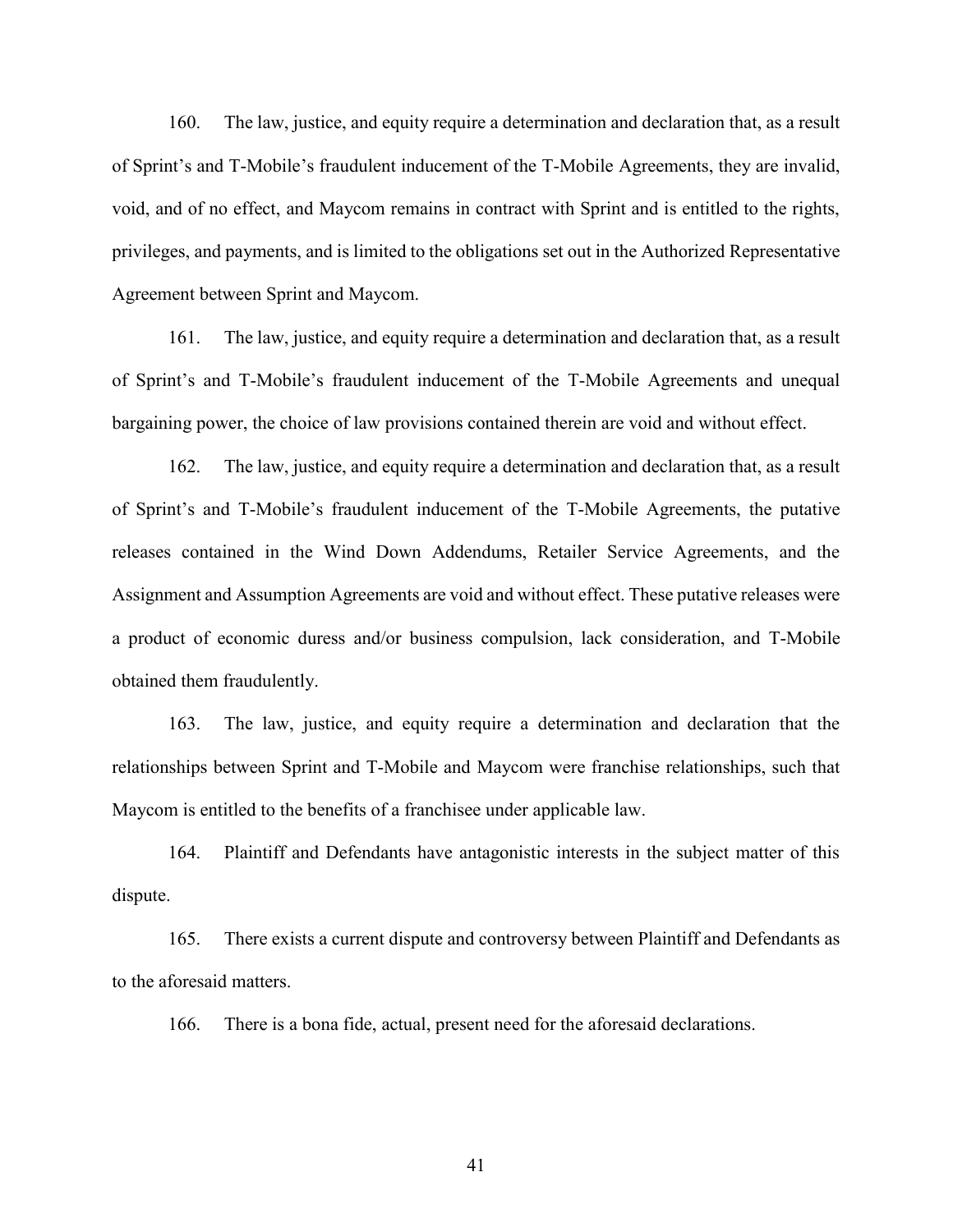167. All parties who have an interest in the matter are before the Court and the declaration is not sought purely for legal advice or curiosity.

168. WHEREFORE, Plaintiff respectfully requests that this Court issue a judgment declaring that:

- a. The T-Mobile Agreements are invalid, void, and of no effect, and that Maycom remains in contract with Sprint and is entitled to the rights, privileges, and payments and is limited to the obligations set out in the Authorized Representative Agreement between Sprint and Maycom; and
- b. The choice of law provisions contained in the T-Mobile Agreements are void and without effect; and
- c. The putative releases contained in the Wind Down Addendums, Retailer Service Agreements, and the Assignment and Assumption Agreements are void and without effect; and
- d. The relationships between Sprint and T-Mobile and Maycom were franchise relationships, such that Maycom is entitled to the benefits of a franchisee under applicable law; and
- e. Such other declarations as the Court deems just and proper.

### **FOURTH CLAIM FOR RELIEF: BREACH OF SPRINT CONTRACT (AUTHORIZED REPRESENTATIVE AGREEMENT)**

169. Maycom realleges, as if fully set forth herein, each and every allegation contained in paragraphs 1 through 135.

170. If the Court determines that the Sprint contract remains in place, T-Mobile's and Sprint's conduct as alleged herein breached that contract.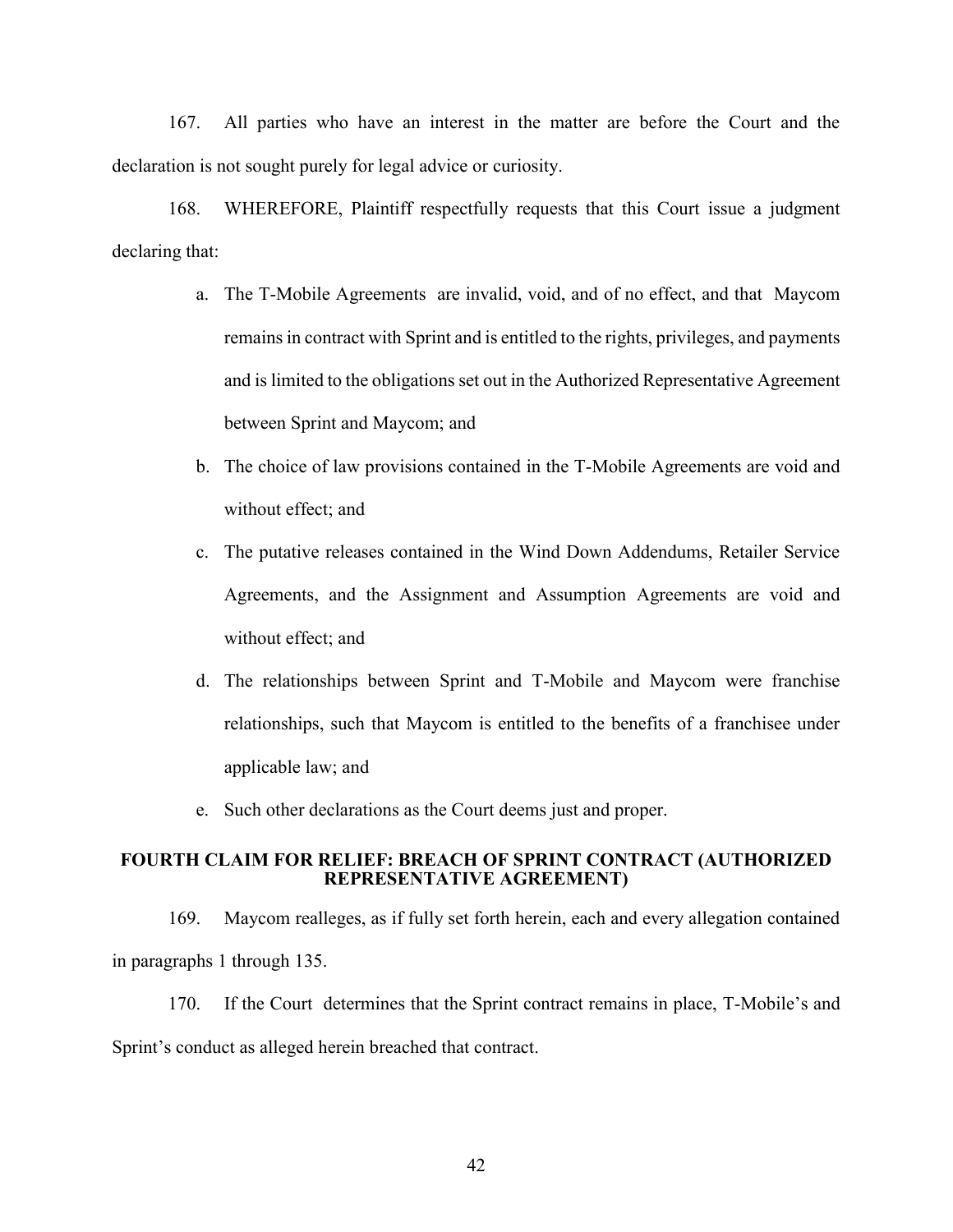171. T-Mobile's and Sprint's conduct is the actual and proximate cause of damages to Maycom.

172. Maycom has suffered damages in an amount to be determined at trial, but certainly in excess of \$50 million.

173. WHEREFORE, Plaintiff requests the Court enter judgment in its favor and against Defendants, award Plaintiff damages, prejudgment interest, and its attorneys' fees and costs of suit, and grant such other relief as the Court may deem just and proper.

### **FIFTH CLAIM FOR RELIEF: BREACH OF WIND DOWN ADDENDUM AND T-MOBILE AGREEMENTS**

174. Maycom realleges, as if fully set forth herein, each and every allegation contained in paragraphs 1 through 135.

175. If the Court determines that the Agreement remains in place, T-Mobile's and Sprint's conduct as alleged herein breached that contract.

176. T-Mobile's and Sprint's conduct is the actual and proximate cause of damages to Maycom.

177. Maycom has suffered damages in an amount to be determined at trial, but certainly in excess of \$50 million.

178. WHEREFORE, Plaintiff requests the Court enter judgment in its favor and against Defendants, award Plaintiff damages, prejudgment interest, and its attorneys' fees and costs of suit; and grant such other relief as the Court may deem just and proper.

## **SIXTH CLAIM FOR RELIEF: BREACH OF THE COVENANT OF GOOD FAITH AND FAIR DEALING**

179. Maycom realleges, as if fully set forth herein, each and every allegation contained in paragraphs 1 through 135.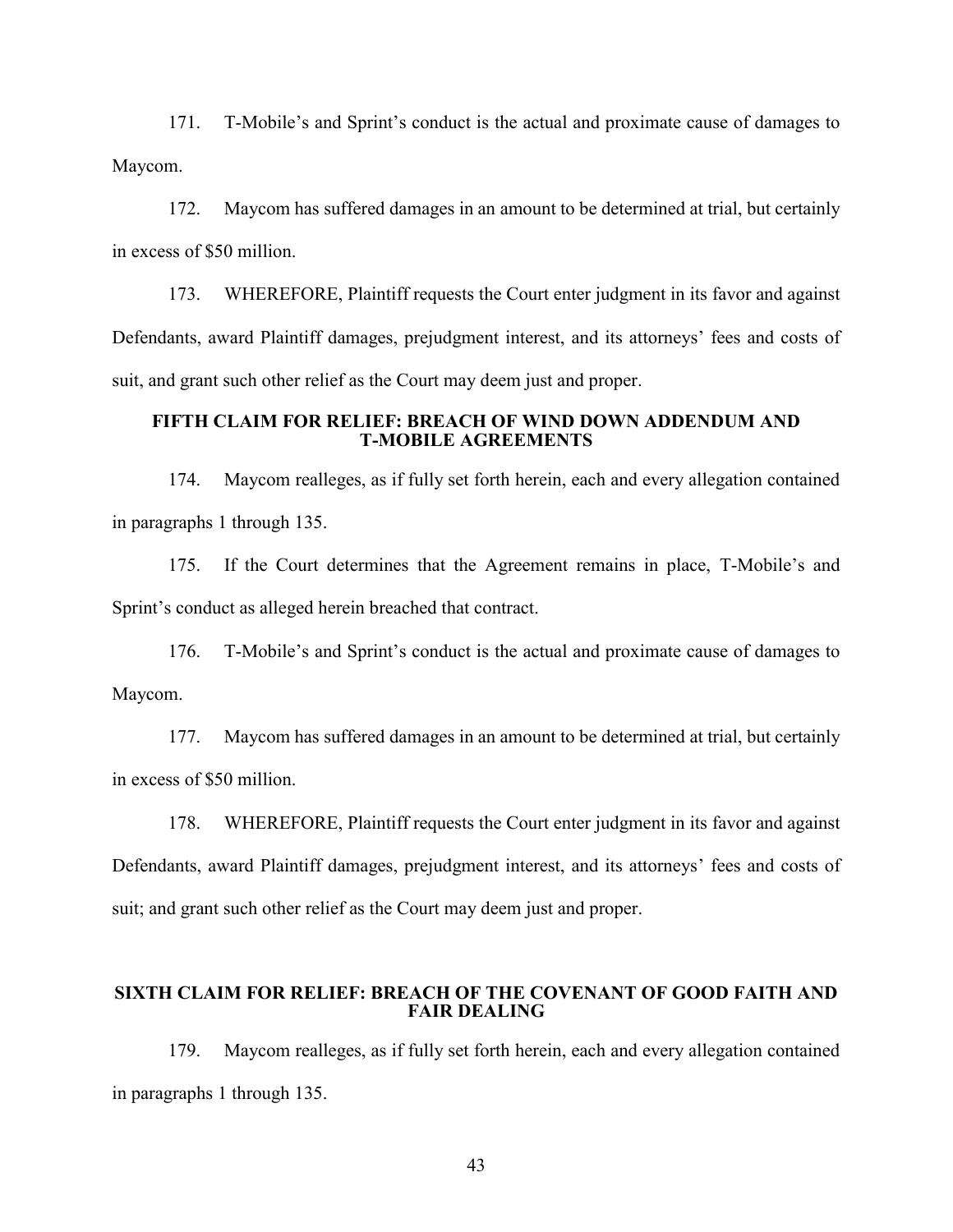180. To the extent the T-Mobile Agreements are deemed to be valid contracts that T-Mobile did not fraudulently induce, then T-Mobile is obligated by contract and common law to act in good faith and to not do anything to deprive Maycom of the fruits and benefit of those agreements.

181. T-Mobile breached the T-Mobile Agreements as previously set forth herein and the implied covenant of good faith and fair dealing and injured Maycom's right to receive the benefits of the T-Mobile Agreements by engaging in the conduct described herein, including, without limitation:

- a. Systematically eliminating a disproportionate share of Maycom's stores within the first 6 months of the T-Mobile Agreements;
- b. Refusing to approve additional Maycom stores and re-opening (and keeping) stores after forcing Maycom to close them;
- c. Otherwise suppressing Maycom's ability to succeed as described herein; and
- d. Improperly labeling Maycom's stores as at risk while Maycom was under contract to sell those stores.

182. T-Mobile's actions are contrary to Maycom's reasonable and justified expectations under the T-Mobile Agreements.

183. T-Mobile's sweeping reduction of Maycom's stores and suppression activities frustrated the essential purpose of the Agreement and Maycom is unable to obtain its full and expected benefits of the Agreement, including without limitation, operating as a dealer of T-Mobile services and selling its stores without unreasonable interference.

184. T-Mobile used a termination of locations provision to constructively gut the essential purpose of the Agreement while Maycom and its owners were supposedly subject to a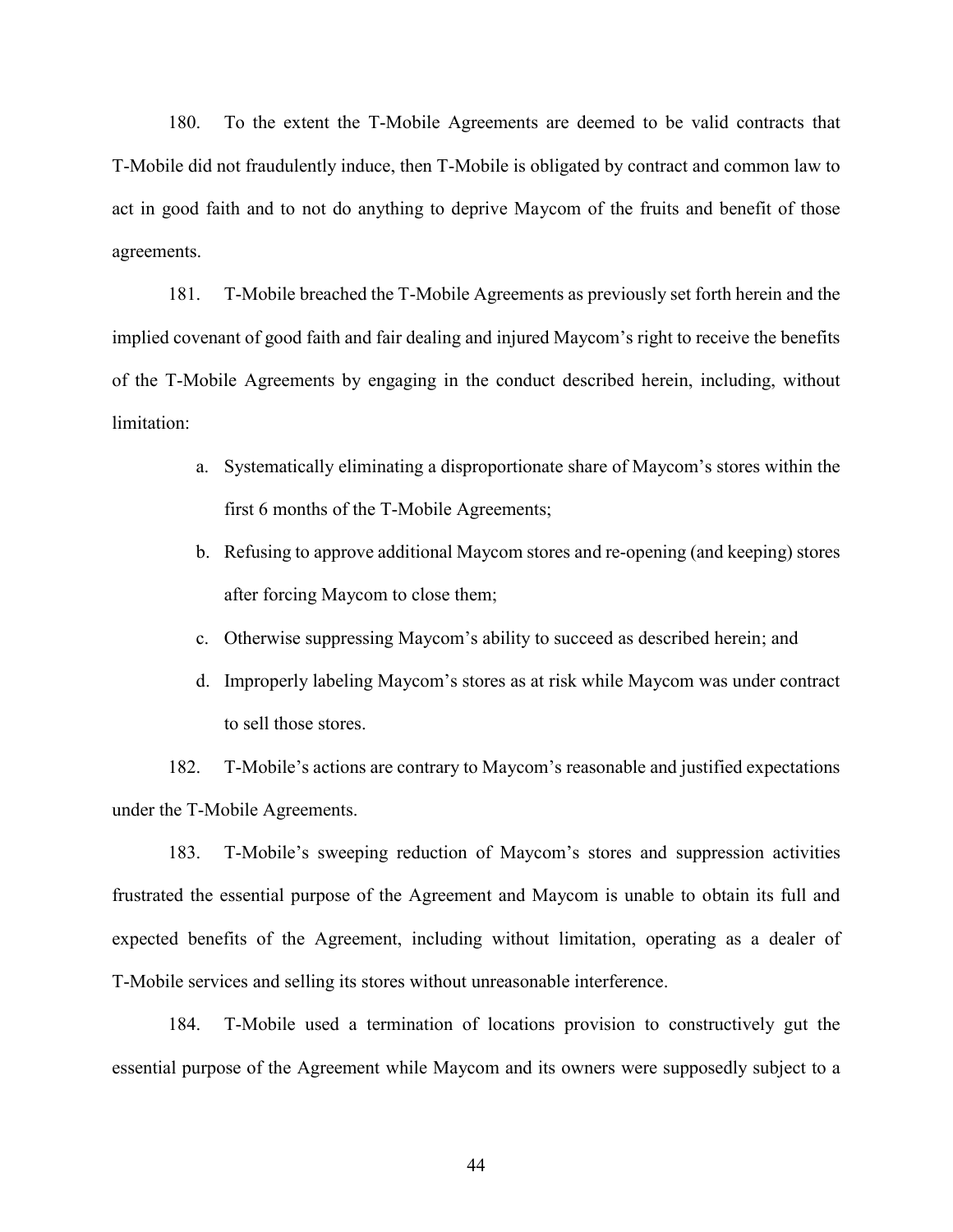non-compete clause – all while T-Mobile continued to systematically eliminate Maycom stores, refused to renew lease terms, and engaged in anti-competitive, unfair, and deceptive trade practices to guarantee that Maycom's remaining stores failed (as evidenced by, e.g., the reopening of stores after Maycom was forced to close them and more favorable lease-renewal dates after Maycom sold the stores to the Buyer).

185. T-Mobile never intended to work with Maycom. It only wanted signed agreements that would constrain Maycom and hopefully obviate Maycom's ability to defend itself. Further, as T-Mobile possessed Maycom's financial information, it knew before Maycom signed the Agreement that its actions would effectively close down Maycom.

186. T-Mobile's misconduct cause Maycom to suffer damages in an amount to be determined at trial, but certainly in excess of \$50 million.

187. WHEREFORE, Plaintiff requests the Court enter judgment in its favor and against Defendants, award Plaintiff damages, prejudgment interest, and its attorneys' fees and costs of suit; and grant such other relief as the Court may deem just and proper.

# **SEVENTH CAUSE OF ACTION: VIOLATION OF WASHINGTON UNFAIR BUSINESS PRACTICES—CONSUMER PROTECTION ACT, RCW §§ 19.86.010 ET SEQ.**

188. Maycom realleges, as if fully set forth herein, each and every allegation contained in paragraphs 1 through 135.

189. T-Mobile engaged in unfair and deceptive trade practices including, among other things, the following:

> a. Making false representations to induce Maycom to sign the T-Mobile Agreements and coercing Maycom to do so or else forego the ability to sell any T-Mobile phones or services;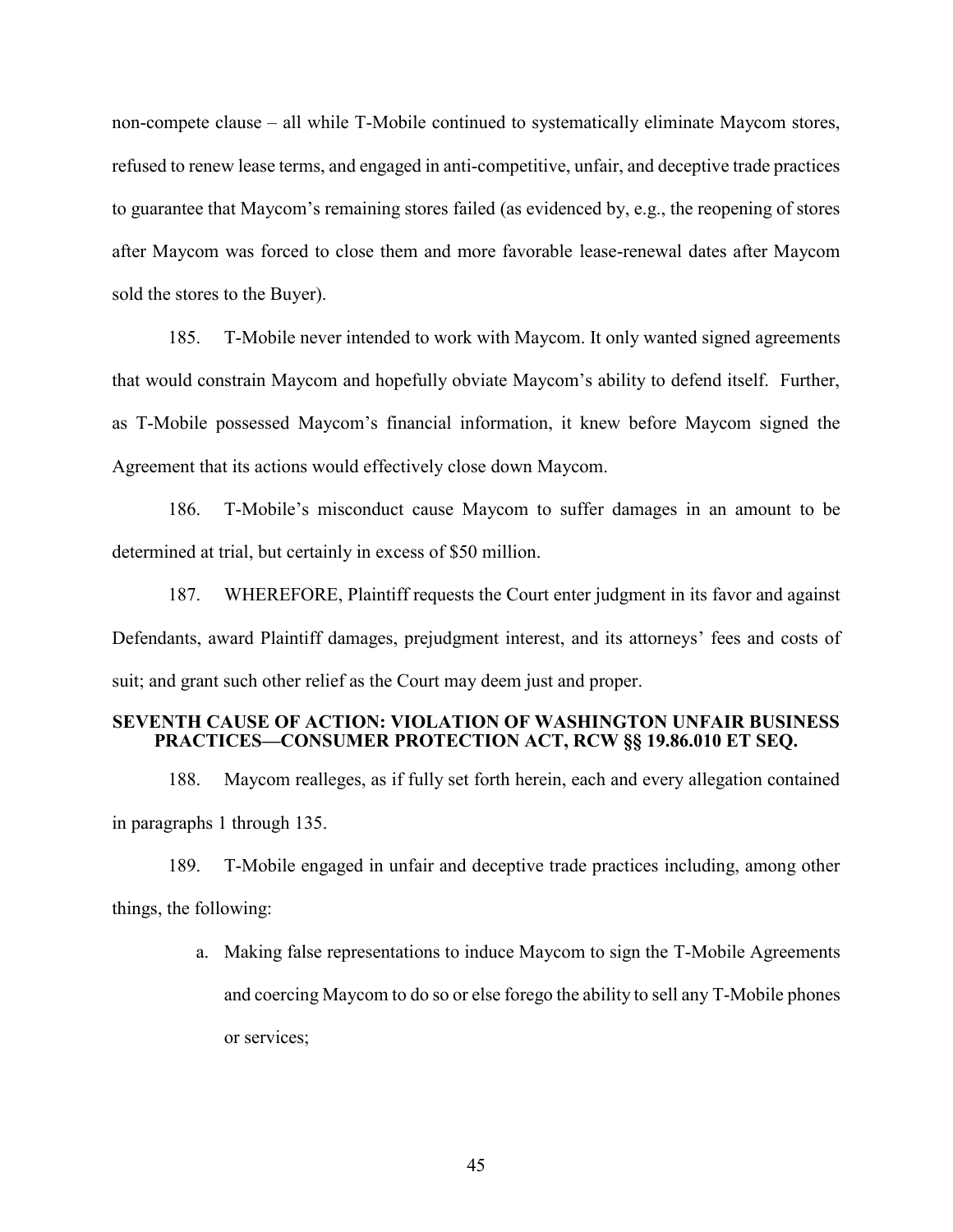- b. Engaging in anti-competitive conduct to disadvantage and drive out Maycom (and other legacy Sprint dealers) while not subjecting legacy T-Mobile dealers to such conduct;
- c. Weaponizing the commercial relationship and using contractual terms to state misrepresentations and to reading and applying terms to improperly operate in an unfair fashion and contrary to the language and spirit of the contracts, read completely in context, to cheat Maycom, suppress it, and effectively drive it out of business; and
- d. Representing in the T-Mobile Agreements that no franchise relationship would be created but in fact, creating such a franchise relationship with Maycom, thereby manipulating the contractual relationship and abusing Maycom as a franchisee.

190. T-Mobile's unfair and deceptive trade practices affect trade and/or commerce given that T-Mobile is engaged in the sale of assets, services, and commerce that directly affect the people of Washington state.

- 191. T-Mobile's unfair and deceptive trade practices affect the public because:
	- a. T-Mobile committed its anti-competitive acts in the course of its business;
	- b. T-Mobile's actions were part of a pattern or generalized course of conduct which involved the intentional devastation of dealers like Maycom;
	- c. T-Mobile's conduct is not isolated it has engaged in a pattern and practice of committing the wrongful actions and inactions addressed in this Complaint – and is harmful to wireless dealers, employees, and customers;
	- d. T-Mobile has driven several viable and successful businesses out of the marketplace;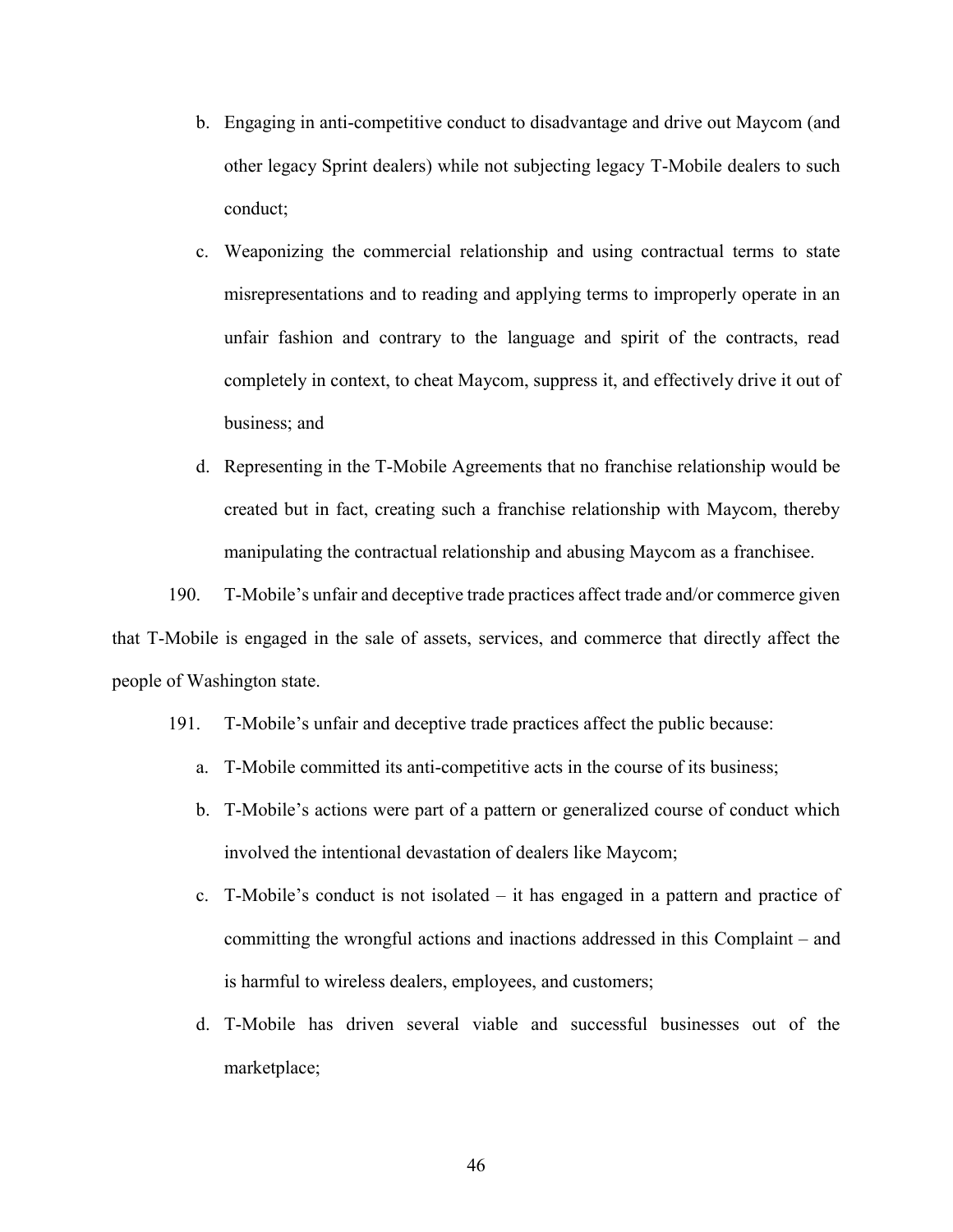- e. T-Mobile has not complied with the letter and spirit of the representations that it made to state and federal authorities to obtain approval of the Sprint-T-Mobile merger;
- f. Given T-Mobile's pattern, there exists an ongoing potential for T-Mobile to continue its unlawful conduct; and
- g. T-Mobile's actions have affected and continue to affect a large number of consumers.

192. T-Mobile's unfair and deceptive conduct is the actual and proximate cause of injury to Maycom and has caused damages to Maycom in an amount to be determined at trial, but certainly in excess of \$50 million.

193. Maycom is entitled to an award of damages caused by T-Mobile's unlawful conduct, including reasonable attorneys' fees and statutory treble damages as provided by RCW 19.86.090.

#### **EIGHTH CAUSE OF ACTION: VIOLATION OF FLORIDA DECEPTIVE AND UNFAIR TRADE PRACTICES ACT, §§ 501.201 ET SEQ (IN THE ALTERNATIVE)**

194. Maycom realleges, as if fully set forth herein, each and every allegation contained in paragraphs 1 through 135.

195. To the extent the T-Mobile Agreements are deemed fraudulently induced and unenforceable, which would void the provision setting Washington as the applicable jurisdiction, Maycom pleads Florida's Deceptive and Unfair Business Practices Act ("the Act") in the alternative.

196. Section 501.204(1) provides that "unfair or deceptive acts or practices in the conduct of any trade or commerce are hereby declared unlawful." The provisions of the Act shall be "construed liberally to promote the protection" of the "consuming public and legitimate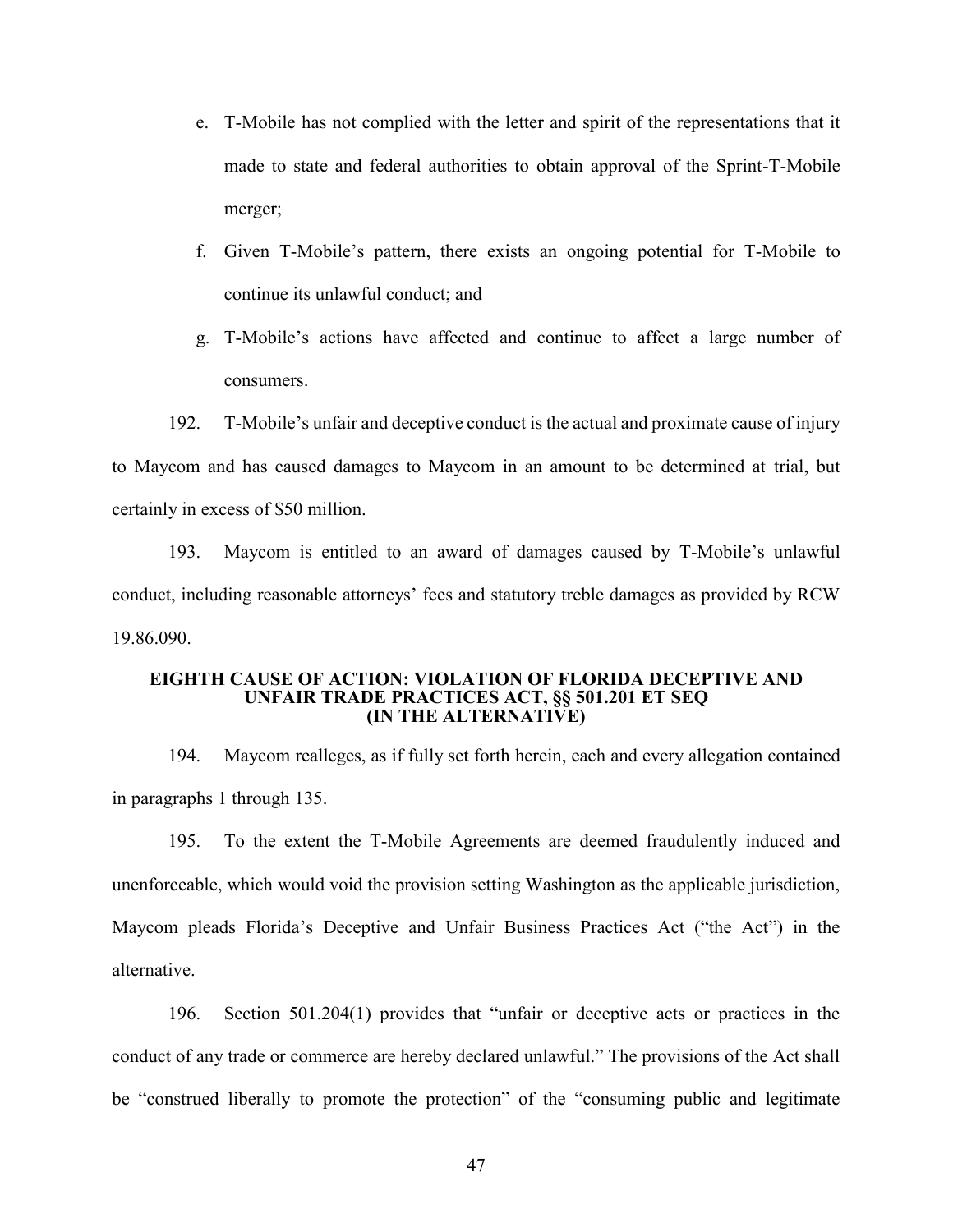business enterprises from those who engage in . . . deceptive[] or unfair acts or practices in the conduct of any trade or commerce." Fla. Stat § 501.202 (2014).

197. Defendants were, at all times material to the allegations herein, engaged in "trade or commerce" as defined by the Act. Fla. Stat. § 501.203 (2014).

198. As the acquiring entity, T-Mobile assumed Sprint's liabilities.

199. T-Mobile engaged in unfair and deceptive conduct. *Supra*, ¶¶ 144-147 and subsections therein.

200. T-Mobile's unfair and deceptive conduct caused independent harms to consumers in Florida and to Maycom.

201. T-Mobile's unfair and deceptive conduct is the actual and proximate cause of injury to consumers and to Maycom. T-Mobile's unfair and deceptive conduct has caused damages to Maycom in an amount to be determined at trial, but certainly in excess of \$50 million.

202. Maycom requests judgment against Defendants for damages, together with attorneys' fees and costs of suit pursuant to Sections 501.2105 and 501.211(2), Florida Statutes, and such other and further relief as the court may deem proper.

### **NINTH CAUSE OF ACTION: VIOLATION OF WASHINGTON FRANCHISE INVESTMENT PROTECTION ACT, RCW §§ 19.100.010 ET SEQ.**

203. Maycom realleges, as if fully set forth herein, each and every allegation contained in paragraphs 1 through 135.

204. Sprint was a franchisor and unlawfully sold an unregistered franchise in the State of Washington in contravention of RCW 19.100. Upon information and belief, Sprint failed to file a Notice of Claim for Exemption under WAC 460-80-100 and, in any event, was not exempt from registration requirements.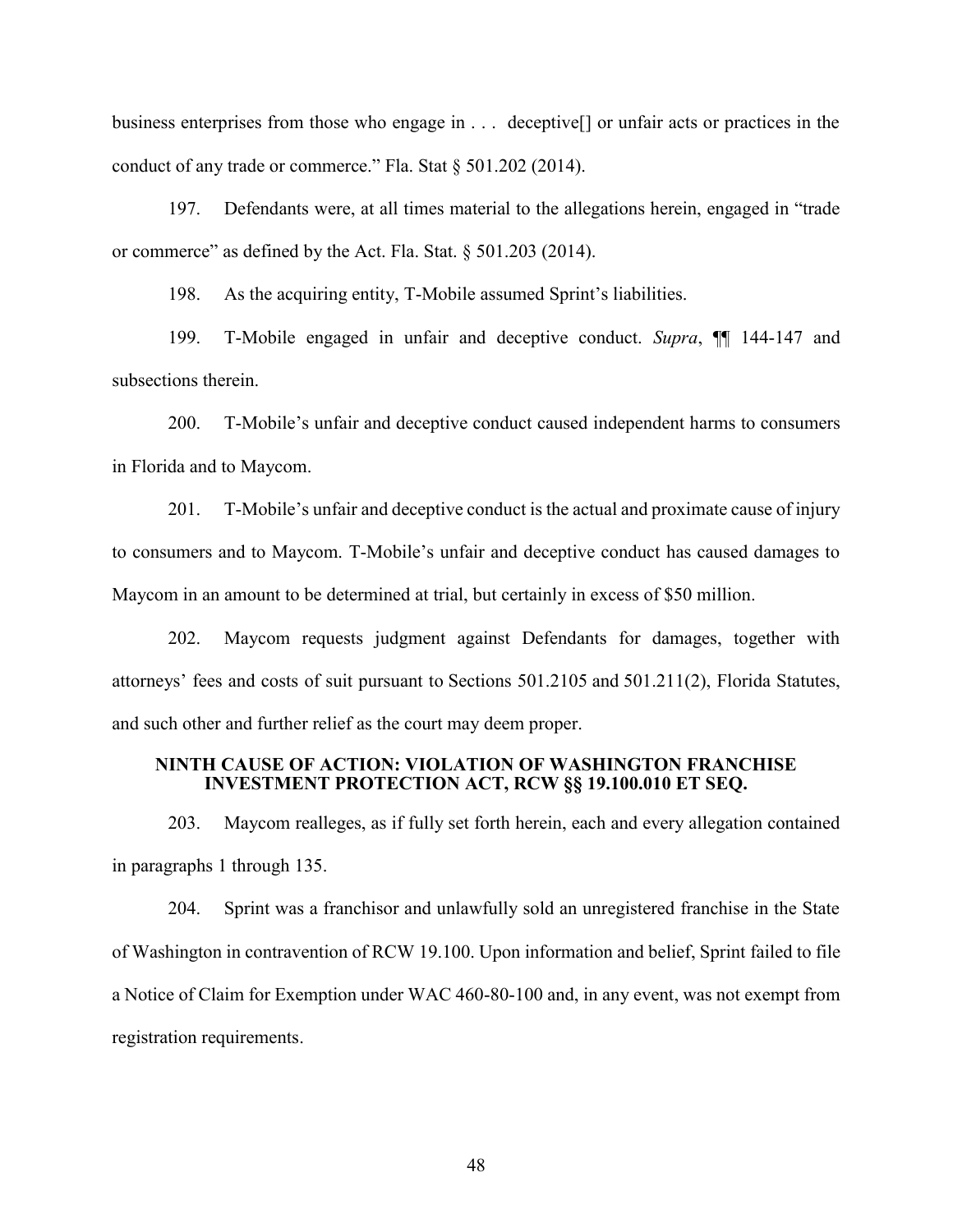205. Likewise, T-Mobile is a franchisor and T-Mobile unlawfully sold an unregistered franchise in the State of Washington in contravention of RCW 19.100. Upon information and belief, T-Mobile has failed to file a Notice of Claim for Exemption under WAC 460-80-100 and, in any event, is thus not exempt from registration requirements.

206. As the acquiring entity, T-Mobile assumed Sprint's liabilities.

207. T-Mobile's business model and mode of operation is in fact a "franchise" as defined in RCW 19.100.010(6)(a) in that:

- a. T-Mobile granted Maycom rights to engage in the business of offering, selling, and distributing goods and services under marketing plans pre-designed by T-Mobile;
- b. the business opportunity granted to Maycom was substantially associated with a trademark, trade name, and other commercial symbols owned by T-Mobile; and
- c. T-Mobile collected disguised franchise fees from Maycom.

208. Specifically, and without limitation, T-Mobile acted unfairly and deceptively and engaged in an unfair method of competition in violation of RCW 19.100.180, by:

- a. Failing to deal with Maycom in good faith;
- b. Requiring Maycom to purchase goods or services from T-Mobile or from an approved source of supply in the absence of any lawful purpose justified on business grounds;
- c. Unreasonably and arbitrarily discriminating between legacy T-Mobile dealers and legacy Sprint dealers, such as Maycom, in business dealings;
- d. Requiring Maycom to assent to a release or waiver which would relieve T-Mobile from liability imposed by RCW 19.100.180;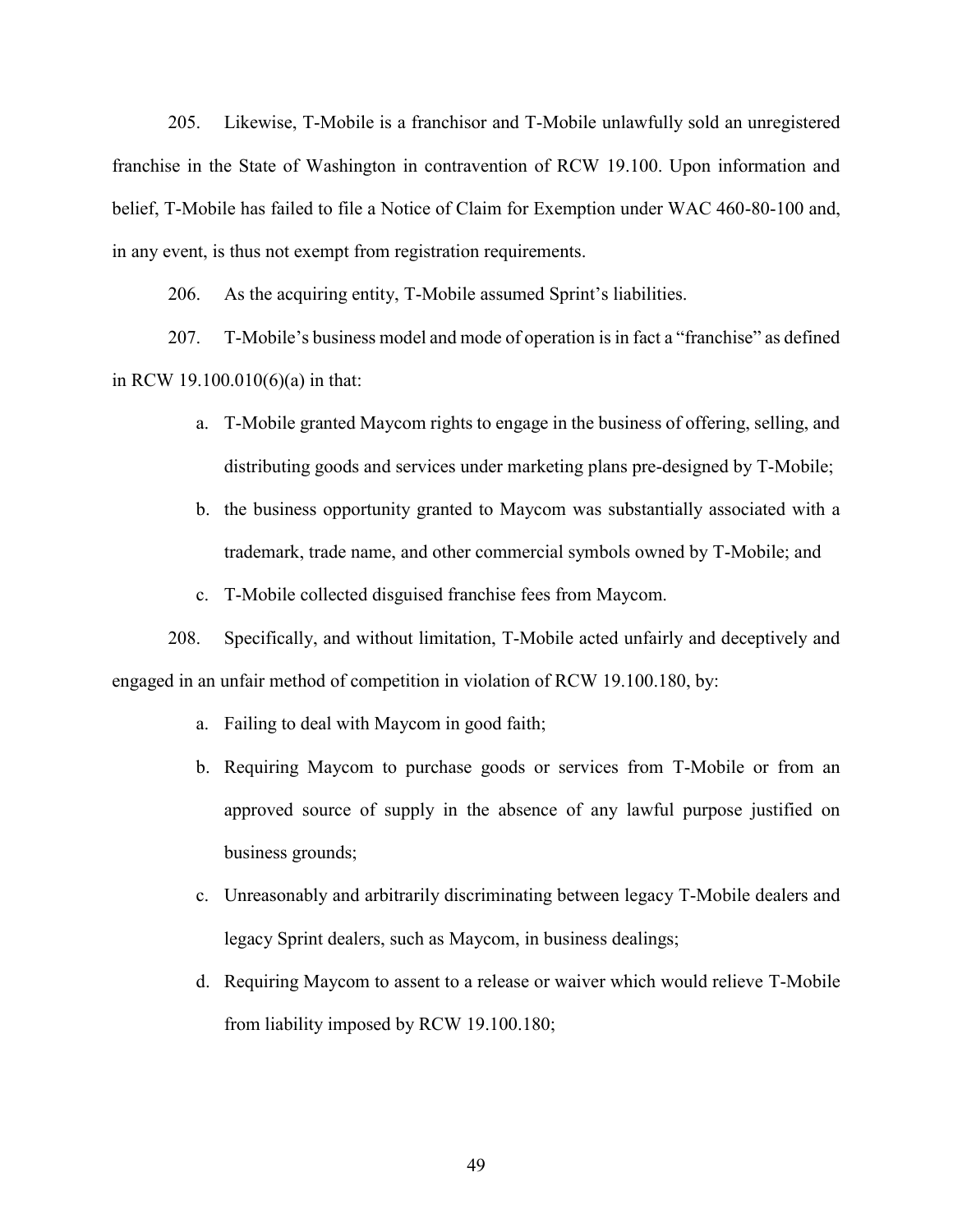- e. Unreasonably and unnecessarily imposing on Maycom standards of conduct such as forcing Maycom to purchase security equipment that complied with only T-Mobile's specifications, mandating that new hires be approved by T-Mobile, and mandating a minimum number of people on sales floors at all times;
- f. Refusing to renew the franchise without fairly compensating Maycom for the fair market value and good will;
- g. Threatening to and actually terminating Maycom's stores before the expiration of its terms without good cause; and
- h. Acting inconsistent with representations made to federal and state authorities concerning commitments not to shut down productive stores or reduce employment.

209. As a result of T-Mobile's violations of franchise law, Maycom has suffered damages in an amount to be determined at trial, but certainly in excess of \$50 million.

210. Maycom has suffered damages by reason of T-Mobile's violation of RCW 19.100 and is entitled to an award of damages thereof, including statutory treble damages as provided by RCW 19.100.190(3).

# **TENTH CAUSE OF ACTION: VIOLATION OF FLORIDA FRANCHISE ACT, §§ 817.416 ET SEQ. (IN THE ALTERNATIVE)**

211. Maycom realleges, as if fully set forth herein, each and every allegation contained in paragraphs 1 through 135.

212. To the extent the T-Mobile Agreements are deemed fraudulently induced and unenforceable, which would void the provision setting Washington as the applicable jurisdiction, Maycom pleads Florida's Franchise Act in the alternative.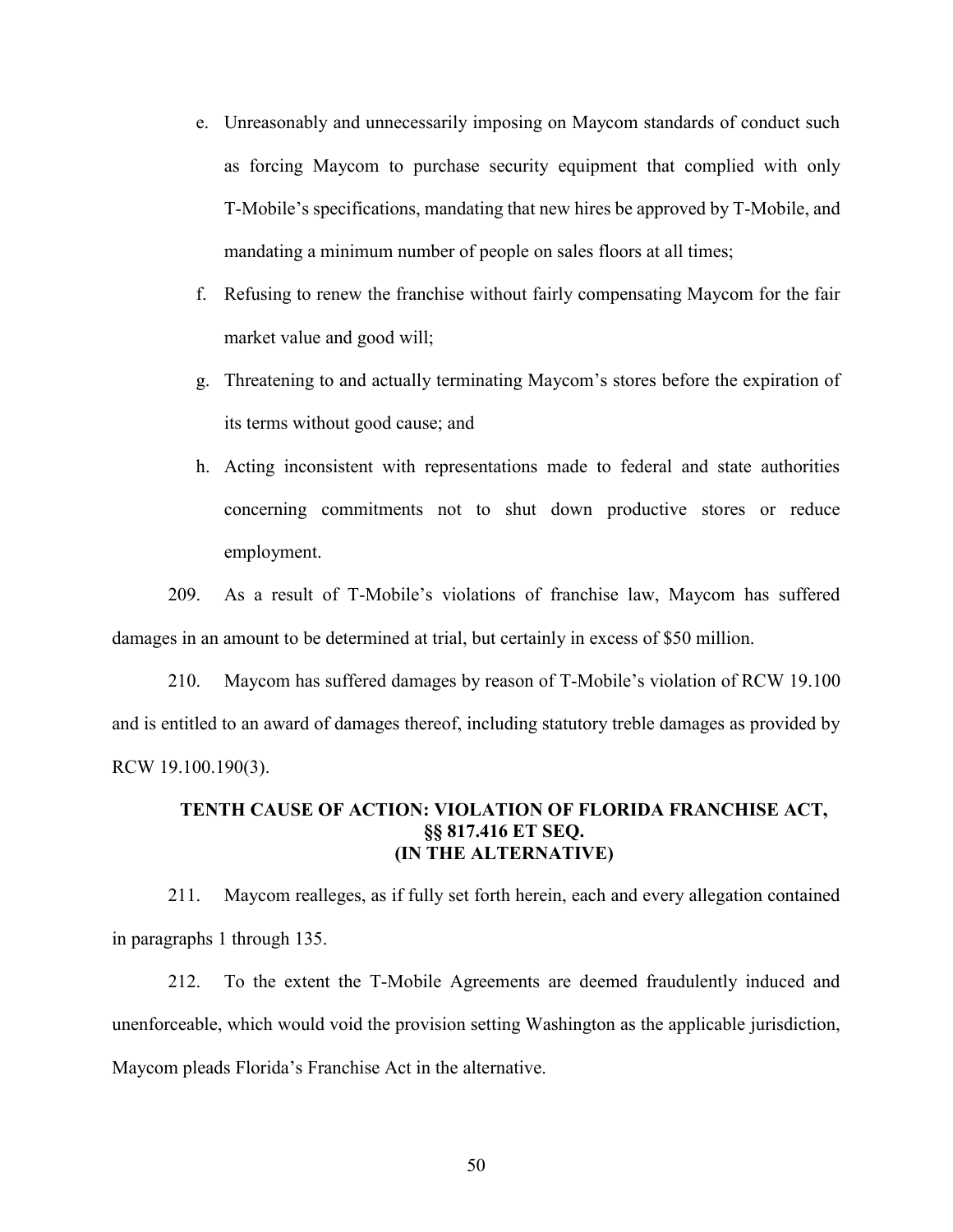213. Sprint was a franchisor, and upon information and belief, it violated Section 559.802 of Florida Statutes by failing to file an annual exemption from Florida's Sale of Business Opportunities Act and a filing fee.

214. Likewise, T-Mobile is a franchisor, and upon information and belief, it violated Section 559.802 of Florida Statutes by failing to file an annual exemption from Florida's Sale of Business Opportunities Act and a filing fee.

215. As the acquiring entity, T-Mobile assumed Sprint's liabilities.

216. Both Sprint's and T-Mobile's business model and mode of operation is in fact a "franchise" as defined in Section 817.416 in that:

- a. Sprint and T-Mobile and Maycom were in a commercial relationship of definite duration;
- b. Sprint and T-Mobile granted Maycom, the franchisee the right to offer, sell, and distribute goods or services;
- c. Maycom, as the franchisee, is an independent business constituting a component of T-Mobile's distribution system, and previously, Sprint's distribution system; and
- d. The operation of Maycom's business franchise was substantially reliant on Sprint and T-Mobile for the basic supply of goods.
- 217. Specifically, and without limitation, Sprint and T-Mobile violated Section 817.416,

by:

a. Intentionally misrepresenting the prospects or chances for success of a proposed or existing franchise by making the statements alleged herein. Specifically, Sprint and T-Mobile significantly overstated the per-store per-month customer traffic, but in reality, only T-Mobile Premium Retailer Stores were able to experience that kind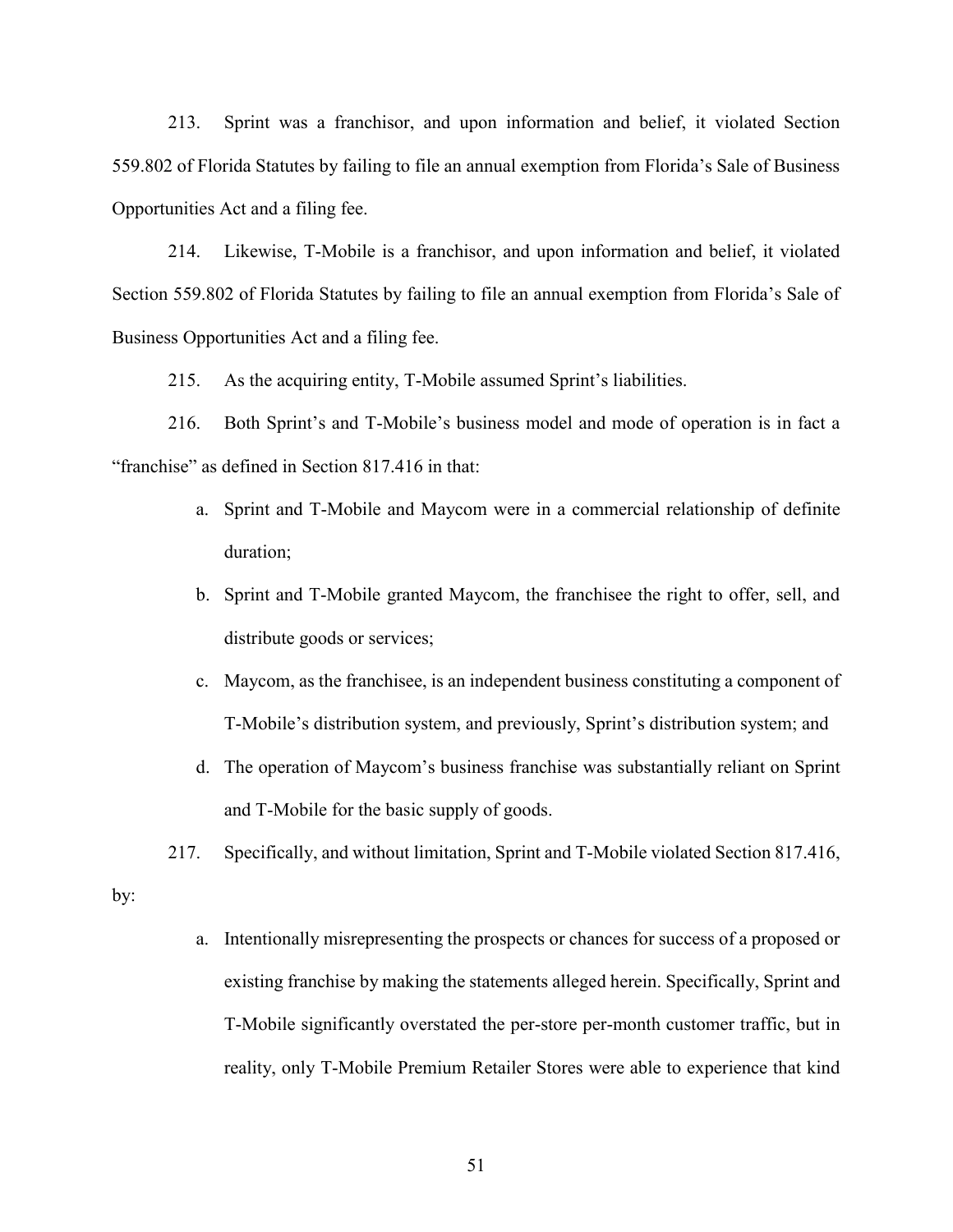of high customer traffic. Thus, Sprint and T-Mobile misrepresented the amount of profit Maycom could realize.

- b. Intentionally misrepresenting the known required total investment for such a franchise by making the statements alleged herein. Specifically, T-Mobile required all legacy Sprint dealers, including Maycom, to remodel their stores under the new T-Mobile brand at a cost to the dealer of an undisclosed amount at the time, but which later information revealed would cost approximately \$130,000 per store. At the time, T-Mobile misrepresented that it would allocate cooperating legacy Sprint dealers necessary remodeling funds, which concealed the true cost of remodeling.
- c. Intentionally misrepresenting and/or failing to disclose efforts to sell or establish more franchises that is reasonable to expect the market or market area to sustain by making the statements alleged herein. Specifically, Sprint intentionally misrepresented that it would be a "stand-alone" company and not merge with T-Mobile and continued encouraging Maycom to open new locations in close proximity to existing T-Mobile stores. At the 2018 dealer summit, Sprint falsely represented to dealers, including Maycom, that it had 400+ doors approved for growth. However, right after the merger, T-Mobile wrongfully closed hundreds of doors, including those of Maycom's. Sprint and T-Mobile intentionally misrepresented the market's ability to sustain opening of new dealer locations.

218. T-Mobile's misrepresentations included, among others, are: the number of contemplated store closures; the financial incentives that Maycom would receive if it signed the Agreements; and Maycom's likelihood of success of being a T-Mobile franchisee.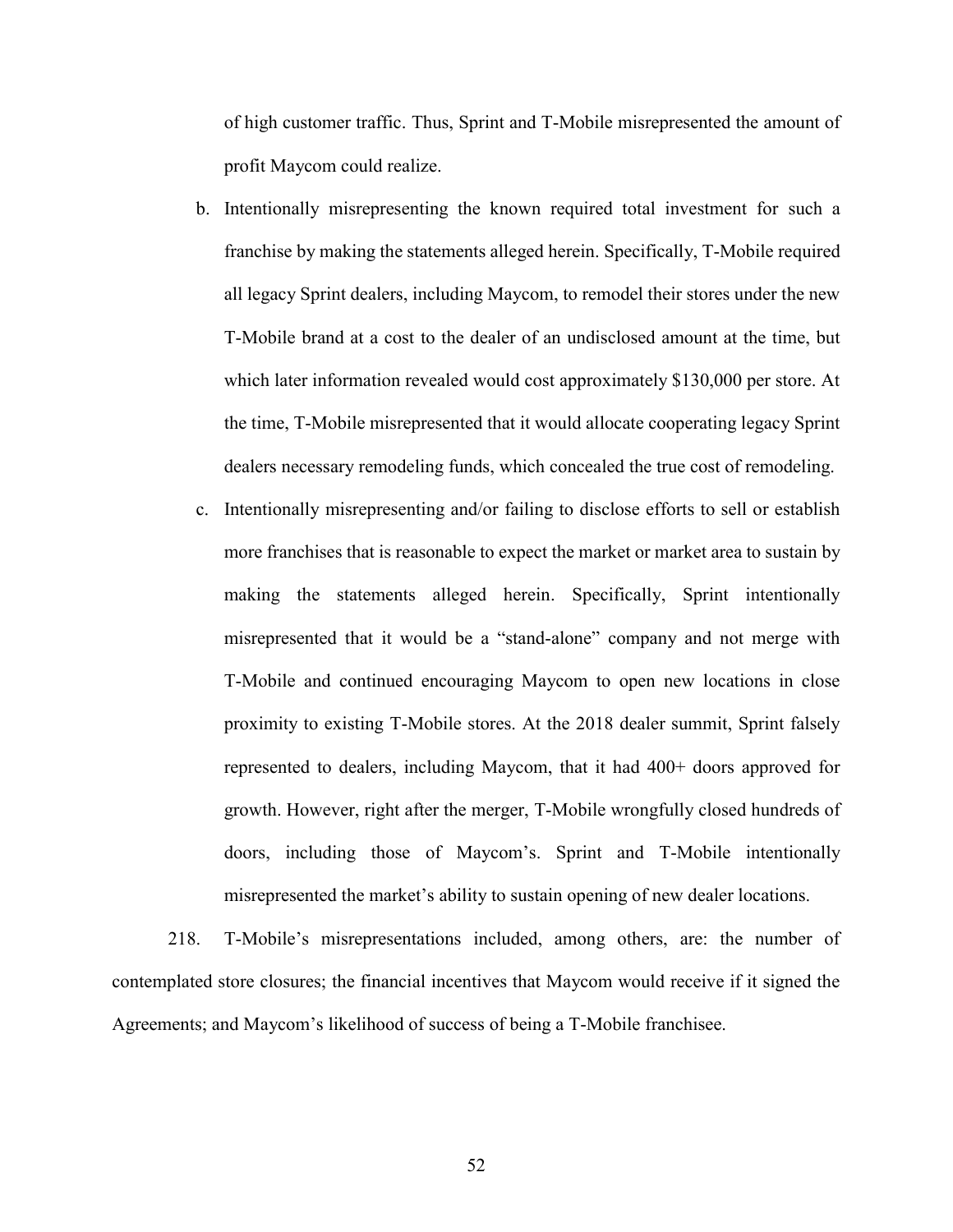219. As a result of Sprint's and T-Mobile's representations, Maycom was tricked into entering into the various agreements alleged herein and investing millions of dollars.

220. Maycom would not have executed the new T-Mobile Agreements and invested substantial amount of time, effort, and money in establishing more stores but for Sprint's and T-Mobile's misrepresentations and intentional concealment of material facts.

221. As a direct and proximate result of T-Mobile's violations of Section 817.416, Maycom has suffered damages in an amount to be determined at trial, but certainly in excess of \$50 million and is entitled to an award of damages thereof, including attorneys' fees and costs of the suit pursuant to Section 817.416(3) Florida Statutes.

### **ELEVENTH CAUSE OF ACTION: ILLEGAL CIVIL CONSPIRACY**

222. Maycom realleges, as if fully set forth herein, each and every allegation contained in paragraphs 1 through 135.

223. T-Mobile and Sprint engaged in, and indeed led, an illegal civil conspiracy to engage in unlawful conduct or to engage in lawful conduct in an unlawful way.

224. First, T-Mobile and Sprint engaged in an illegal civil conspiracy to mislead dealers to take action to support a greater merger value and to then extract funds from those dealers to profit the members of the conspiracy.

225. With respect to the first conspiracy, T-Mobile's and Sprint's co-conspirators are, without limitation: Brightstar (and its leadership, including Steve Barker), Softbank, Marcelo Claure (who held influential roles at Sprint, Softbank, Brightstar, and T-Mobile), and Michel Combes, Tarek Robbiatti and Joe Euteneuer (who were highly placed executives with Sprint and Softbank).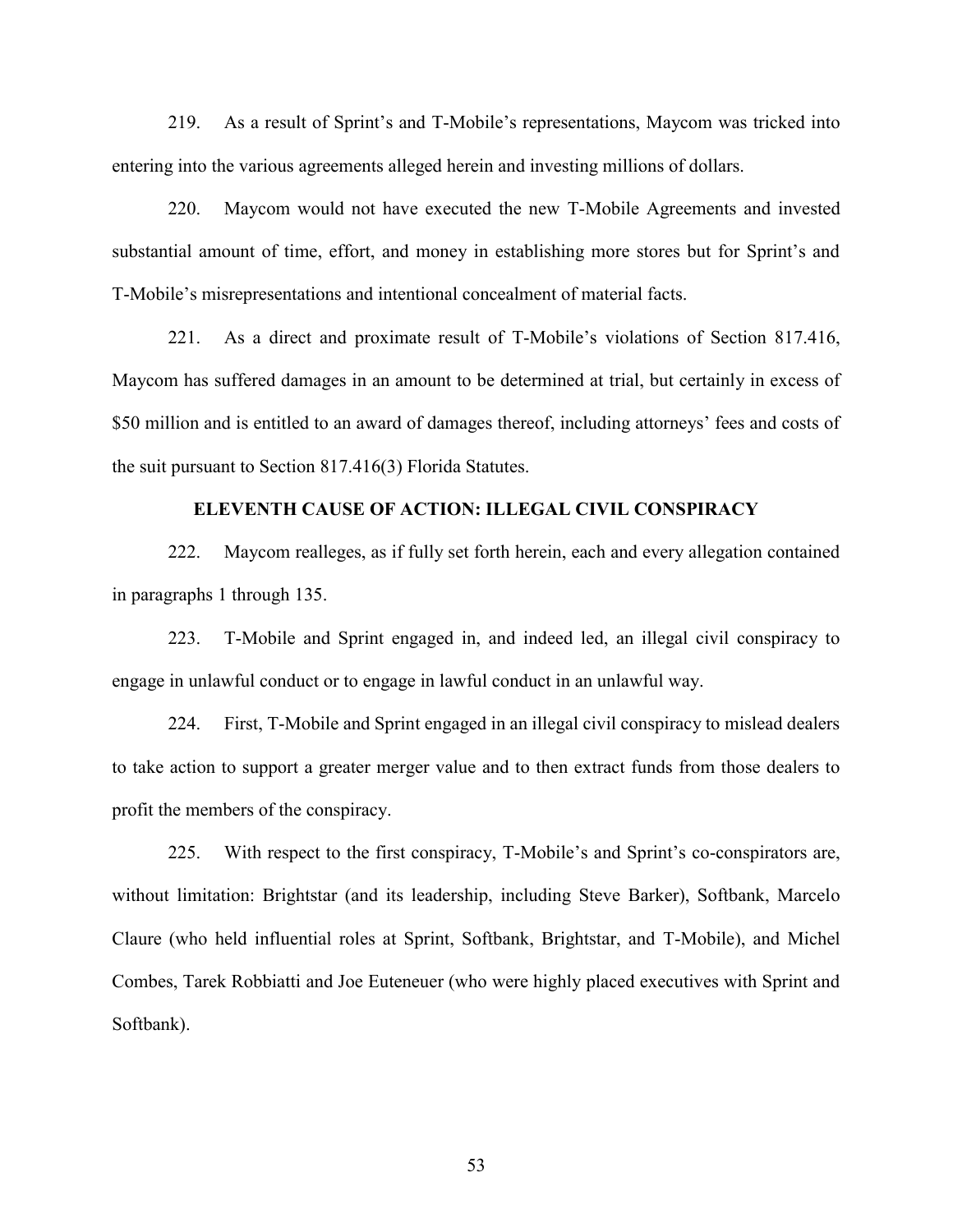226. Second, T-Mobile and Sprint conspired to interfere with the free market and fix prices for sales of dealer businesses to other dealers and otherwise engage in anti-competitive behavior to disadvantage selling dealers and reward T-Mobile's growth partner dealers

227. With respect to this second conspiracy, as it pertained to Maycom, T-Mobile's and Sprint's co-conspirators were the buyer of Maycom's business and the former T-Mobile executive who worked there and any other dealers to which T-Mobile supplied illicit information.

228. T-Mobile acted in furtherance of each conspiracy as previously alleged, thereby causing injury and harm to Maycom.

229. WHEREFORE, Maycom respectfully request that this Court render judgment for Maycom and award Maycom damages, court costs, pre-judgment interest, and such other relief as this Court deems necessary or proper.

# **TWELFTH CAUSE OF ACTION: VIOLATION OF NORTH CAROLINA UNFAIR AND DECEPTIVE TRADE PRACTICES ACT**

230. Maycom realleges, as if fully set forth herein, each and every allegation contained in paragraphs 1 through 135.

231. This cause of action relates to Maycom's stores in North Carolina.

232. T-Mobile's and Sprint's actions hereinbefore described are unfair and deceptive trade practices in violation of N.C. Gen. Stat. § 75-1.1, *et seq.* Those actions include fraud and deception, engaging in an illegal civil conspiracy, tortiously interfering with Maycom's contracts with Sprint and the Buyer, and aggravated breaches of contract.

233. Defendants' actions were in and affecting commerce in North Carolina.

234. Defendants' actions were the actual and proximate cause of damage and injury to Maycom.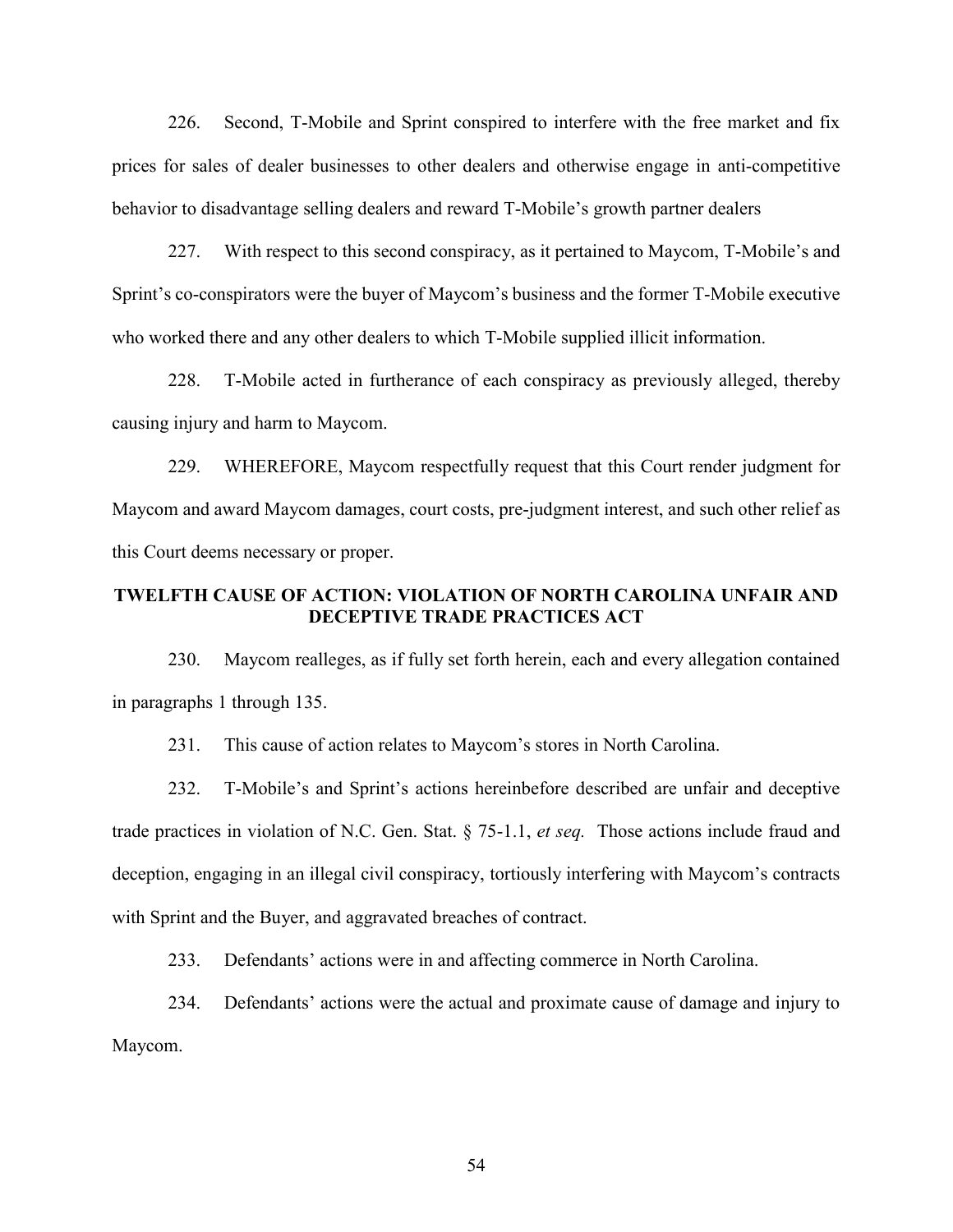235. As a result of Defendants' unfair and deceptive trade practices, Maycom is entitled to receive an award of actual damages, statutory treble damages (or punitive damages) and attorneys' fees and litigation costs.

# **THIRTEENTH CAUSE OF ACTION: VIOLATION OF SOUTH CAROLINA UNFAIR AND DECEPTIVE TRADE PRACTICES ACT**

236. Maycom realleges, as if fully set forth herein, each and every allegation contained in paragraphs 1 through 135.

237. This cause of action relates to Maycom's stores in South Carolina.

238. Defendants engaged in unfair methods of competition and unfair or deceptive acts or practices as hereinbefore described in the conduct of trade or commerce in violation of S.C. Code Ann. § 39-5-20(a).

239. As a result of Defendants' unfair and deceptive conduct, Maycom suffered actual, ascertainable damages.

240. The unlawful trade practice engaged in by the defendant had a materially adverse impact on the public interest.

241. As a result of Defendants' unfair and deceptive trade practices, Maycom is entitled to receive an award of actual damages, statutory treble damages (or punitive damages) and attorneys' fees and litigation costs.

### **FOURTEENTH CAUSE OF ACTION: UNJUST ENRICHMENT, QUANTUM MERUIT, OR DISGORGEMENT**

242. Maycom realleges, as if fully set forth herein, each and every allegation contained in paragraphs 1 through 135.

243. To the extent a contractual relationship is found to no longer exist between Defendants and Maycom (because the Sprint contract has expired and the T-Mobile Agreements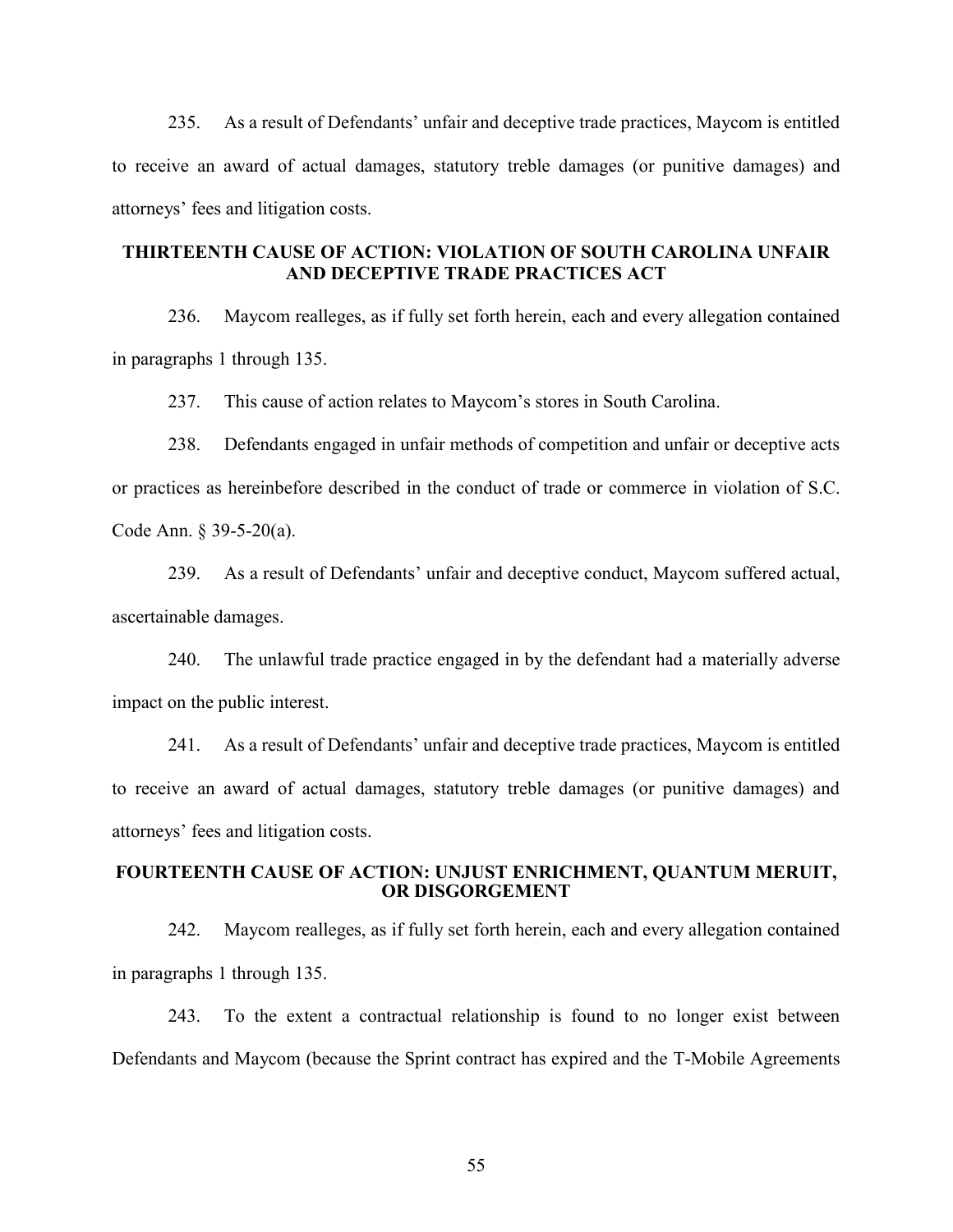are invalid), the Court should compensate Maycom for its services, and the loss of its stores under the theories of unjust enrichment, quantum meruit, and disgorgement.

244. Defendants received a benefit from the operation of stores and sales of Defendants' goods and services and in forcing Maycom to close its stores.

245. These benefits were conferred at Maycom's expense.

246. Under the circumstances, it would be unjust for Defendants to retain the benefit without fairly compensating Maycom.

247. Further, T-Mobile should have to disgorge benefits flowing from its fraud.

248. Maycom is entitled to compensation or disgorgement in an amount to be determined at trial, but certainly in excess of \$50 million.

249. WHEREFORE, Plaintiff requests the Court enter judgment in its favor and against Defendants, award Plaintiff damages and prejudgment interest, and grant such other relief as the Court may deem just and proper.

### **GENERAL PRAYER FOR RELIEF AND REQUEST FOR JURY TRIAL**

Accordingly, Maycom respectfully requests that the Court grant it the following relief:

A. Award judgment in favor of Maycom and against Defendants on each of Maycom's causes of action;

B. Award Maycom its actual damages, which exceed \$50 million, plus statutory treble damages, punitive damages, prejudgment interest, attorneys' fees, and costs as allowed by law;

C. Afford Plaintiff a trial by jury; and

D. Grant Maycom such other and further relief as is just and proper.